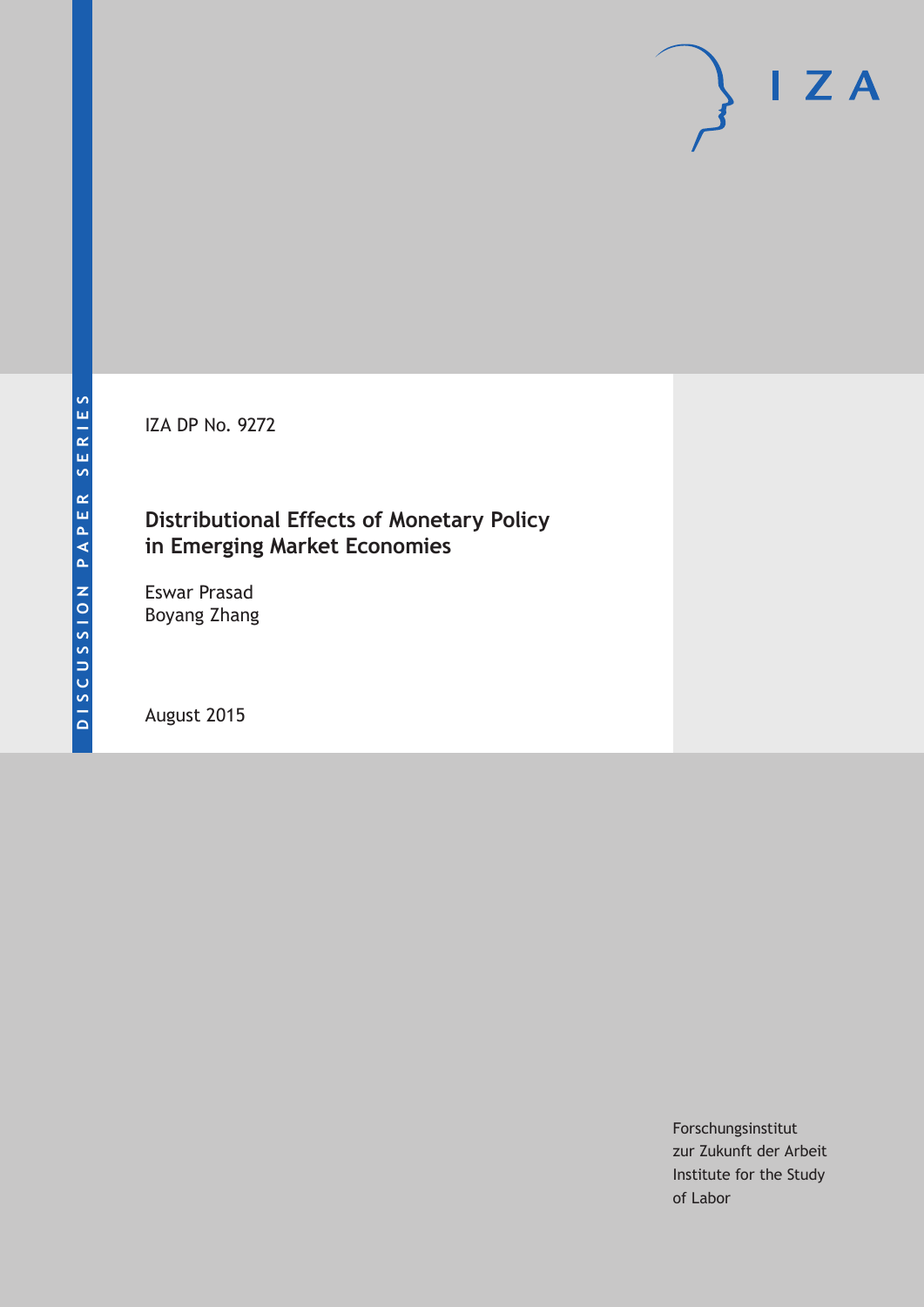# **Distributional Effects of Monetary Policy in Emerging Market Economies**

### **Eswar Prasad**

*Cornell University, NBER and IZA* 

### **Boyang Zhang**

*Cornell University* 

Discussion Paper No. 9272 August 2015

IZA

P.O. Box 7240 53072 Bonn **Germany** 

Phone: +49-228-3894-0 Fax: +49-228-3894-180 E-mail: iza@iza.org

Any opinions expressed here are those of the author(s) and not those of IZA. Research published in this series may include views on policy, but the institute itself takes no institutional policy positions. The IZA research network is committed to the IZA Guiding Principles of Research Integrity.

The Institute for the Study of Labor (IZA) in Bonn is a local and virtual international research center and a place of communication between science, politics and business. IZA is an independent nonprofit organization supported by Deutsche Post Foundation. The center is associated with the University of Bonn and offers a stimulating research environment through its international network, workshops and conferences, data service, project support, research visits and doctoral program. IZA engages in (i) original and internationally competitive research in all fields of labor economics, (ii) development of policy concepts, and (iii) dissemination of research results and concepts to the interested public.

IZA Discussion Papers often represent preliminary work and are circulated to encourage discussion. Citation of such a paper should account for its provisional character. A revised version may be available directly from the author.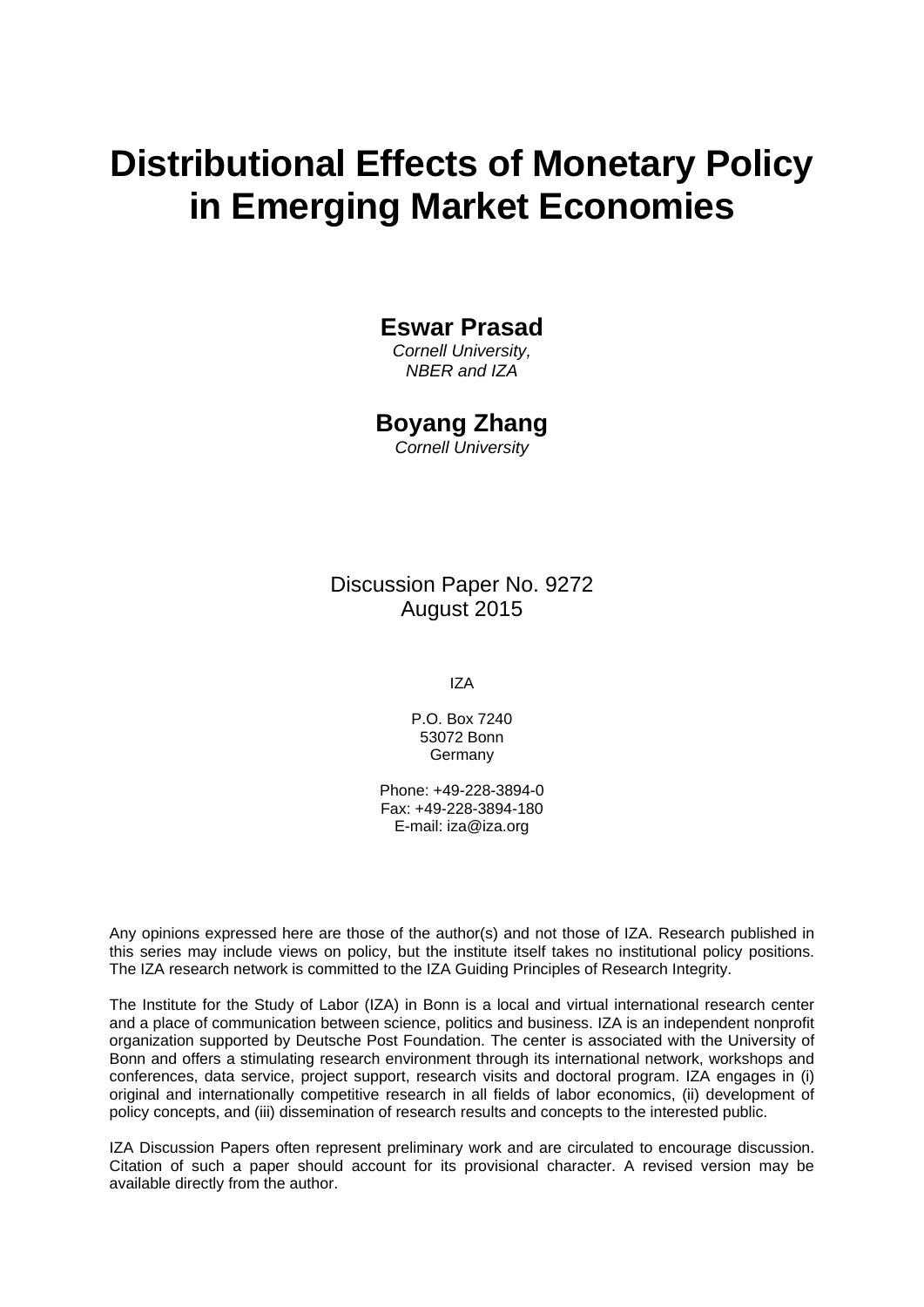IZA Discussion Paper No. 9272 August 2015

# **ABSTRACT**

# **Distributional Effects of Monetary Policy in Emerging Market Economies\***

We develop a two-sector, heterogeneous-agent model with incomplete financial markets to study the distributional effects and aggregate welfare implications of alternative monetary policy rules in emerging market economies. Relative to inflation targeting, exchange rate management benefits households in the tradable goods sector but in the long run these households are worse off due to higher consumption volatility. A fixed exchange rate reduces the welfare of these households and aggregate welfare when the economy is hit by positive shocks to nontradable goods productivity or foreign interest rates. Fiscal policy can more efficiently achieve similar short-run distributional objectives as exchange rate management.

JEL Classification: E25, E52, E58, F41

Keywords: monetary policy rules, exchange rate management, interest rate smoothing, distributional effects, emerging markets, financial frictions, inflation targeting

Corresponding author:

 $\overline{a}$ 

Eswar Prasad Dyson School of Applied Economics and Management Department of Economics Cornell University 440 Warren Hall Ithaca, NY 14853 USA E-mail: eswar.prasad@cornell.edu

<sup>\*</sup> We are grateful for comments provided by participants at the Royal Economic Society Annual Conference, IMF-UK DFID Conference on "Macroeconomic Challenges Facing Low-Income Countries", CEP-Federal Reserve Bank of Atlanta Workshop on Monetary Policy and Inequality, the China Meeting of the Econometric Society, the Midwest Economic Theory and Trade Conference, and other workshops and seminars. Edward Buffie, Gita Gopinath, and other colleagues provided helpful comments and suggestions.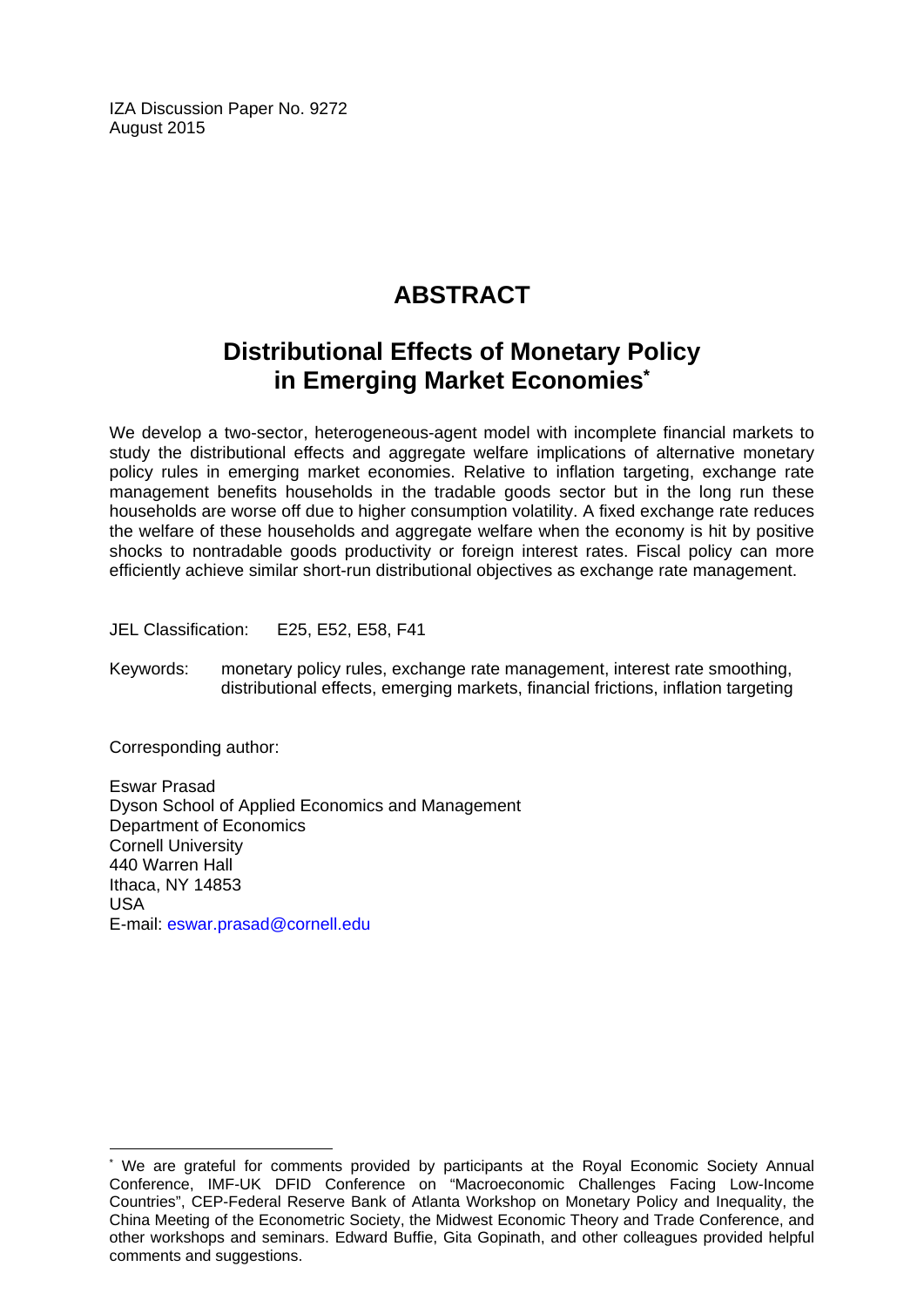# 1. Introduction

Monetary policy analysis for emerging market economies has traditionally been conducted with open economy extensions of models that are mainly relevant for advanced economies. Emerging market economies have a number of structural features that cannot easily be captured by minor variations of such models. Features that are typical to these economies include incomplete and underdeveloped financial markets, low levels of financial access, and weak monetary transmission mechanisms. These factors make the effectiveness of monetary policy and even its effects on real and nominal variables harder to discern in conventional theoretical settings.

An additional dimension that has only recently started getting attention in academic circles concerns the distributional consequences of monetary policy. While there is a lively debate about the magnitude of these effects in advanced economies, distributional consequences of monetary policy are likely to be of first-order importance in emerging market economies, given their underdeveloped financial systems. Incomplete financial markets, coupled with insufficient access to formal financial institutions, limit households' ability to insure against household-specific or sector-specific shocks and magnify the distributional effects of aggregate macroeconomic fluctuations.

In this paper, we develop a theoretical model that allows us to simultaneously evaluate the aggregate and distributional effects of different monetary policy rules in a small open economy setting. The features that we incorporate into the model make it especially relevant for the analysis of monetary policy in emerging market economies. The main features include heterogeneous households, incomplete financial markets, and two sectors–tradable and nontradable goods. While tradable goods prices are set in international markets, nontradable goods prices are sticky.<sup>1</sup>

To motivate our analysis, we focus on a specific contemporary policy issue that central

<sup>&</sup>lt;sup>1</sup>Although our analysis focuses on middle-income emerging market economies, the features noted here and the results in the paper apply equally, if not more forcefully, to low-income developing economies.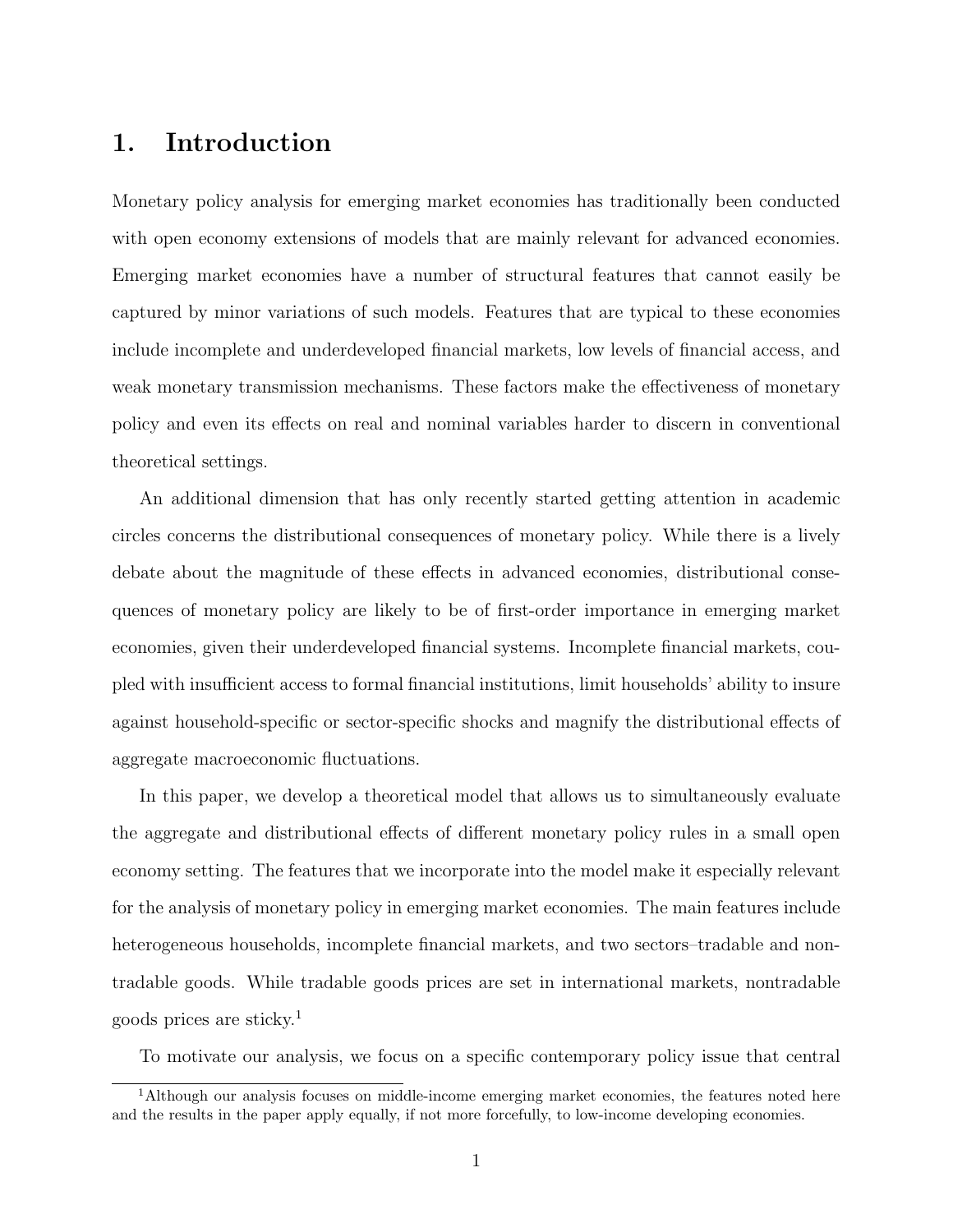bankers in emerging market economies face, that is, nominal exchange rate management. While many of these economies have chosen to abandon fixed exchange rate regimes, the level and volatility of nominal exchange rates are still a major concern for their central bankers. Emerging markets often face sharp exchange rate volatility in the short run due to shocks to their terms of trade, productivity, and, more recently, the impact of unconventional monetary policy actions of advanced economy central banks.

As a result, central bankers in emerging market economies, fearful of exchange rate overshooting in the short run and the effects this could have on the competitiveness of their exports, have attempted to limit nominal exchange rate appreciation. Many of them adopt a policy of "leaning against the wind" to limit what they view as excessive exchange rate volatility but otherwise not actively resisting currency appreciation (or depreciation). Some countries have also tried to delay real exchange rate appreciation in order to protect the export competitiveness of their tradable goods sectors.

This policy choice has significant distributional consequences, particularly on account of financial frictions and household heterogeneity in emerging market economies. When the interests of households in the tradable goods sector are given prominence–perhaps for political economy reasons related to protecting jobs in that sector–a policy attempting to keep the nominal exchange rate stable can in principle help stabilize relative prices and increase the welfare of workers in this sector. However, this policy tends to be more tolerant of inflation and can have negative consequences for workers in the nontradable goods sector and could even reduce aggregate welfare.

We find that nominal exchange rate management in response to productivity shocks in the tradable goods sector does indeed improve the short-run welfare of households in that sector. But this comes at the expense of the welfare of households in the nontradable goods sector. Interestingly, we find that these welfare effects are reversed in the long run. Nominal exchange rate management increases the volatility of tradable goods households' consumption, reducing their long-run welfare. Moreover, when the central bank attempts to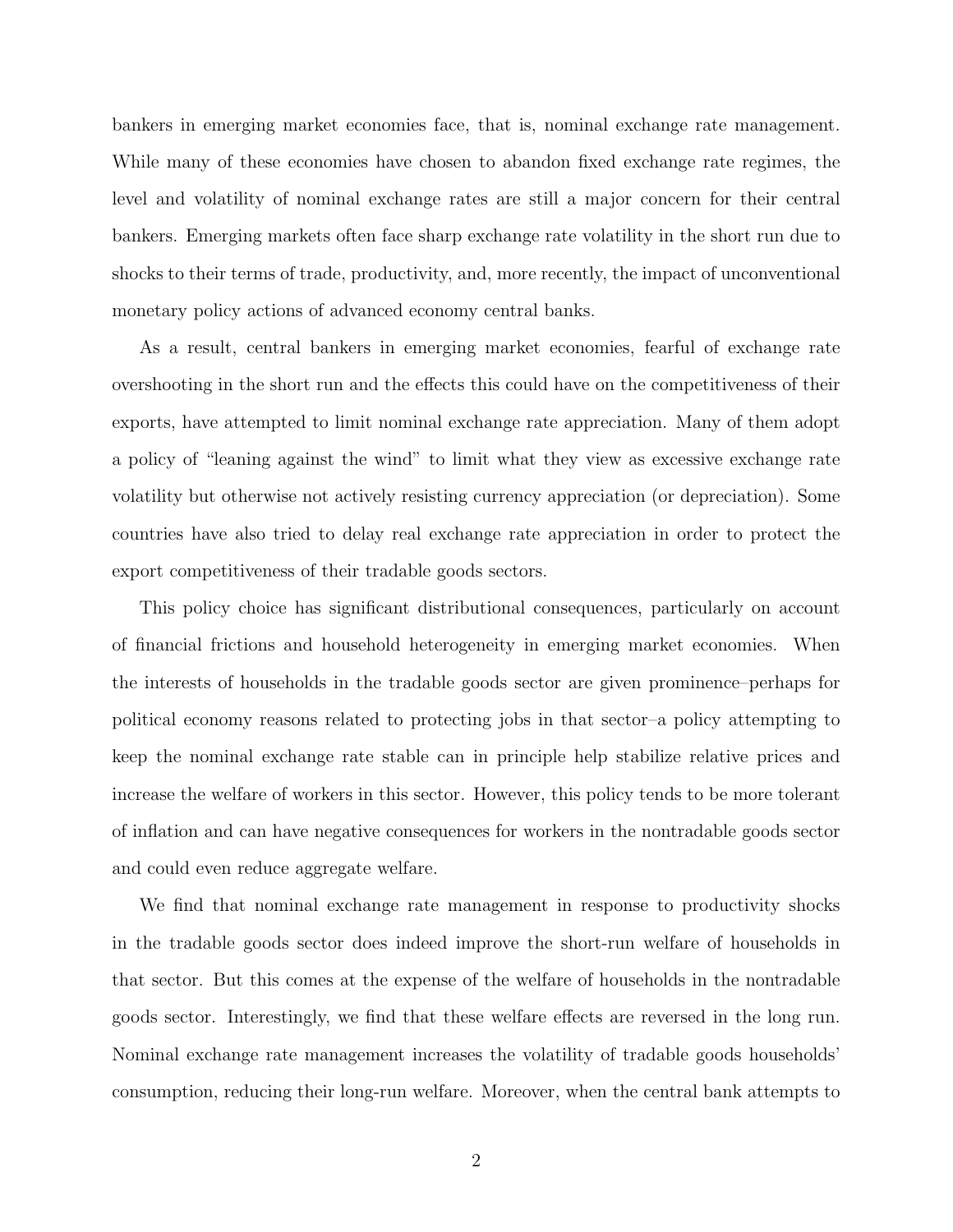stabilize the nominal exchange rate in response to other shocks–such as productivity shocks in the nontradable goods sector or foreign interest rate shocks–the welfare of households in the tradable goods sector and aggregate welfare are negatively affected both in the short run and in the long run.

Extended versions of the model enable us to consider the effects of different monetary policy rules against the background of a broader range of other policy settings. In the presence of capital controls, exchange rate management can deliver even sharper shortrun consumption benefits to households in the tradable goods sector relative to inflation targeting. But long-run welfare costs for these households also rise on account of higher consumption volatility. Flexible inflation targeting, which incorporates a measure of the output gap in the monetary policy rule, leads to similar results. We also find that fiscal policy, through a set of targeted taxes and transfers, can more efficiently achieve similar distributional effects as exchange rate management.

#### 1.1. Related literature

Our work builds upon three existing strands of research: distributional effects of monetary policy in advanced economies; heterogeneous agent models; and the new open economy macroeconomics.

Interest in the distributional effects of U.S. monetary policy has been revived by a handful of important new papers. In an early contribution, Romer and Romer (1999) examine the effects of inflation on the poor. They document that inflation and macroeconomic instability are correlated with increases in inequality. Erosa and Ventura (2002), Doepke and Schneider (2006), Meh and Terajima (2011), and Doepke, Schneider, and Selezneva (2015) analyze the channels through which inflation affects distribution. Coibion et al. (2012) argue that contractionary monetary policy increases inequality through two other channels–wage distribution and financial income. Gornemann, Kuester, and Nakajima (2014) find that accommodative monetary policy benefits "Main Street" at the expense of "Wall Street" in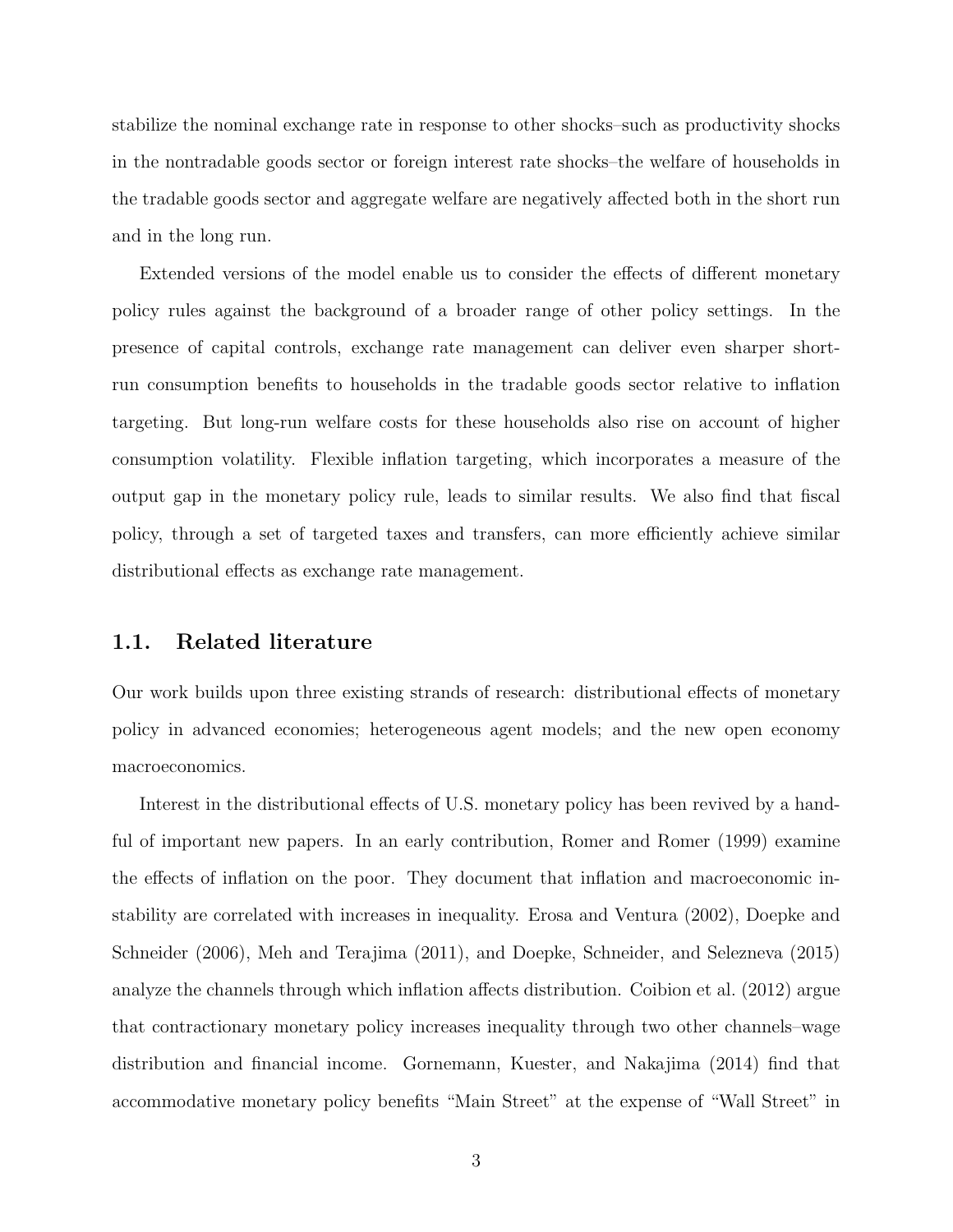large downturns, but on average the effect is the opposite. Brunnermeier and Sannikov (2012) tackle the issue from the aspect of financial institutions and show how monetary policy has distributional effects by affecting interest rates and the yield curve.<sup>2</sup> Meh, Ríos-Rull, and Terajima (2010) show how inflation targeting and price-level targeting can have very different distributional consequences.

In order to study distributional effects, heterogeneity across households is an important feature that needs to be included in our model. One approach is to introduce idiosyncratic labor income shocks as in Krusell and Smith (1998). Alternative approaches to modeling heterogeneity include the assumption of differential access to financial markets, as in Galí, López-Salido, and Vallés (2004). Recent progress in examining the distributional effects of fiscal and monetary policies using heterogeneous-agent models can be found in McKay and Reis (2015) and Gornemann, Kuester, and Nakajima (2014).

The two strands of literature discussed above mainly focus on closed economies in theoretical work and on the U.S. and other advanced economies in empirical work. Our contribution is to extend this work to a small open economy setting relevant for emerging markets and to assess both the distributional and aggregate effects of different monetary and exchange rate policies in such economies.

The new open economy macroeconomics literature serves as our modeling foundation. Recent examples of the dynamic stochastic general equilibrium (DSGE) framework we employ in the paper can be found in Clarida, Galí, and Gertler (2002).<sup>3</sup> In particular, we adapt the modeling framework of Galí and Monacelli (2005, 2008), who develop a small open economy model with nominal rigidities. Engel (2011) shows that optimal policy needs to target CPI inflation, the output gap, and currency misalignment. The instrument rule derived in that setup does not include either the output gap or the measure of currency misalignment. In a small open economy setting, Kollmann (2002) and Leitemo and Söderström (2005) conclude

<sup>&</sup>lt;sup>2</sup>In related work, Bell et al. (2012) examine the distributional effects of asset purchases by central banks. Korinek and Kreamer (2014) study the redistributive effects of financial deregulation.

<sup>3</sup>Other important early papers in this literature that we build upon include Benigno and Benigno (2003), Devereux and Engel (2003), Benigno (2004), Corsetti and Pesenti (2005), and Sutherland (2005).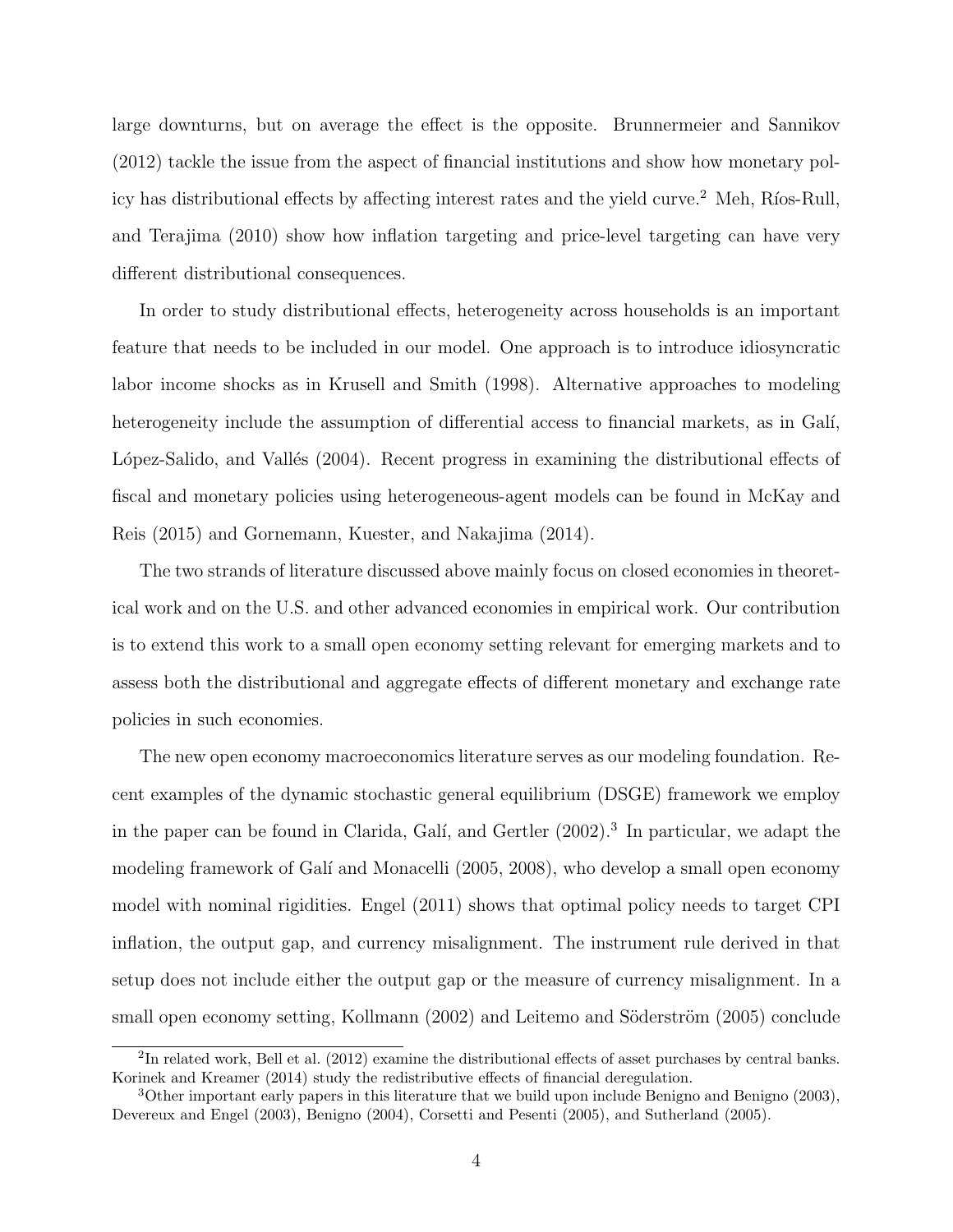that there is no welfare gain from augmenting the monetary policy reaction function with an exchange rate variable. However, there is considerable evidence that, in practice, emerging markets do incorporate exchange rate considerations in their monetary policy formulation. For instance, Mohanty and Klau (2005) find that, in most emerging market economies, the interest rate responds strongly to the exchange rate. Frömmel, Garabedian, and Schobert (2011) document that central banks in Eastern Europe respond to exchange rate fluctuations. The same result holds even for advanced but highly open economies. Lubik and Schorfheide (2007) conclude that the Bank of Canada and the Bank of England take account of the nominal exchange rate in their policy reactions.

Another important strand within the new open economy macroeconomics literature is the work on emerging market economies. For instance, Aguiar and Gopinath (2007) suggest that emerging market economies face large nonstationary productivity shocks so that growth trend fluctuations constitute their business cycles. García-Cicco, Pancrazi, and Uribe (2010) use a small open economy with financial frictions to characterize business cycles in emerging markets. Devereux, Lane, and Xu (2006) compare alternative monetary policies with high and low exchange rate pass-through. Liu and Spiegel (2015) study optimal monetary policy and capital account restrictions in a small open economy.

Both of these strands of existing literature on open economies have tended to focus on aggregate welfare effects rather than distributional consequences. Our contribution relative to this literature is to study distributional effects rather than just aggregate welfare consequences of monetary policy. This highlights a key point of departure of our modeling framework compared to the literature cited above–the presence of financial frictions. Financial market incompleteness is crucial to generate distributional effects. The interaction between nominal rigidities and financial frictions plays a key role in our modeling framework.<sup>4</sup>

<sup>&</sup>lt;sup>4</sup>In recent work that is related to ours, Anand, Prasad, and Zhang (2015) develop a DSGE model that features a food sector and incomplete financial markets to determine what measure of inflation a developing economy central bank should target.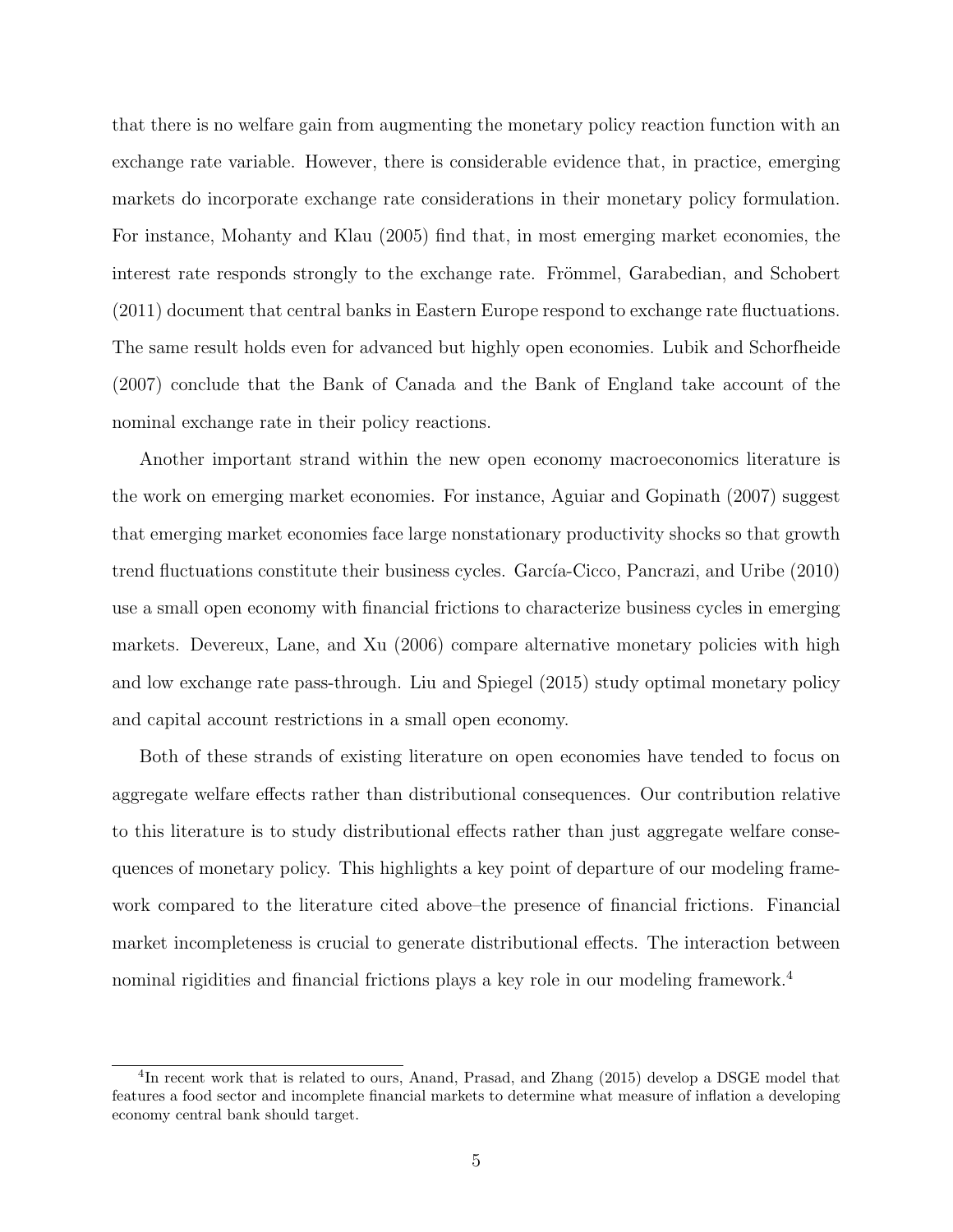### 2. Model

In this section, we develop a small open economy model incorporating features that are relevant for emerging market economies and use it to study the distributional effects of alternative monetary policy rules. We sketch the main features of the model here, with a more detailed listing of the model equations consigned to Appendix 1.

### 2.1. Households

The economy consists of a continuum of infinitely-lived households of two types: (i) measure  $\lambda > 0$  of households working in the tradable goods sector, and (ii) measure  $1-\lambda$  of households working in the nontradable goods sector. Prices of tradable goods are flexible and set in the foreign currency, determined in international markets, and taken as given from the home economy's point of view. Prices of nontradable goods are set by monopolistically competitive firms, denominated in the domestic currency, and sticky.

We assume that labor is immobile across the tradable and nontradable goods sectors.<sup>5</sup> The representative household, denoted by the superscript i, is indexed by  $T$  (tradable sector) and  $N$  (nontradable sector). Household  $i$  maximizes the discounted stream of utility:

$$
\max E_0 \sum_{t=0}^{\infty} \beta^t [U(C_t^i, L_t^i)] \tag{1}
$$

where  $\beta \in (0,1)$  is the discount factor,  $C_t^i$  is the composite consumption index of household i in period t, including tradable and nontradable goods, and  $L_t^i$  is the labor supplied by household *i*. The utility function takes the form:

 $5$ This assumption reflects the large inter-sectoral wage differentials in emerging market economies. Artuç, Lederman, and Porto (2013) present estimates of labor mobility costs in developing countries and document that the costs of adjustment to trade shocks are high in these economies, restricting inter-sectoral labor mobility. Lee and Wolpin (2006) find that, even in advanced economies, there are large costs for labor to move across sectors.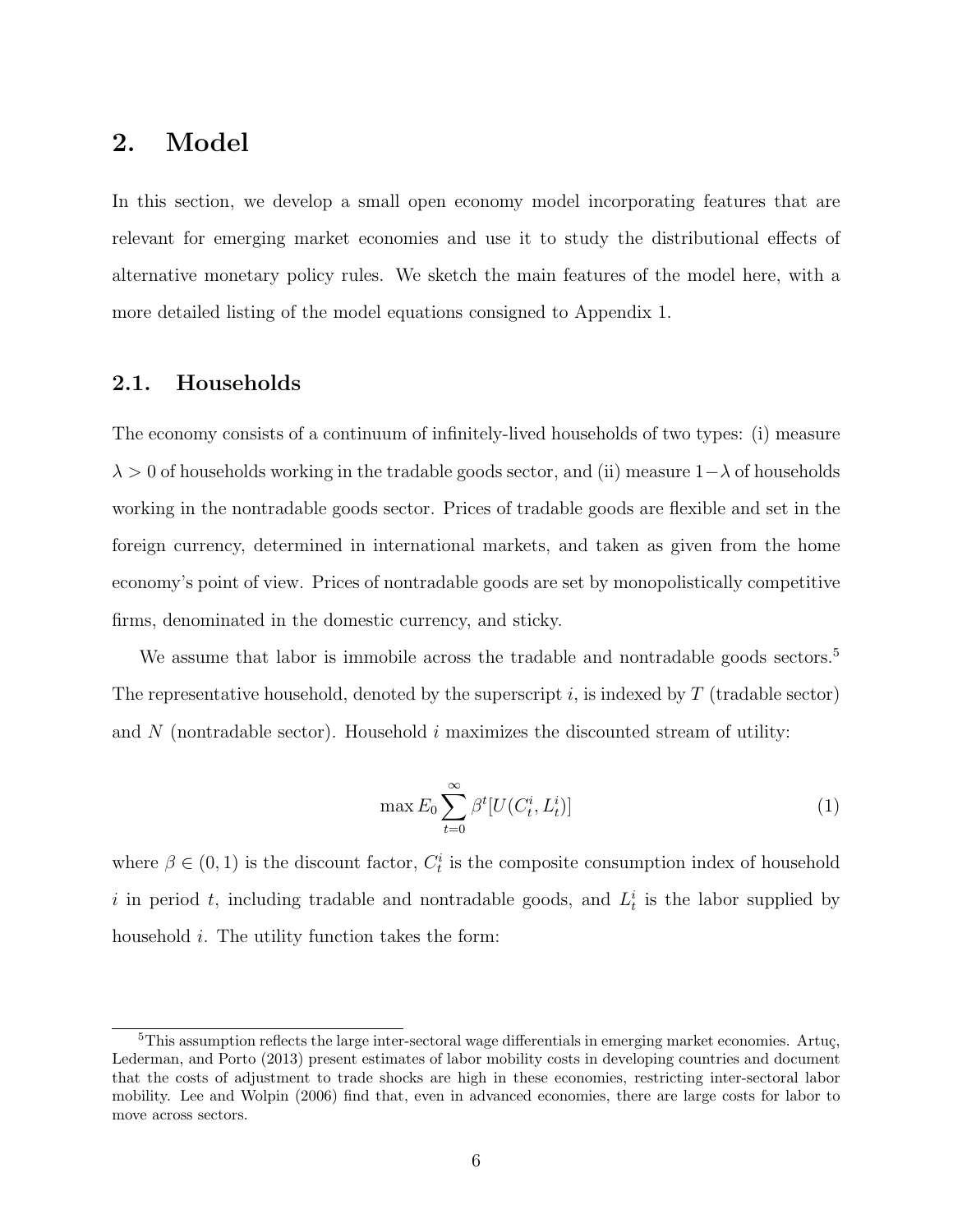$$
U(C_t^i, L_t^i) = \frac{C_t^{i^{1-\sigma}}}{1-\sigma} - \phi_i \frac{L_t^{i^{1+\psi}}}{1+\psi}, \quad i \in \{T, N\}
$$
 (2)

where  $\sigma$  is the risk aversion coefficient, the parameter  $\psi$  is the inverse of the Frisch elasticity, and  $\phi_i$  is the scaling factor. The consumption index is defined as

$$
C_t^i = \left[ b^{\frac{1}{\xi}} \left( C_{T,t}^i \right)^{\frac{\xi - 1}{\xi}} + (1 - b)^{\frac{1}{\xi}} \left( C_{N,t}^i \right)^{\frac{\xi - 1}{\xi}} \right]^{\frac{\xi}{\xi - 1}}
$$
(3)

where  $C_{T,t}^{i}$  represents tradable goods and  $C_{N,t}^{i}$  represents nontradable goods. The elasticity of substitution between tradable and nontradable goods is given by  $\xi \in (0, +\infty)$  and  $b \in$  $(0, 1)$  is the weight on tradable goods in the consumption index. The composite tradable good  $C_{T,t}^i$  comprises both domestically produced and imported tradable goods  $(C_{H,t}^i$  and  $C_{F,t}^i$ , respectively) and is given by

$$
C_{T,t}^{i} = \left[a^{\frac{1}{\eta}} \left(C_{H,t}^{i}\right)^{\frac{\eta-1}{\eta}} + (1-a)^{\frac{1}{\eta}} \left(C_{F,t}^{i}\right)^{\frac{\eta-1}{\eta}}\right]^{\frac{\eta}{\eta-1}}
$$
(4)

The parameter  $a \in (0,1)$  denotes the share of domestically produced goods in the tradable goods consumption index, and  $\eta \in (0, +\infty)$  is the elasticity of substitution between domestically produced and imported tradable goods. The composite nontradable good  $C_{N,t}^{i}$ is a continuum of differentiated goods, given by

$$
C_{N,t}^{i} = \left[ \int_0^1 C_{N,t}^{i}(j)^{\frac{\varepsilon - 1}{\varepsilon}} dj \right]^{\frac{\varepsilon}{\varepsilon - 1}}
$$
(5)

The parameter  $\varepsilon > 1$  represents the elasticity of substitution between any two differentiated nontradable goods.

#### 2.2. Budget constraints and financial markets

This section highlights the key difference between our model and those of previous authors who have studied monetary policy. With complete financial markets, heterogeneous house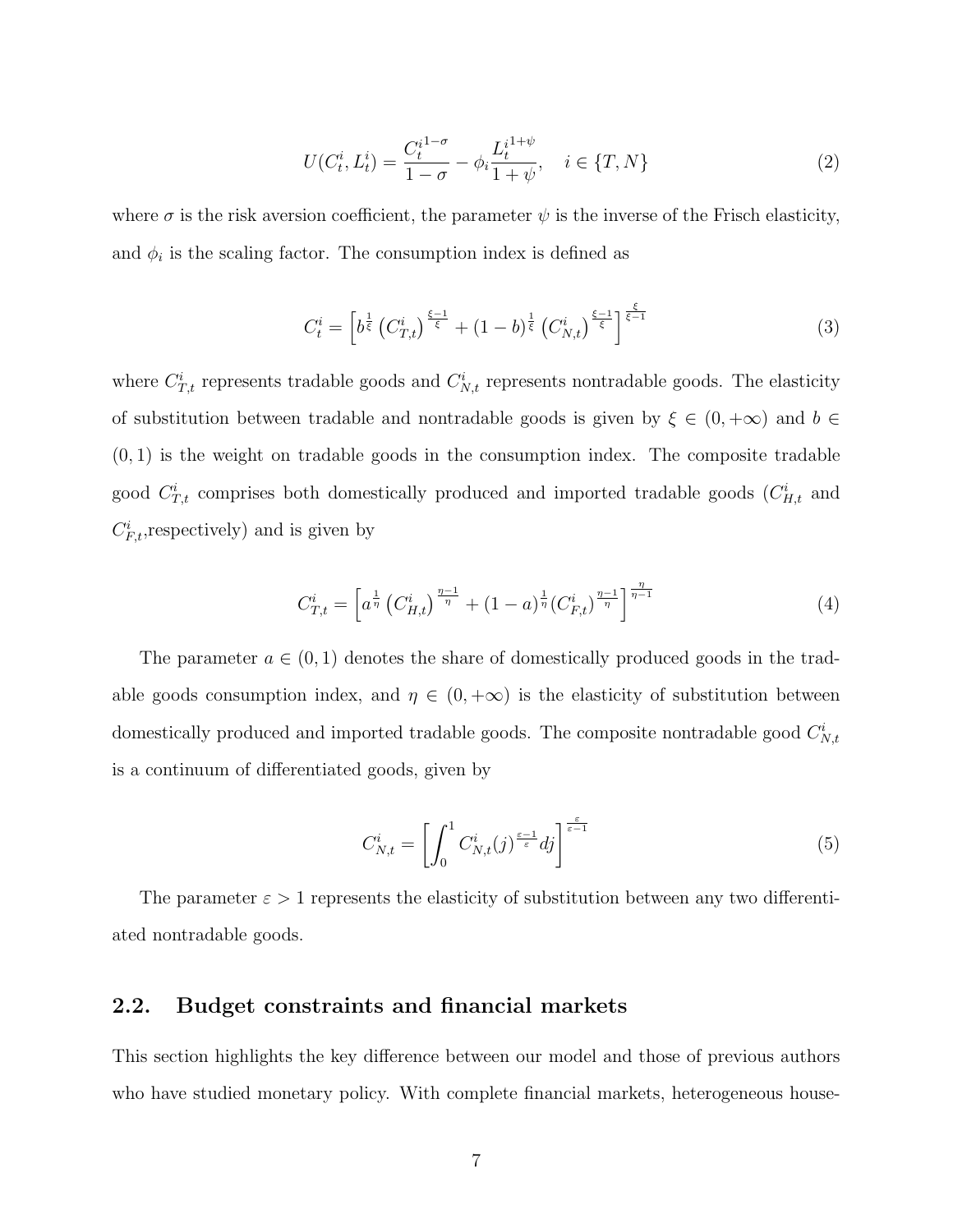holds can share risk arising from sector-specific shocks (or shocks that have asymmetric effects across sectors), implying that monetary policy has no distributional consequences. This assumption is unrealistic in the context of emerging market economies, where financial frictions are pervasive and a large share of households do not have access to formal financial markets.<sup>6</sup>

Since most of these households work in the informal sector that mainly produces nontradable goods, we assume that households working in this sector lack access to financial markets and simply consume their wage income in each period. So these households are akin to "rule of thumb" consumers.<sup>7</sup> A representative household in the nontradable sector maximizes its lifetime utility given by equation (1) subject to the budget constraint:

$$
P_t C_t^N = W_{N,t} L_t^N + \Pi_{N,t} \tag{6}
$$

where the right hand side is the total value of output in the nontradable goods sector.  $W_{N,t}$ is the nominal wage in the nontradable goods sector and  $\Pi_{N,t}$  represents profits earned by firms in this sector. The total expenditure needed to attain a consumption index  $C_t^N$  is given by  $P_t C_t^N$  where  $P_t$  is defined as

$$
P_t = \left[ b P_{T,t}^{1-\xi} + (1-b) P_{N,t}^{1-\xi} \right]^{\frac{1}{1-\xi}}
$$
\n(7)

 $P_{T,t}$  denotes the price of tradable goods and is given by

$$
P_{T,t} = \left[aP_{H,t}^{1-\eta} + (1-a)P_{F,t}^{1-\eta}\right]^{\frac{1}{1-\eta}}
$$
\n(8)

 $P_{N,t}$ , the price index of nontradable goods, is defined as

 $6$ Demirgüç-Kunt and Klapper (2012) find that a majority of households in most emerging market economies lacks access to the formal financial system. By contrast, in advanced economies nearly all households have such access.

<sup>&</sup>lt;sup>7</sup>As discussed below, there is no physical capital in the model and no alternative storage technology either that would allow for intertemporal consumption smoothing by households that have no access to financial markets.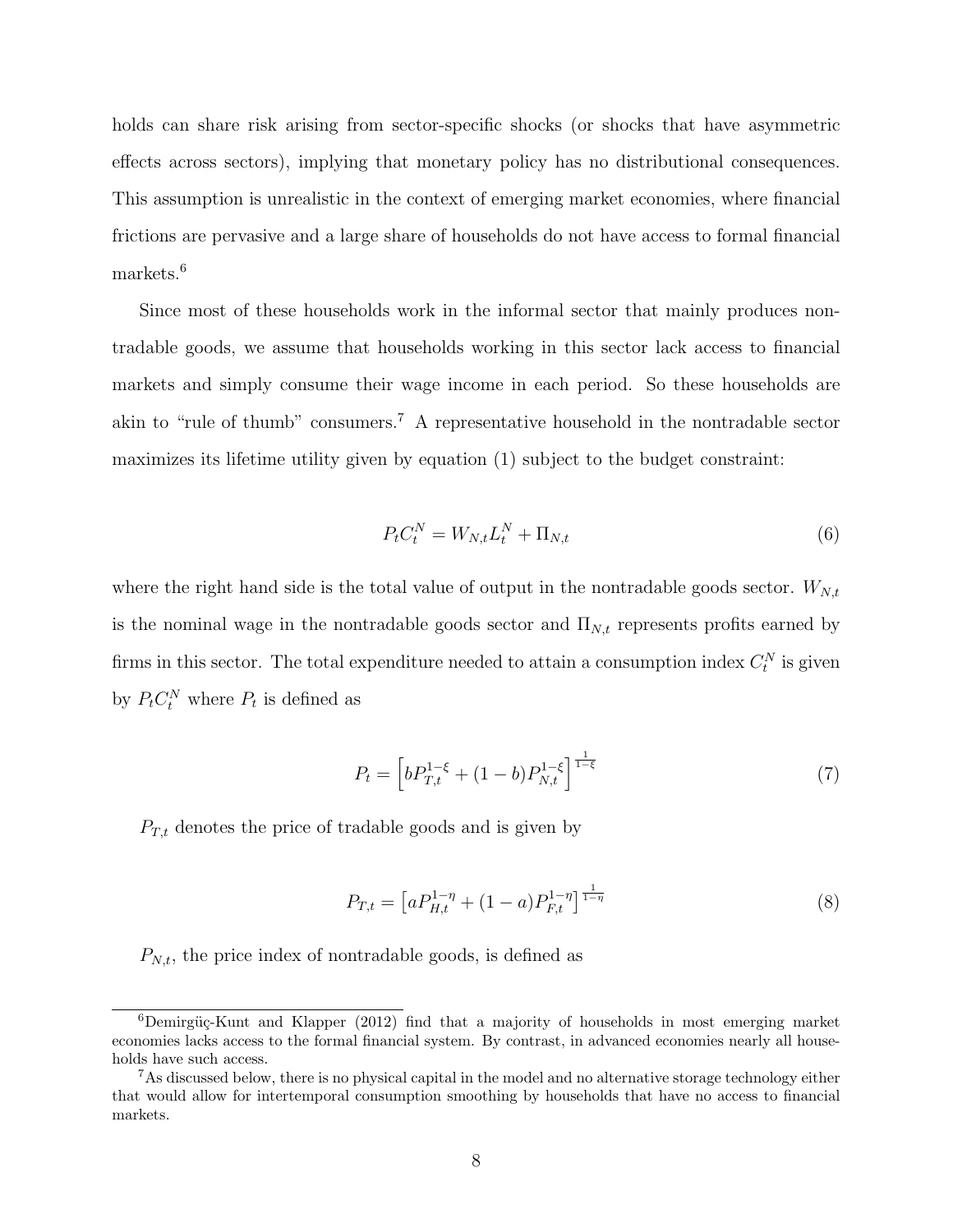$$
P_{N,t} = \left[ \int_0^1 P_{N,t}(j)^{1-\varepsilon} dj \right]^{\frac{1}{1-\varepsilon}}
$$
\n(9)

Households in the tradable goods sector receive labor income and can buy one-period nominal bonds and foreign bonds to smooth their consumption. A representative household in this sector maximizes lifetime utility given by equation (1) subject to the following budget constraint

$$
P_t C_t^T + B_t + e_t B_t^* + \frac{\psi_B}{2} B_t^{*2} \le W_{T,t} L_t^T + R_{t-1} B_{t-1} + e_t R_{t-1}^* B_{t-1}^* \tag{10}
$$

where  $B_t$  and  $B_t^*$  represents the quantity of one-period nominal risk-free discount bonds denominated in domestic and foreign currencies, respectively. The nominal exchange rate is denoted by  $e_t$  and the gross nominal interest rates for the two types of bonds are denoted by  $R_t$  and  $R_t^*$ , respectively.<sup>8</sup>  $W_{T,t}$  is the nominal wage in the tradable goods sector and  $L_t^T$ is the labor supply in this sector.

### 2.3. Production

Firms in the tradable goods sector use a linear technology in labor  $Y_{H,t} = A_{H,t} L_t^T$ , subject to a common productivity shock  $A_{H,t}$ . Firms in this sector are price takers. Import prices are exogenous and follow the law of one price. The terms of trade, which links import and export prices, determines the export price. Thus,  $P_{H,t} = S_t P_{F,t}$ , where  $S_t$  is the terms of trade. The zero profit condition then determines labor demand and wages.

Similarly, firms in the nontradable goods sector use a linear technology in labor  $Y_{N,t}(j)$  =  $A_{N,t}L_t^N(j)$  and are subject to a common productivity shock  $A_{N,t}$ . Following Calvo (1983), we assume that a fraction  $\theta \in (0,1)$  of firms cannot change their price in each period. The remaining firms choose the optimal reset price to maximize their discounted future profits:

<sup>&</sup>lt;sup>8</sup>We also include a small quadratic portfolio holding cost for foreign bond holdings, as suggested by Schmitt-Grohé and Uribe (2003), only to induce stationarity.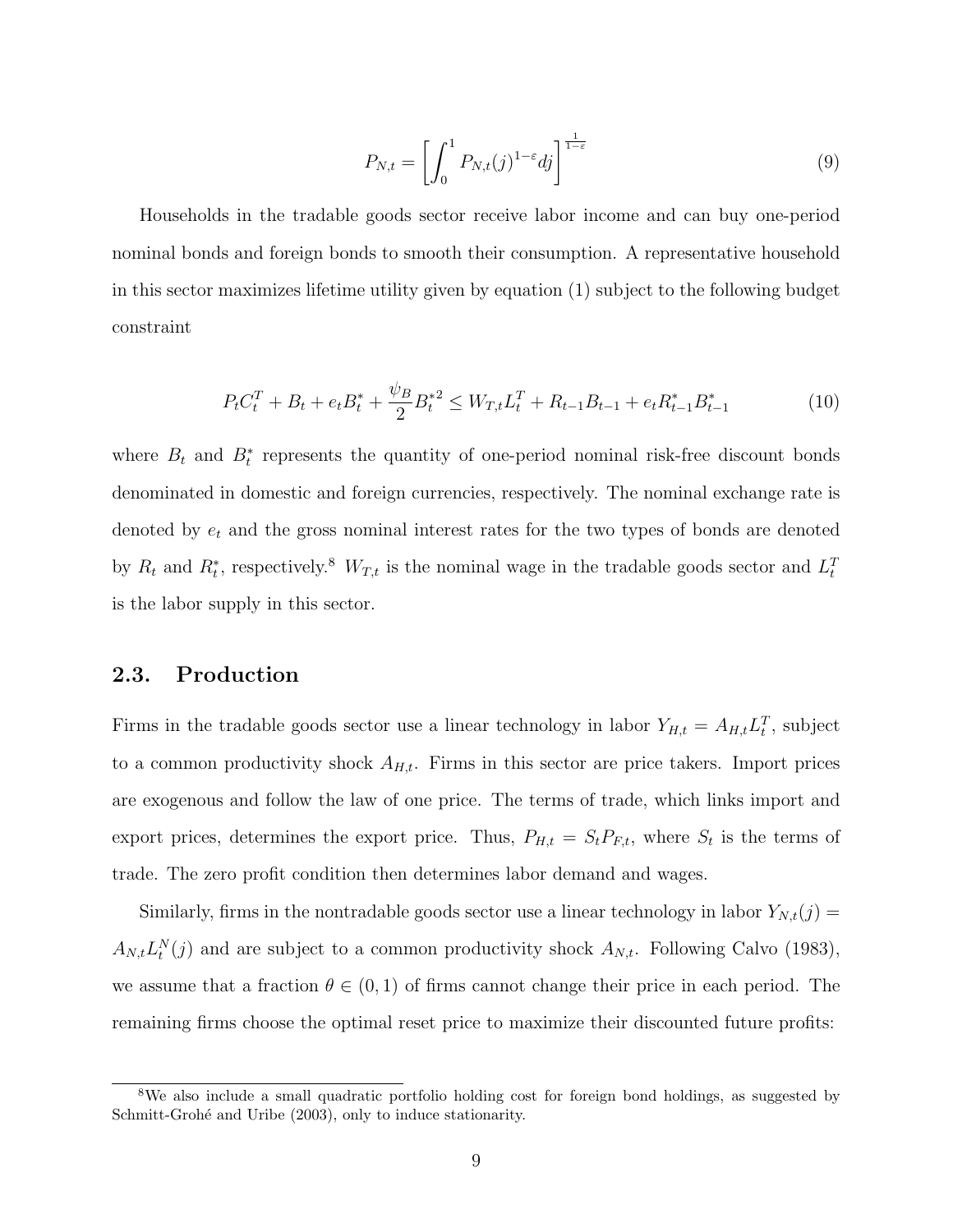$$
\max_{P_{N,t}(j)} E_t \sum_{s=0}^{\infty} \left\{ (\beta \theta)^s \left( \frac{C_{t+s}^{N^{-\sigma}}}{P_{t+s}} \right) [P_{N,t}(j) - MC_{N,t+s}] Y_{N,t+s}(j) \right\}
$$
(11)

where MC denotes the marginal cost of production in nominal terms.

#### 2.4. Monetary policy

We define aggregate inflation as  $\pi_t = P_t/P_{t-1}$ , inflation in the nontradable goods sector as  $\pi_{N,t} = P_{N,t}/P_{N,t-1}$ , and tradable goods sector inflation as  $\pi_{T,t} = P_{T,t}/P_{T,t-1}$ . The steady state is characterized by constant prices (zero inflation) and no price stickiness in the economy.

The central bank sets the short-term nominal interest rate  $R_t$  according to a simple inflation targeting rule, with a possible additional response to exchange rate fluctuations (see, e.g., Lubik and Schorfheide, 2007):

$$
log\left(\frac{R_t}{\overline{R}}\right) = \rho log\left(\frac{R_{t-1}}{\overline{R}}\right) + (1-\rho)\left[\phi_\pi log\left(\frac{\pi_t}{\overline{\pi}}\right) + \phi_e log\left(\frac{e_t}{e_{t-1}}\right)\right]
$$
(12)

where  $\bar{\pi}$  and  $\bar{R}$  are the steady state values of inflation and the nominal interest rate, respectively. The term  $\rho$  represents the central banker's preference for interest rate smoothing.<sup>9</sup>  $\phi_{\pi}$  and  $\phi_e$  are the weights assigned by the central banker to the deviations of inflation from its steady state level and to the fluctuations of the nominal exchange rate.<sup>10</sup> Setting the parameter  $\phi_e$  to zero implies a pure inflation targeting regime, wherein the central banker is not concerned about the level of the exchange rate except insofar as it affects inflation. We set inflation targeting as the benchmark rule and then conduct policy experiments to study

<sup>&</sup>lt;sup>9</sup>Interest rate smoothing behavior by central banks and its benefits are well documented (Clarida, Galí, and Gertler, 1998). Mohanty and Klau (2005) find that emerging market central banks also put substantial weight on interest rate smoothing. The formulation of the monetary policy rule with interest rate smoothing is similar to that used by Clarida, Galí, and Gertler (1999).

<sup>&</sup>lt;sup>10</sup>Technically, one could also write down a policy rule that includes the deviation of the exchange rate from its steady state level rather than changes in the level of the exchange rate. However, this would be harder to interpret and operationalize in an environment where nominal and real shocks can continuously affect the steady state level of the nominal exchange rate. The formulation in equation (12) is in line with the stated objective of many emerging market central banks that describe their policy as "leaning against the wind" to limit sharp short-run exchange rate volatility. In any event, the results were qualitatively similar when we used deviations of the nominal exchange rate from its steady state level in the policy rule.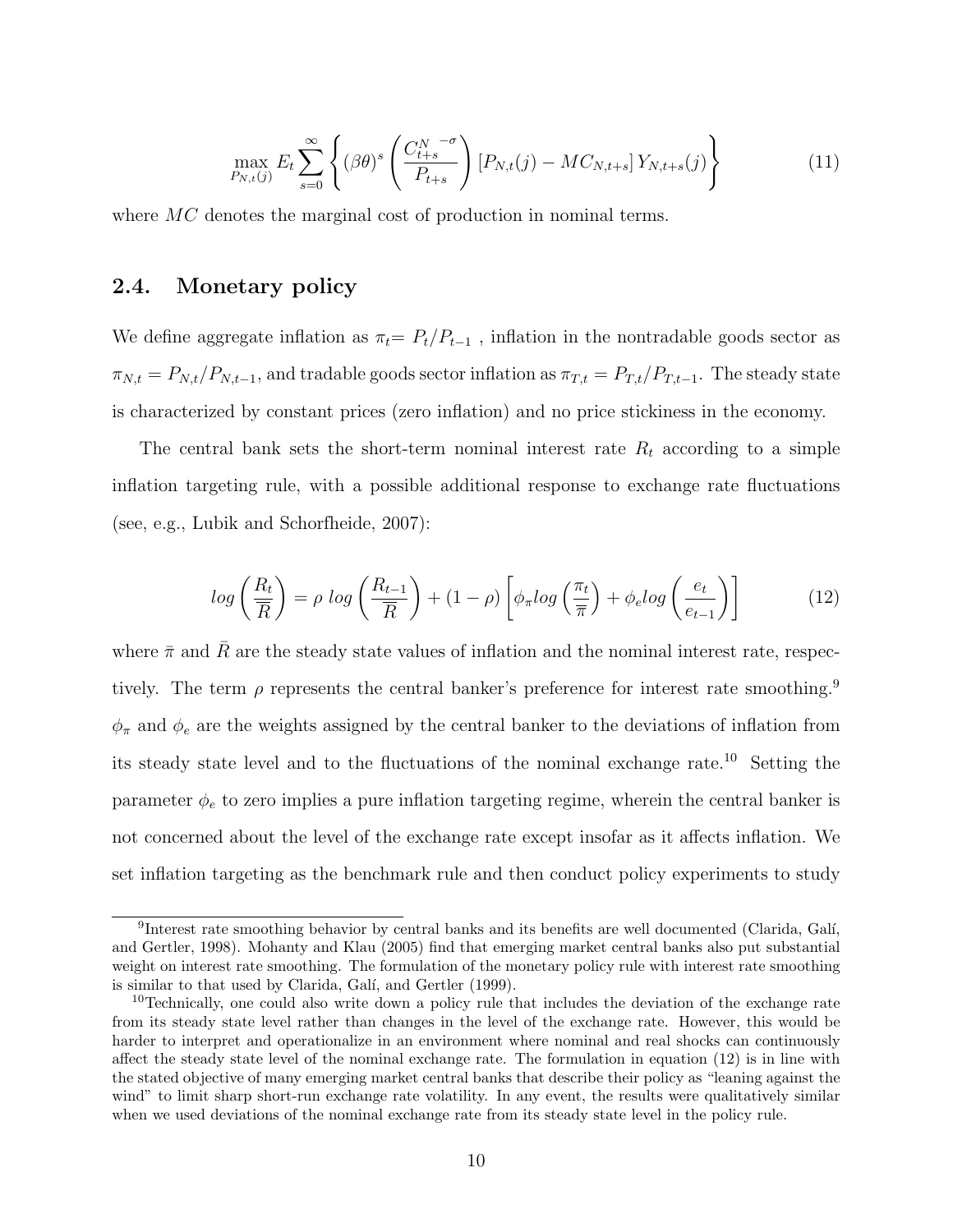the distributional effects of alternative monetary policy rules that put different weights on the exchange rate.

### 2.5. Exogenous shock process

We assume that productivity shocks in the tradable and nontradable goods sectors follow AR(1) processes. Firms in the export sector are subject to terms of trade shocks as they are price takers and face international market prices that are determined exogenously. The small open economy may also face foreign interest rate shocks. To sum up, there are four shocks in the model, with innovations to each of them drawn from  $i.i.d.$  normal distributions:

Productivity shock, tradable goods: 
$$
log\left(\frac{A_{H,t}}{\overline{A}_H}\right) = \rho_a^H log\left(\frac{A_{H,t-1}}{\overline{A}_H}\right) + \varepsilon_t^H
$$
,  $\varepsilon_t^H \sim N(0, \sigma_a^H)$   
Productivity shock, nontradable goods:  $log\left(\frac{A_{N,t}}{\overline{A}_N}\right) = \rho_a^N log\left(\frac{A_{N,t-1}}{\overline{A}_N}\right) + \varepsilon_t^N$ ,  $\varepsilon_t^N \sim N(0, \sigma_a^N)$   
Terms of trade shock, exports:  $log\left(\frac{S_t}{\overline{S}}\right) = \rho_s log\left(\frac{S_{t-1}}{\overline{S}}\right) + \varepsilon_t^{\sigma}$ ,  $\varepsilon_t^{\sigma} \sim N(0, \sigma_s)$   
 Foreign interest rate shock:  $log\left(\frac{R_t^*}{\overline{R}^*}\right) = \rho_r log\left(\frac{R_{t-1}^*}{\overline{R}^*}\right) + \varepsilon_t^r$ ,  $\varepsilon_t^r \sim N(0, \sigma_r)$ 

In the baseline model, we focus on productivity shocks in the tradable goods sector as that is central to the questions posed in this paper and is a common phenomenon among emerging markets relative to their trading partners.

### 2.6. Policy evaluation

Given our objective of determining the distributional effects of different monetary policy rules, we need suitable metrics to evaluate both the short-term and long-term effects of specific policy choices in response to particular sources of shocks.

To evaluate short-term effects, we rely on impulse response functions and use consumption as a direct measure of welfare. For instance, given a one standard deviation positive productivity shock in the tradable goods sector, we calculate the accumulated consumption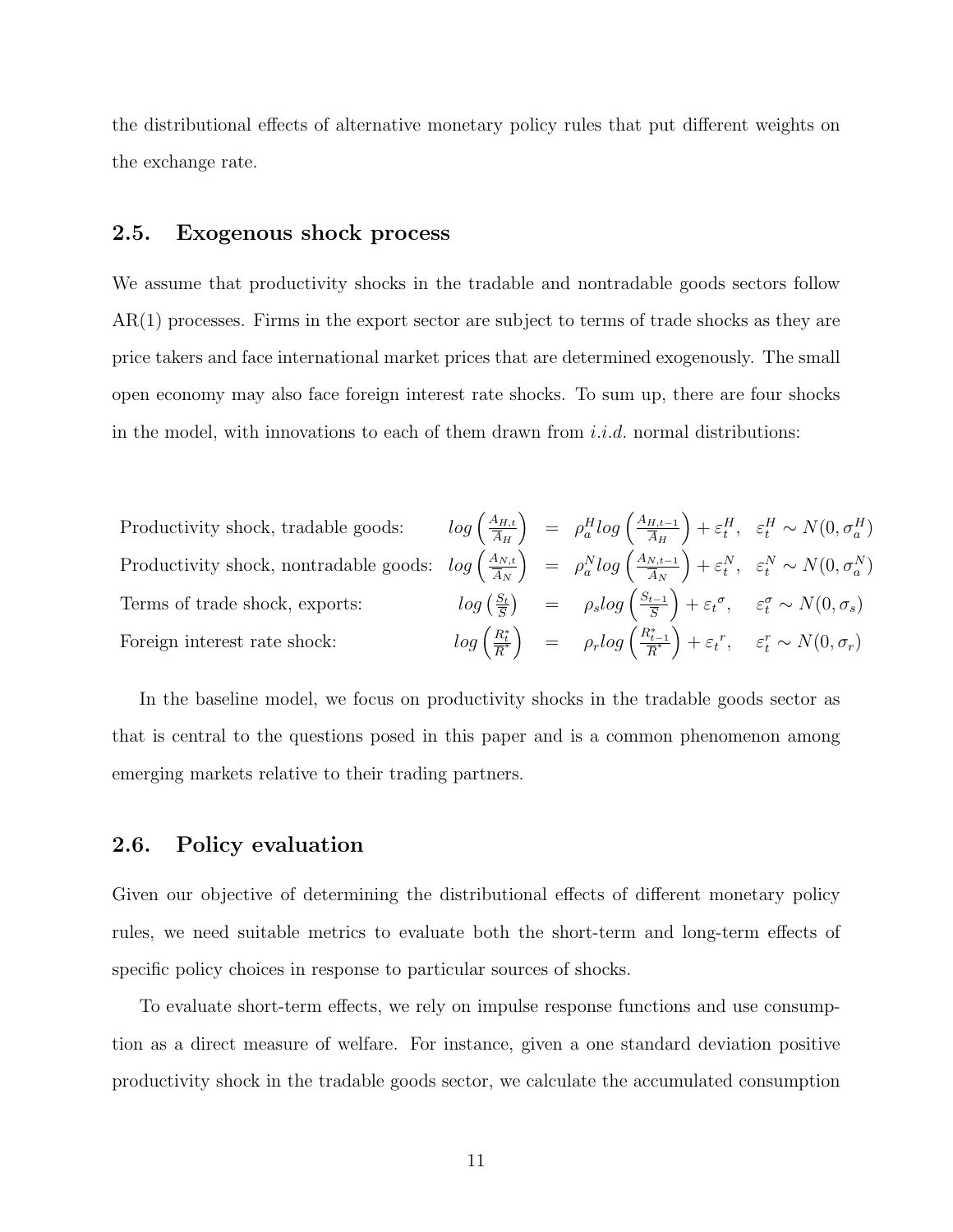gains or losses for a specific type of household for a sufficiently long period of time T when the central bank uses an alternative policy rule (relative to the baseline policy rule). In other words, the cumulative difference between the two impulse responses represents the short-term effects of different monetary policy rules on households' consumption.

To measure long-run effects, we compare welfare levels of a representative household in a given sector under alternative policy rules relative to the baseline rule. The long-run effects of alternative monetary policy rules can be quite different from their short-run effects because the former involve an evaluation of unconditional welfare in an economy facing continuous symmetric productivity shocks.

We compute the second-order accurate consumer welfare measure under different monetary policy regimes as in Schmitt-Grohé and Uribe (2004, 2007). Welfare of households in the tradable goods sector is denoted by  $V_t^T$  and that of households in the nontradable goods sector is denoted by  $V_t^N$ . Aggregate welfare in the economy is defined as the populationweighted sum of the welfare of the two types of households:  $V_{total} = \lambda V_t^T + (1 - \lambda)V_t^N$ . We define  $\omega$ , the welfare gain from adopting an alternative policy rule, as the fraction that has to be added to the inflation targeting regime's (denoted by r) consumption process to yield a level of aggregate welfare equivalent to that under regime a. That is,

$$
V_0^a = E_0 \sum_{t=0}^{\infty} \beta^t U((1+\omega)C_t^r, N_t^r)
$$
\n(13)

A positive value of  $\omega$  means that welfare is higher under the alternative policy rule. The welfare gain  $\omega$  is given by

$$
\omega = \left[\frac{V_0^a + D_0^r}{V_0^r + D_0^r}\right]^{\frac{1}{1-\sigma}} - 1\tag{14}
$$

where  $D_0^r = E_0 \sum_{t=0}^{\infty} \beta^t [\phi_n \frac{(N_t^r)^{1+\psi}}{1+\psi}]$  $\frac{(\frac{1}{t})^{1+\psi}}{1+\psi}$ . A value of  $\omega*100 = 1$ , represents a gain of one percentage point of permanent consumption under the alternative policy rule relative to the baseline.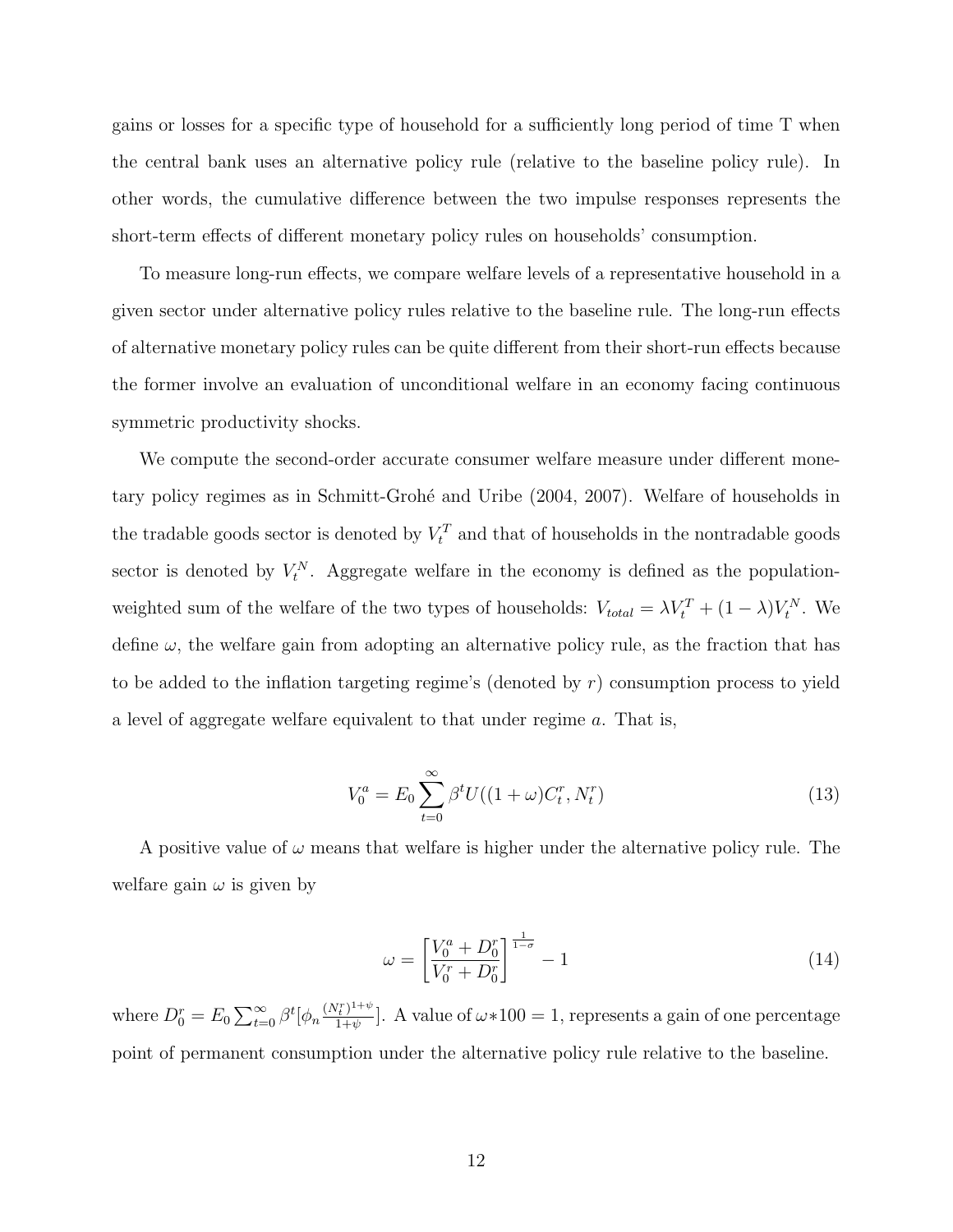#### 2.7. Parameter selection

Parameter selection for the model is a challenging task. There is no consensus on the values of some parameters and those used in the literature are mostly based on micro data from advanced countries. We pick baseline parameters from the existing literature and then do extensive sensitivity analysis with respect to the choice of key parameters. Values of the key model parameters are summarized in Table 1. The time period in our model is equivalent to one quarter and we pick parameters corresponding to this frequency.

We choose  $\beta = 0.99$ , which amounts to an annual real interest rate of 4 percent. We use  $\sigma = 2$  as the baseline value of the risk aversion parameter, a value commonly used in the literature on emerging market economies (Aguiar and Gopinath, 2007; Devereux, Lane, and Xu, 2006; García-Cicco, Pancrazi, and Uribe, 2010). The share of home-produced tradable goods, denoted by  $a$ , is set to be 0.7. This implies that, in the steady state, 70 percent of all tradable goods consumed in the home country are produced domestically. The consumption weight of tradable goods b is set to be 0.6. The value chosen for a is common in the open economy literature (Obstfeld and Rogoff, 2001) and we use the combination of the shares of the agricultural and manufacturing sectors in emerging market economies to approximate b. We set the probability that a price in the nontradable goods sector does not adjust in a given period  $(\theta)$  at 0.66 (Rotemberg and Woodford, 1997). This implies that prices in that sector remain fixed for a mean duration of 3 quarters, consistent with the micro evidence for both advanced economies and emerging markets.<sup>11</sup>

An important set of parameters in our model concerns the elasticities of substitution across different varieties of nontradable goods, between tradable and nontradable goods, and across different countries.<sup>12</sup> The elasticities of substitution between home- and foreignproduced tradable goods and across different foreign countries are assumed to be 2 (Obstfeld

 $11$  For evidence on price stickiness in emerging markets, see Gouvea (2007) for Brazil; Medina, Rappoport, and Soto (2007) for Chile; Gagnon (2009) for Mexico; and Creamer and Rankin (2008) for South Africa.

<sup>&</sup>lt;sup>12</sup>Obstfeld and Rogoff (2005) have a detailed discussion regarding parameter selection in such models and review relevant empirical studies.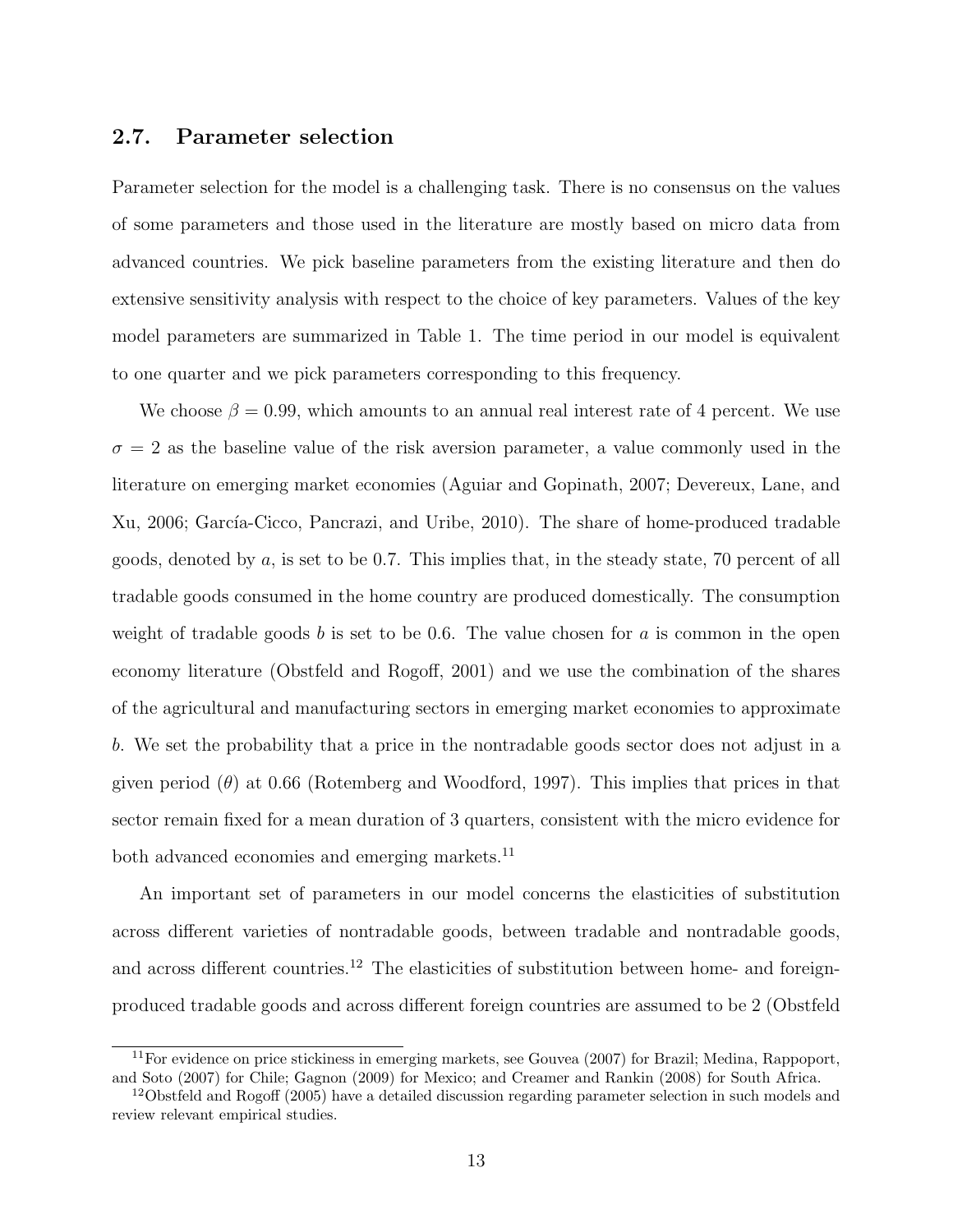and Rogoff, 2005, 2007). The elasticity of substitution between tradable and nontradable goods is set at 0.6 based on the existing literature (Mendoza, 1995; Lane and Milesi-Ferretti, 2004). The elasticity of substitution across different varieties of nontradable goods,  $\varepsilon$ , is set to 11, implying a steady state mark-up of 1.1 (Clarida, Galí, and Gertler, 1999, 2002).

For our benchmark case, the Frisch elasticity  $(1/\psi)$  is assumed to be 2/3 (in other words,  $\psi = 1.5$ .<sup>13</sup> For the monetary policy parameters, we follow Clarida, Galí, and Gertler (1998) and choose  $\rho = 0.75$  and  $\phi_{\pi} = 1.5$ . We set the values of the AR (1) coefficients at 0.9 for productivity shocks to both the tradable and nontradable goods sectors, consistent with the literature (e.g., Aguiar and Gopinath, 2007). The volatility of productivity shocks in emerging market economies is higher than in advanced countries (García-Cicco, Pancrazi, and Uribe, 2010). We set the standard deviation of the tradable goods sector productivity shock at  $\sigma_a^H = 0.02$  and the standard deviation of the nonfood productivity shock at  $\sigma_a^N =$ 0.015. We follow Devereux, Lane, and Xu (2006) in calibrating the persistence and standard deviation of the foreign interest rate shock and choose  $\rho_r = 0.46$  and the standard deviation parameter  $\sigma_r = 0.012$ . For terms of trade shocks, we follow Mendoza (1995) and choose  $\rho_s = 0.47$  and  $\sigma_s = 0.047$ .

### 3. Baseline Results

We now present the main results of the model and evaluate the short-run and long-run consequences, both at the aggregate level and across different types of households, of adopting different monetary policy rules. The baseline policy rule for the central bank is inflation targeting.<sup>14</sup> Two alternative policy rules are also considered. First, nominal exchange rate smoothing, which is akin to the "leaning against the wind" approach ostensibly adopted by

 $13$ Estimates of this parameter range from 0.25 to 1. Given the gap between macro- and micro-level estimates of labor supply elasticity and the informal nature of labor markets in developing countries, we set the baseline labor supply elasticity to be slightly higher than the common value used for developed countries.

<sup>&</sup>lt;sup>14</sup>The version of inflation targeting that we consider is in effect "strict" headline inflation targeting as it does not include other variables such as the output gap and wage inflation in the central bank's policy rule. We consider flexible inflation targeting later in the paper.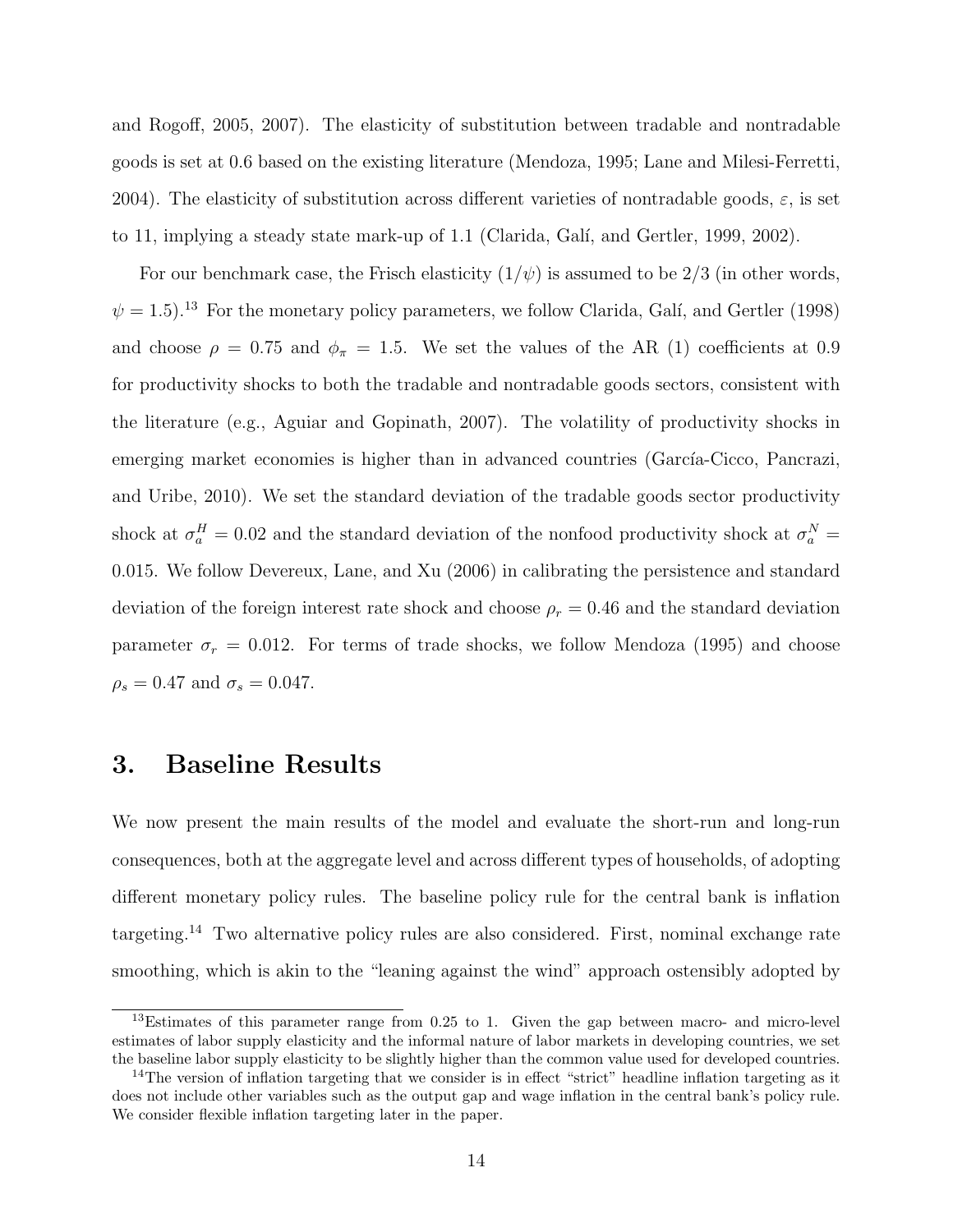many emerging market central banks. Second, a fixed nominal exchange rate.

### 3.1. Short-run effects

To understand the dynamics of key variables in the model, we begin by analyzing their responses to a positive productivity shock in the home economy's tradable goods sector. This shock is to be interpreted as a country-specific productivity shock that is transitory but persistent and, in most models including this one, induces a real exchange rate appreciation. Given the lack of a well-defined welfare criterion when we focus on just the short run, our approach is to evaluate the effects of different policy rules on the consumption patterns of the two types of households in response to the productivity shock.

Figure 1 shows the impulse responses for key variables under different monetary policy rules. A positive productivity shock of course improves aggregate consumption, so the distributional consequences are of more interest. The consumption of households in the tradable goods sector is higher by 0.4 percent (over a 16-quarter horizon) when the central bank dampens exchange rate appreciation in the short run relative to the case where the central bank adopts inflation targeting. By contrast, the consumption of nontradable goods households is higher under inflation targeting compared to any degree of exchange rate management. These distributional effects are monotonic in the weight ascribed to the nominal exchange rate in the central bank's policy rule, with the effects being largest in the case of a fixed exchange rate. As expected, the real exchange rate eventually adjusts through higher inflation and there is no difference in the long-run path of the real exchange rate independent of the policy rule.

Why do households in the tradable goods sector do better under a policy rule that involves nominal exchange management rather than inflation targeting? These households do not enjoy the benefits of higher productivity in the tradable goods sector as much as households in the nontradable goods sector because the shock leads to a sharp increase in the relative price of nontradable goods. A temporary increase in the productivity of tradable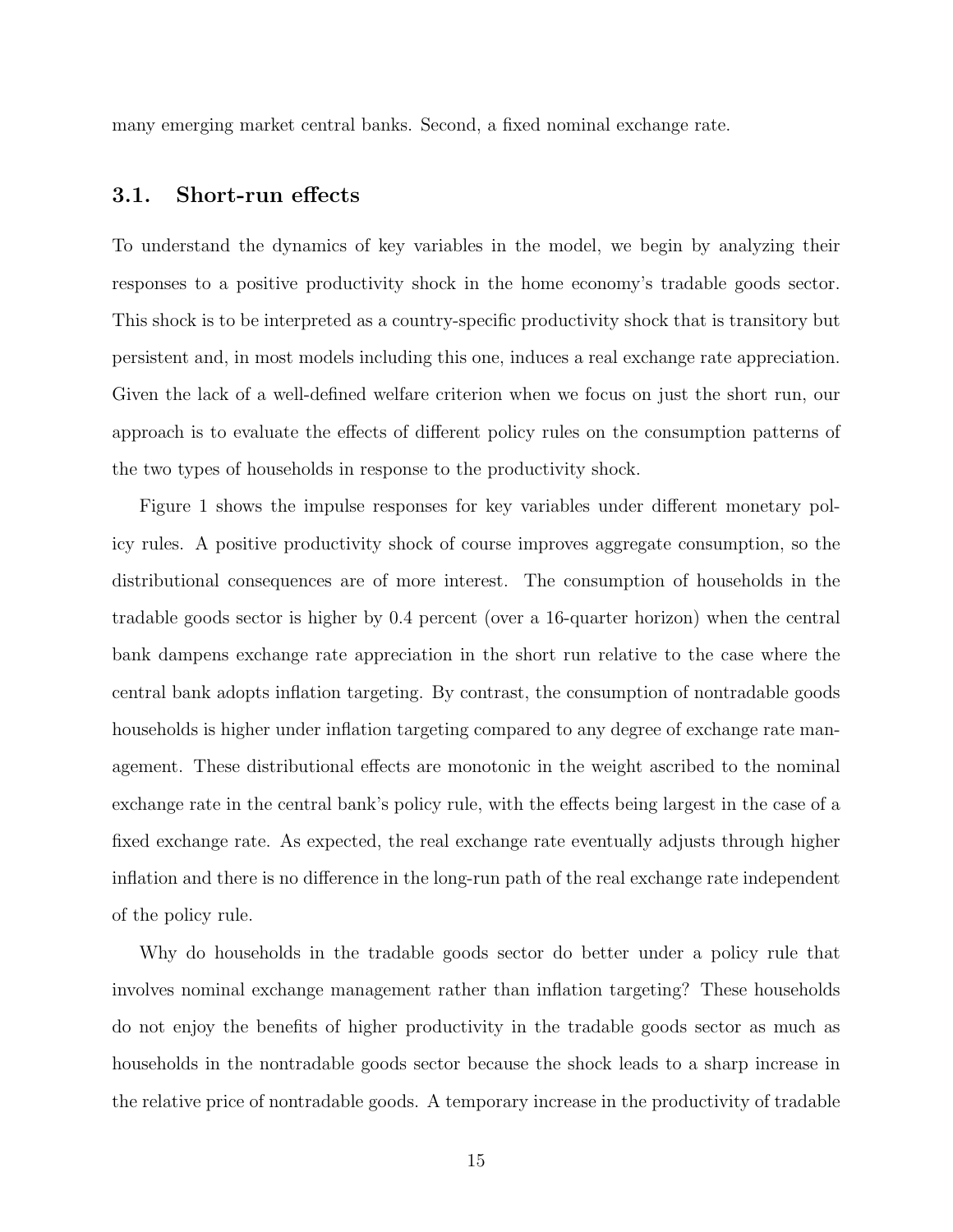goods production drives up the relative price of nontradable goods through two channels: an increase in the price of nontradable goods and a decrease in the price of tradable goods. Since the price of tradable goods is determined in international markets and priced in the foreign currency, the nominal exchange rate directly pins down its price in domestic currency.

When the monetary policy rule involves pure inflation targeting, the home currency appreciates following the positive productivity shock, leading to a drop in the price of tradable goods. As a result, the relative price of nontradable goods tends to rise even more. By contrast, if the central bank offsets or dampens nominal exchange rate appreciation, tradable goods prices do not adjust as much and the burden of relative price adjustment falls to the nontradable goods sector. Price stickiness in that sector implies that the increase in nontradable goods' prices is more gradual, so the relative price of nontradable goods adjusts more slowly. Thus, households in the tradable goods sector enjoy a relatively more favorable relative price and achieve higher consumption levels in the short run, compared to the scenario of an inflation targeting central bank. In fact, the more the central bank manages the nominal exchange rate, the smoother the relative price will be and the higher the consumption gain of households in the tradable goods sector relative to the inflation targeting case.<sup>15</sup>

This process, despite its similarity to the traditional Balassa-Samuelson effect, differs in the underlying mechanism. In the Balassa-Samuelson framework, higher productivity growth in the tradable goods sector pushes up wages in that sector and, in order to equalize wages across sectors, the relative price of nontradable goods must rise. In our model, a temporary increase in productivity in the tradable goods sector drives up the relative price of nontradable goods not through wage equalization, since labor is assumed to be immobile, but through households' consumption demand for tradable and nontradable goods.

<sup>&</sup>lt;sup>15</sup>Since the tradable goods sector has flexible prices, employment and wage responses in that sector are similar across different policy rules when the sector experiences a productivity shock.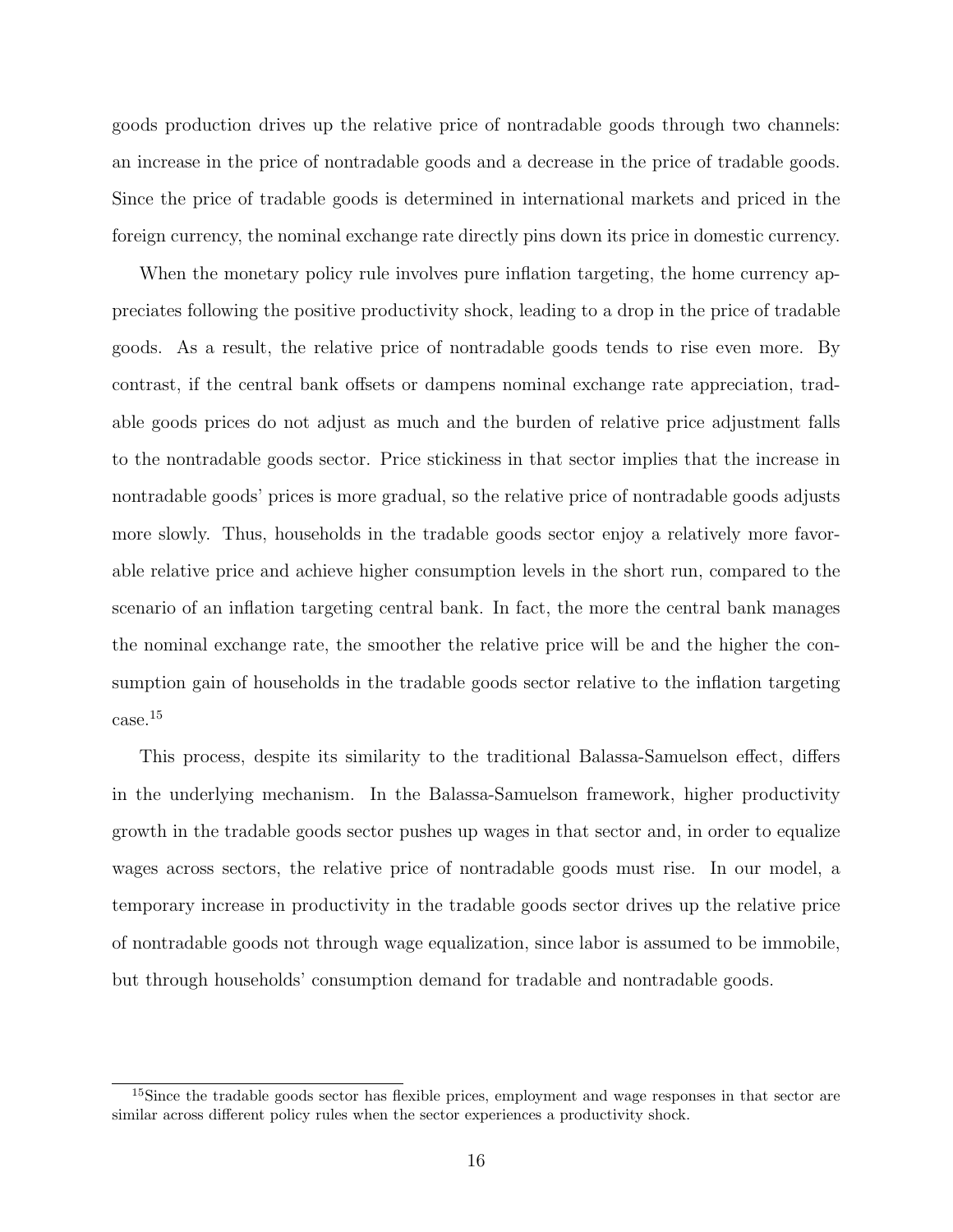#### 3.2. Long-run effects

Next, we turn to an evaluation of the long-run effects of different policy rules using the welfare criterion defined in Section 2.6. Table 2 shows the implications under different policy rules for both short-run consumption paths and long-run welfare. While targeting the nominal exchange rate provides short-term benefits to households working in the tradable goods sector relative to those working in the nontradable goods sector, the long-run welfare effects are, surprisingly, reversed. In the long run, households working in the tradable goods sector do worse under either of the policies that involve exchange rate management. Under a fixed exchange rate, the welfare of households in the traded goods sector is lower by 0.12 percent of lifetime consumption relative to a pure inflation targeting regime. By contrast, households working in the nontradable goods sector do marginally better in the long run when the central bank does not follow pure inflation targeting. More interestingly, aggregate welfare of households in the economy is also slightly lower when the central bank manages the nominal exchange rate. When the central bank's policy rule involves a fixed exchange rate rather than exchange rate smoothing, these results all go in the same direction and are stronger.

A key point to keep in mind is that the short-run effects on consumption are based on a scenario where there is a transitory positive shock to productivity in the tradable goods sector. So our statements about consumption paths in the short run are conditional on that specific shock. When conducting welfare evaluations in the long run, we of course need to consider random productivity shocks, both positive and negative. In this case, a monetary policy rule that attempts to stabilize the nominal exchange rate magnifies the volatility of consumption of households in the tradable goods sector but reduces consumption volatility for households in the nontradable goods sector. Since long-run welfare levels in our model depend crucially on the volatility of consumption, households working in the tradable goods sector paradoxically attain a lower level of welfare if monetary policy deviates from pure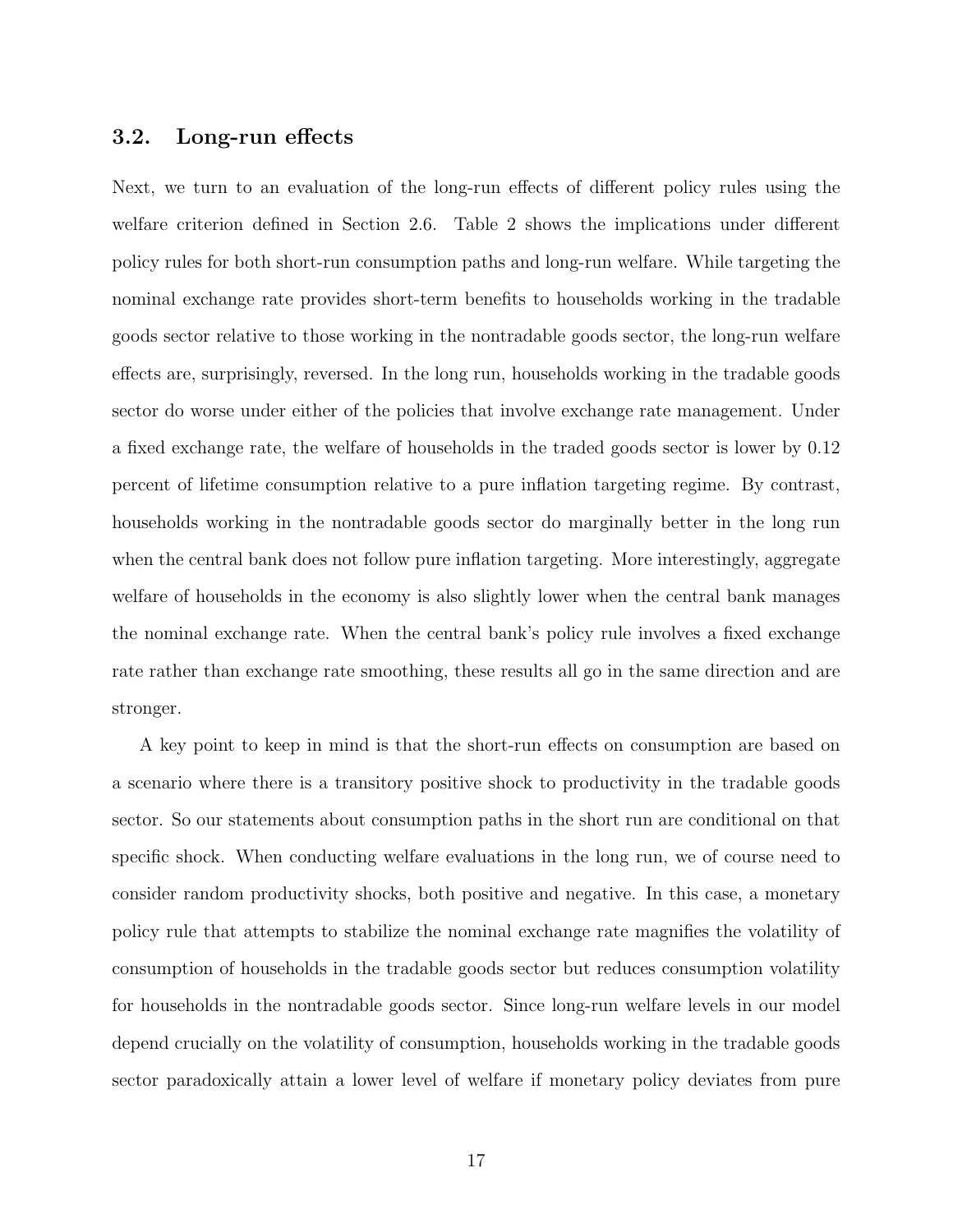inflation targeting.

In short, a policy of stabilizing the exchange rate in order to benefit households in the tradable goods sector in the short run can, in the long run, generate unfavorable consequences for those very households and for the economy as a whole.

### 3.3. Sensitivity analysis

As noted earlier, it is difficult to pin down the values of certain parameters in our model due to the dearth of relevant empirical evidence for emerging market economies. We now report sensitivity tests to evaluate the impact of a few key parameters on both short-run and longrun distributional effects. This exercise also provides further insights into the mechanisms underlying our key results.

The distributional effects are most significant when the elasticity of substitution between tradable and nontradable goods is smaller, the share of tradable goods sector output is not large, and the Frisch elasticity of labor supply is high. Our key conclusions concerning the distributional consequences of alternative monetary policy rules are preserved across a broad range of values for these key parameters.

#### 3.3.1. Elasticity of substitution between tradable and nontradable goods

The elasticity of substitution between tradable and nontradable goods  $(\xi)$  determines how responsive the relative price of nontradable goods is to productivity shocks in the tradable goods sector. When the elasticity of substitution is low, a temporary increase (decrease) in the supply of tradable goods when that sector experiences a positive productivity shock is likely to drive up (down) the relative price of nontradable goods to a greater extent. As a result, the distributional effects of monetary policy are also likely to be larger.

As shown in Table 3 (Panel A), the sizes of both short-run and long-run effects of nominal exchange rate management depend on this elasticity of substitution. When the elasticity is lower, the short-run consumption gains of households working in the tradable goods sector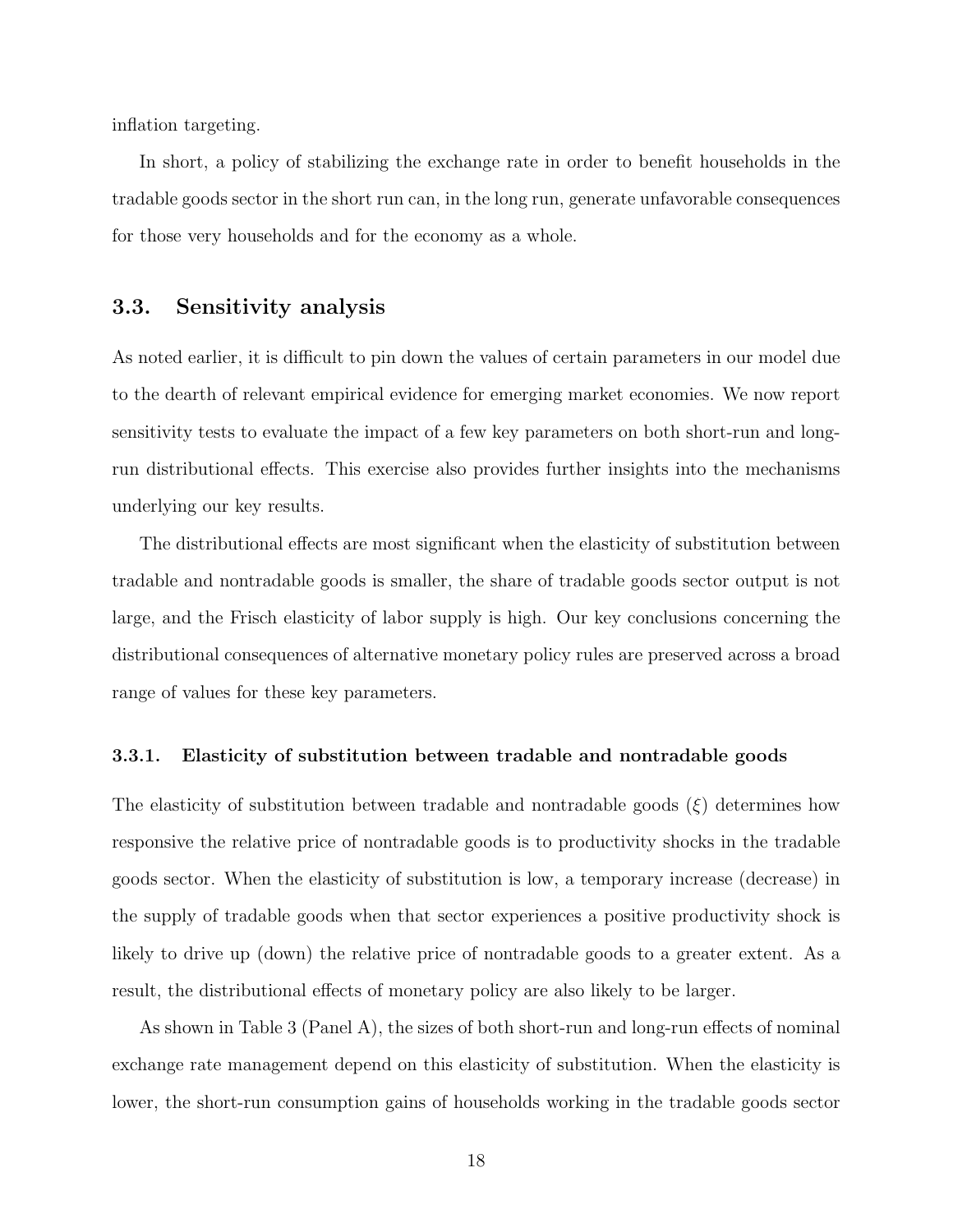and short-run consumption losses of households working in the nontradable goods sectors both increase. Similarly, the absolute values of long-run welfare effects are also larger when the elasticity is lower. The short-run aggregate effects do not change much with variations in this parameter, but the long-run negative welfare effects of exchange rate management relative to inflation targeting tend to be larger the lower is this elasticity.

#### 3.3.2. Share of tradable goods sector output

The share of tradable goods sector output  $(b)$  affects the relative share of tradable goods in the final consumption bundle and, consequently, influences relative price fluctuations. As shown in Table 3 (Panel B), both the short-run consumption gains and the long-run welfare losses from the central bank's exchange rate management are smaller (in absolute terms) for households working in the tradable goods sector when the share of tradable goods sector output is higher. The reason is that as the tradable goods sector accounts for a larger share, the home economy converges to a flexible price economy in which monetary policy does not have real effects. By contrast, as the relative size of the tradable goods sector falls, the shortrun consumption gains and long-run welfare losses for households working in this sector both become larger. Aggregate short-run consumption gains and long-run welfare losses behave similarly.

When the relative size of the tradable goods sector increases, aggregate inflation is more sensitive to exchange rate policy because tradable goods prices are determined by the nominal exchange rate. This increases the impact of nominal exchange rate management on households working in the nontradable goods sector. The model confirms this intuition as the short-run consumption losses and long-run welfare gains of households working in the nontradable goods sector increase when b is larger.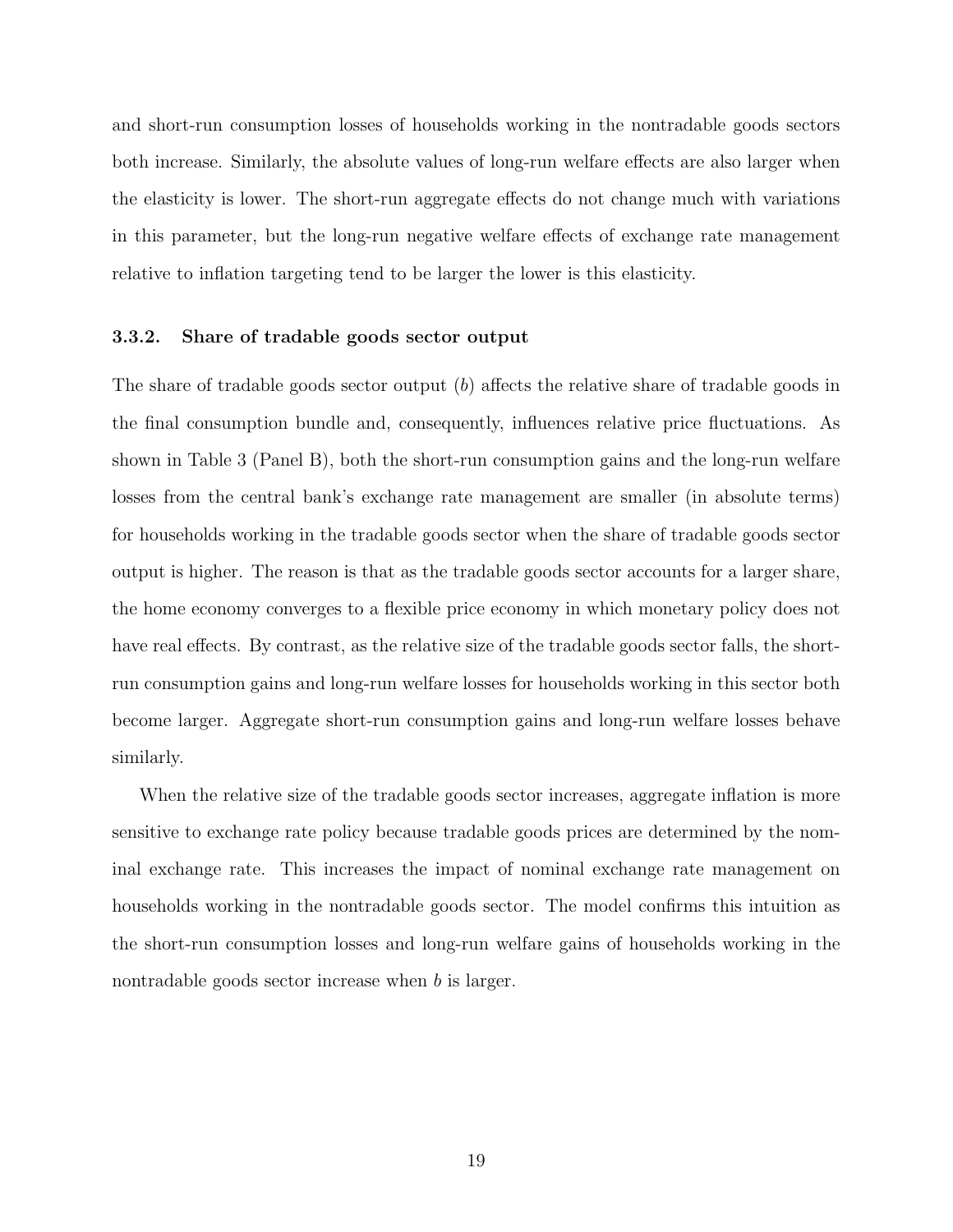#### 3.3.3. Frisch elasticity of labor supply

The Frisch elasticity is the elasticity of labor supply conditional on a fixed level of consumption. In the model, it is given by the inverse of the parameter  $\phi$ . In Table 3 (Panel C), we compare the short-run consumption and long-run welfare levels under different values of  $\psi$ . The results are intuitive. The sizes of the short-run and long-run effects are larger when the Frisch elasticity of labor supply is higher (corresponding to a smaller  $\psi$ ).

When the Frisch elasticity of labor supply is higher, households' labor supply is more responsive to changes in real wages. Consequently, when the central bank manages the nominal exchange rate, the real wage for households working in the tradable goods sector is higher for a given positive productivity shock, so the gain in consumption is also higher as the labor supply response is stronger. For the same reason, the consumption loss for households working in the nontradable goods sector is higher.

### 4. Extensions

In this section, we discuss a few extensions to the model that enable us to study a broader range of policy questions. First, targeting the real exchange rate leads to almost identical short-run and long-run effects as targeting the nominal exchange rate. Second, we find that the distributional effects of nominal exchange rate management are larger when the economy is subject to controls on cross-border capital flows. We also find that a fixed exchange rate delivers worse outcomes relative to inflation targeting even in the short run–both for households in the tradable goods sector and the aggregate economy–when the economy faces positive shocks to productivity in the nontradable goods sector or to foreign interest rates. It is important to emphasize here that we cannot compare consumption and welfare gains or losses across different versions of the basic model since they have different steady states. Our comparisons are about the effects of different monetary policy rules conditional on a particular model setting.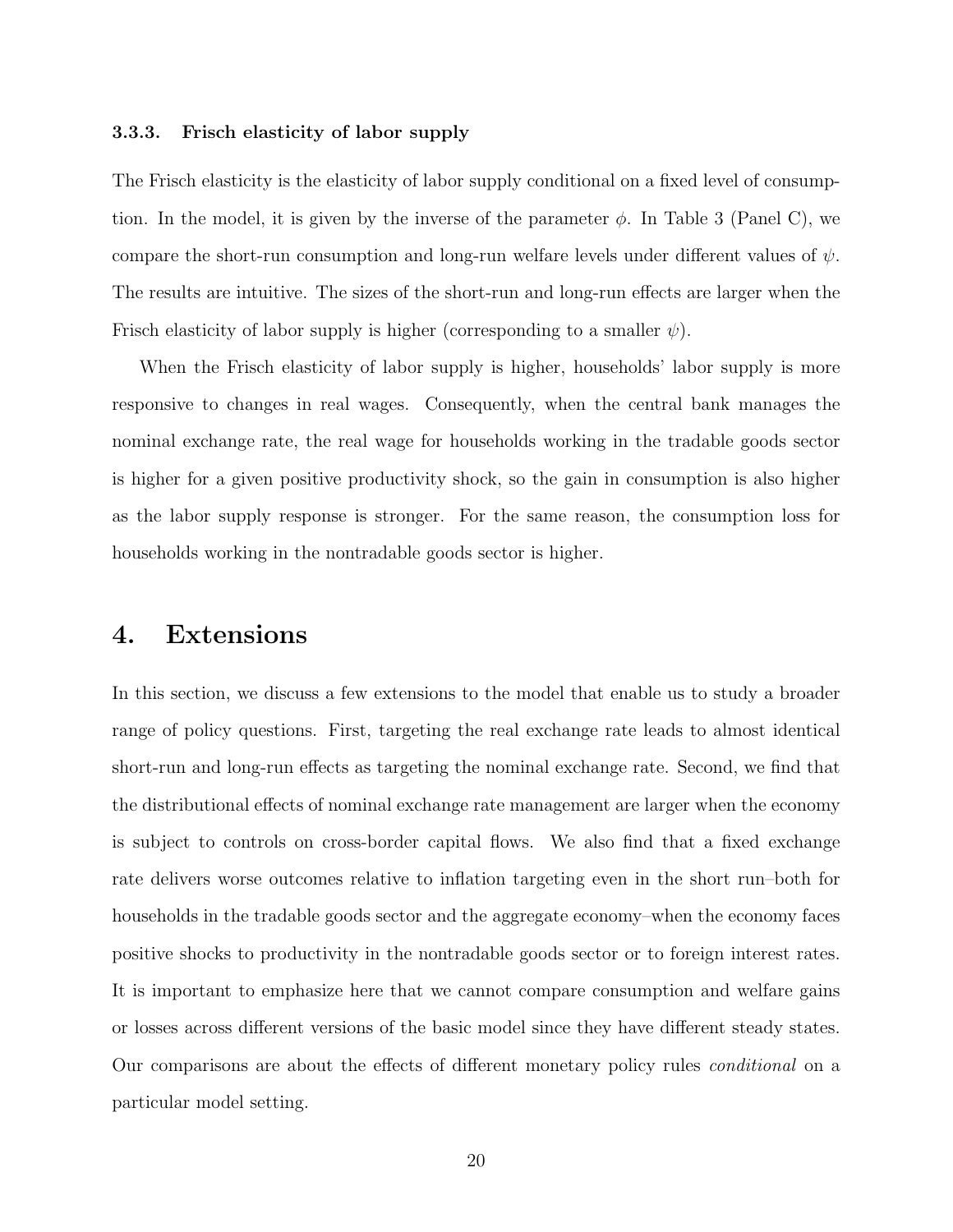#### 4.1. Real exchange rate management

Calvo, Reinhart, and Vegh (1995) document that emerging market central banks often try to target the real exchange rate, even though such targeting is only effective temporarily and could even generate aggregate instability (Uribe, 2003). Nevertheless, in the short run, real exchange rate changes do tend to be closely correlated with the nominal exchange rate changes (see, e.g., Burstein and Gopinath, 2014). To evaluate the implications of real exchange rate targeting, we modify the baseline interest rate rule in equation (12) to include the change in the real exchange rate rather than the nominal exchange rate:

$$
log\left(\frac{R_t}{\overline{R}}\right) = \rho log\left(\frac{R_{t-1}}{\overline{R}}\right) + (1-\rho)\left[\phi_\pi log\left(\frac{\pi_t}{\overline{\pi}}\right) + \phi_e log\left(\frac{q_t^e}{q_{t-1}^e}\right)\right]
$$
(15)

where  $q_t^e$  is the real exchange rate.

In Table 4 (Panel A), we compare the short-run and long-run effects of targeting the nominal and real exchange rates, with inflation targeting being the benchmark rule. There is little difference between the two exchange rate targets. In the short run, prices are sticky, so the two exchange rates are correlated and the corresponding interest rate rules suggest similar policy rates. In technical terms, because  $log(q_t^e/q_{t-1}^e) = log(e_t/e_{t-1}) - \pi_t$ , the only difference between targeting the real and nominal exchange rates is the implied response of inflation. In the long run, prices become flexible, so there is no difference in welfare outcomes between the two targeting rules.

#### 4.2. Capital controls

Emerging market economies often supplement monetary policy with capital controls to reduce capital flow and currency volatility, and also to make it easier to manage the exchange rate. These controls can take the form of bureaucratic restrictions on international capital flows (Chang, Liu, and Spiegel, 2015), a tax on international financial transactions (Jeanne and Korinek, 2010; Gabaix and Maggiori, 2015), or simply a wedge in the uncovered interest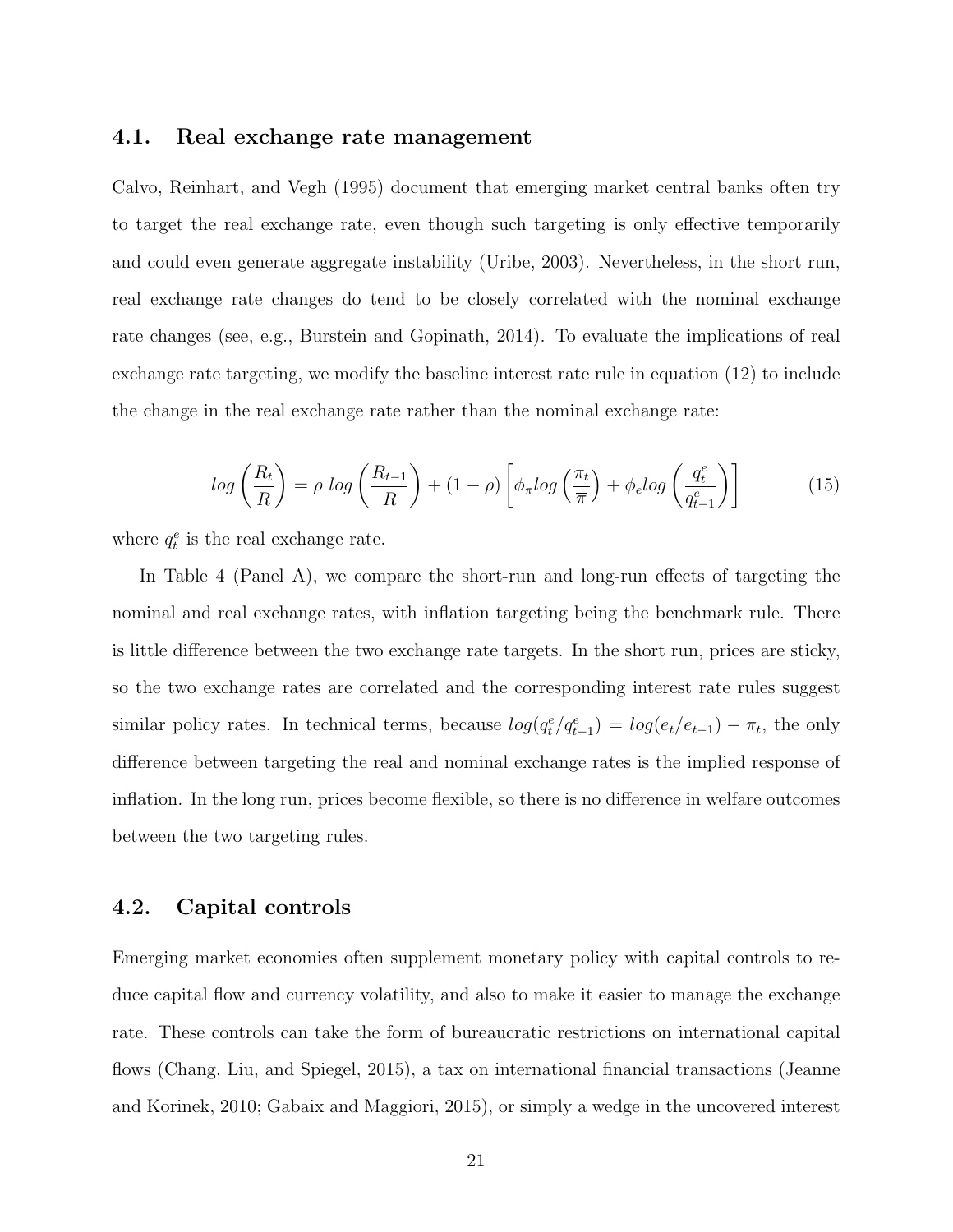parity equation (Farhi and Werning, 2014).

We introduce capital controls in a manner similar to Chang, Liu, and Spiegel (2015) by setting the parameter  $\psi_B$ , which represents the one-period portfolio holdings cost for foreign bond holdings, to be 1 for the case with capital controls. This is a plausible value for this parameter based on the estimates of García-Cicco, Pancrazi, and Uribe (2010). Under the capital controls scenario, households working in the tradable goods sector face a higher cost in smoothing consumption intertemporally using foreign bonds. This renders the relative price between tradable and nontradable goods more responsive to productivity shocks as well as alternative monetary policy rules.<sup>16</sup>

Figure 2 shows that household consumption levels are more responsive to productivity shocks than in the baseline model. Moreover, monetary policy has larger distributional effects compared to the baseline model. When faced with capital controls, households working in the tradable goods sector spend more of their income when a positive productivity shock hits their sector, resulting in an even larger increase in the relative price of nontradable goods. Managing the nominal exchange rate has larger distributional effects in the short run, following the same mechanism discussed in the baseline model but with larger magnitudes. Thus, in an environment with capital controls, emerging market central banks are more likely to use exchange rate management if they are subject to political pressures from households in the tradable goods sector as the effects of such policies are greater relative to inflation targeting.

Table 4 (Panel B) shows the short-run and long-run distributional effects of alternative monetary policy rules in an economy with capital controls. Relative to the baseline model with unrestricted capital flows (Table 2), the distributional effects are stronger under capital controls. Notably, not only are these effects stronger for both types of households, the aggregate effects are also larger. In other words, while policymakers have a stronger incentive

<sup>16</sup>Jeanne and Korinek (2010) and Jeanne (2012) show that capital controls can be used to affect the real exchange rate in a model that has tradable and nontradable goods, although their models are entirely real–there is no money or monetary policy.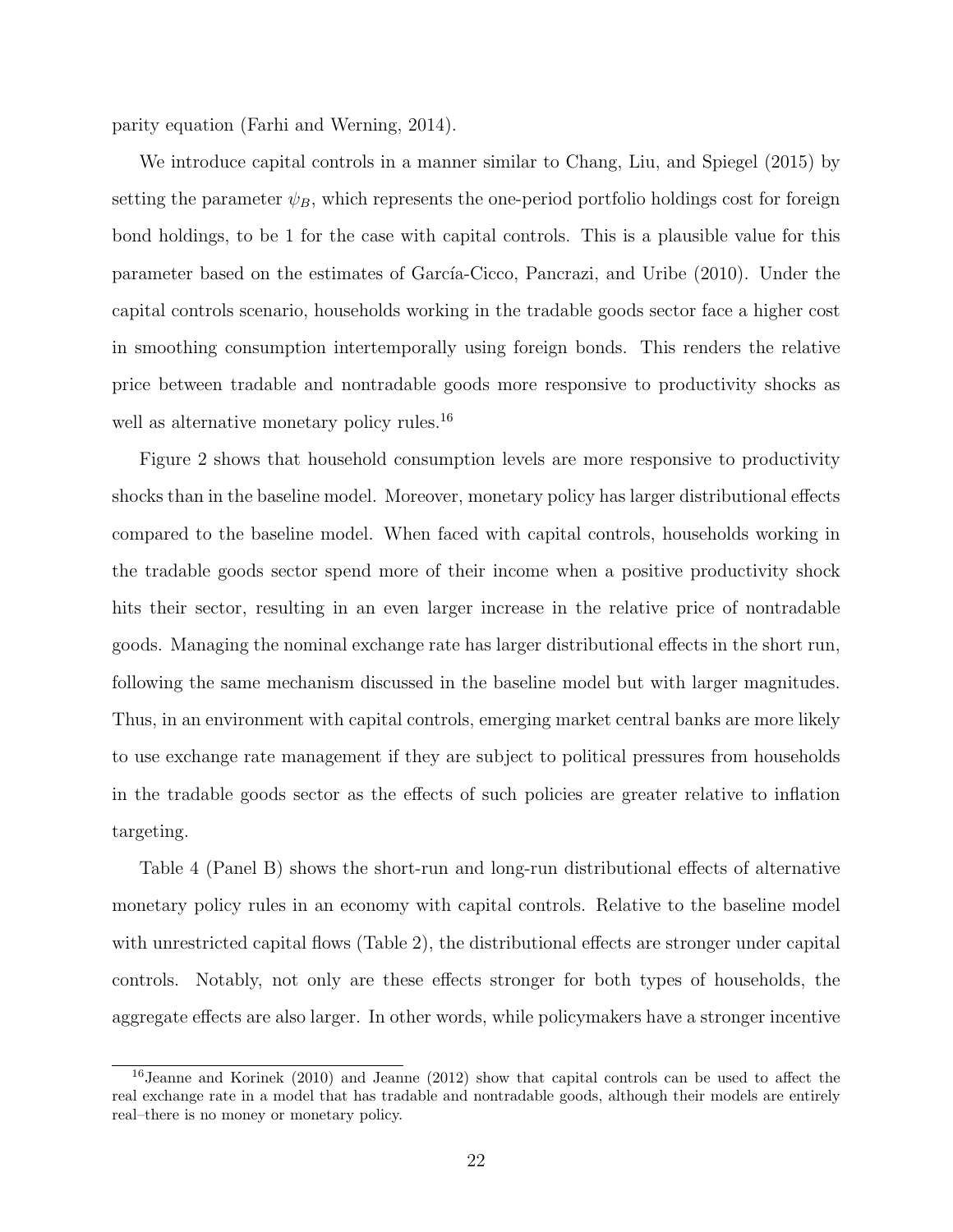to use monetary policy to achieve distributional objectives in the short run, this comes at a higher cost in terms of aggregate welfare in the long run.

### 4.3. Fiscal policy

As discussed in the baseline model, developing countries' central banks can use monetary policy to achieve certain distributional consequences. By targeting the nominal exchange rate, the central bank can smooth the adjustment of the relative price of nontradable goods and increase the consumption of households working in the tradable goods sector in the short run. However, monetary or exchange rate policies are not necessarily the right tools to deal with domestic or external shocks in an open economy setting.

Instead, fiscal policy is often the more efficient and direct policy instrument for redistribution across households.<sup>17</sup> The tax and transfer system in emerging market countries is typically not sophisticated enough to allow for state-contingent direct transfers that can help complete financial markets and achieve perfect risk-sharing. Nevertheless, there are simple fiscal tools that are feasible to implement and could attain some of these benefits. In particular, we study the impact of a proportional tax and subsidy on nontradable goods and compare their short-run and long-run effects with the effects of nominal exchange rate targeting. Our interest here is in analyzing how fiscal and monetary policies interact in a small open economy setting with financial frictions in determining distributional effects of various shocks. This allows us to make a normative statement about whether fiscal policy would be a more effective tool than monetary policy even if the government's focus is on achieving specific distributional objectives.

To be more specific, we consider alternative fiscal policy regimes with different tax rates

 $17$ Farhi, Gopinath, and Itskhoki (2014) show that a small set of conventional fiscal instruments can robustly replicate the real allocations attained under a nominal exchange rate devaluation in a dynamic New Keynesian open economy environment. However, theirs is a one-sector model without financial frictions or heterogeneous households. Schmitt-Grohé and Uribe (2011) show that, in a model with downward wage rigidity and inelastic labor supply, a payroll tax subsidy can replicate the effects of a nominal devaluation. Correia, Nicolini, and Teles (2008) and Correia et al. (2013) show that fiscal instruments can replicate the effects of optimal monetary policy. This section of our paper is related to these papers, but none of them deals with distributional issues.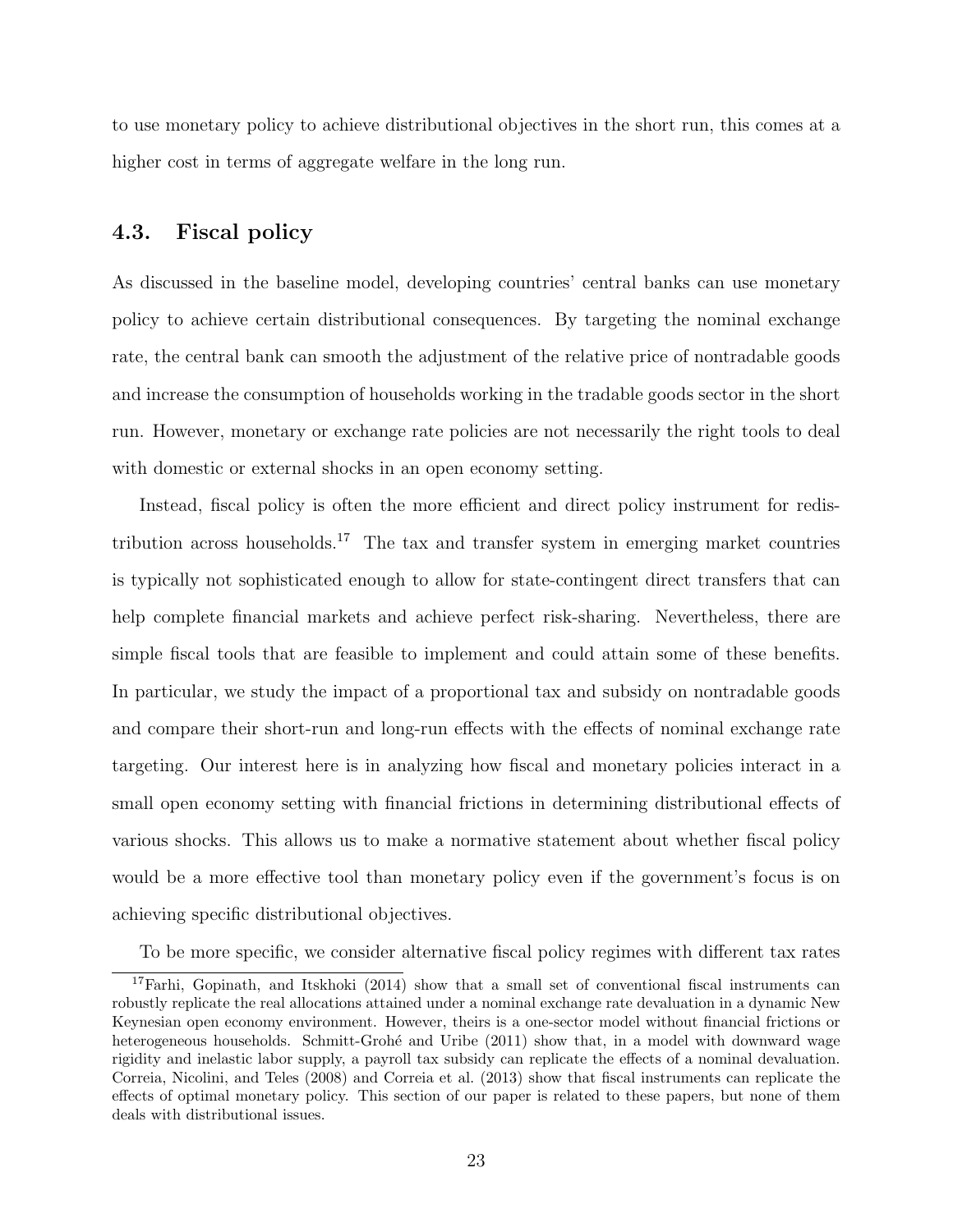on nontradable goods: the baseline case with no taxes; a 3 percent tax on nontradable goods, with the proceeds of the tax distributed in a lump sum fashion across all households in the economy; and a 3 percent subsidy on nontradable goods, with the subsidy financed through a lump sum tax on all households. The tax/subsidy is set as a wedge between labor wages and goods prices. Furthermore, to facilitate comparison between policy regimes, there is a direct transfer between households to keep their respective steady-state consumption levels unchanged from the baseline case. Thus, the shift in relative prices is the main channel through which fiscal policy has short-run effects. Regardless of the fiscal policy setting, the monetary policy rule is pure inflation targeting.

The results are summarized in Table 4 (Panel C). A tax on nontradable goods has distributional effects that are similar to nominal exchange rate targeting. The imposition of taxes on nontradable goods implies that households working in the tradable goods sector will be better off after a positive productivity shock to that sector on account of the relative price effect. By contrast, households working in the nontradable goods sector have lower short-run consumption under this regime. The results are reversed but symmetric when there is a subsidy on nontradable goods. While the short-run effects are similar to a policy of targeting the nominal exchange rate, the long-run welfare effects are different. In fact, fiscal policy is close to welfare neutral, both at the household and aggregate levels because the constant sales tax (or subsidy) on nontradable goods does not affect households' intertemporal choices.

The implication is that fiscal policy can in principle be more effective than exchange rate policy for attaining distributional objectives. While previous authors have made the point that fiscal policy can do better than exchange rate policy (or can serve as a substitute when there are constraints on exchange rate management) in an open economy setting, our contribution here is to show that this is true even when the objectives are related to distributional rather than aggregate consequences.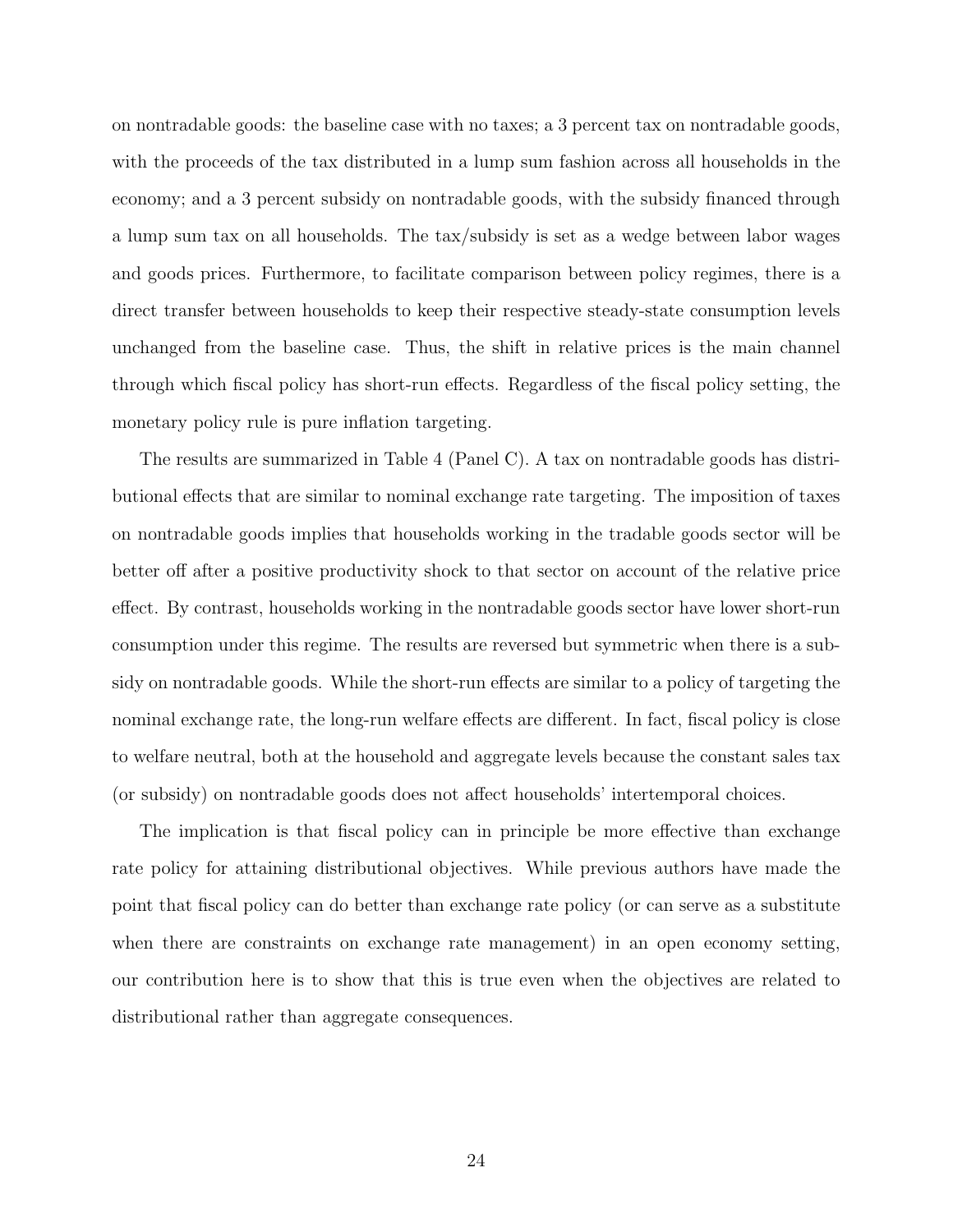### 4.4. Flexible inflation targeting

In practice, emerging market central banks set interest rates to manage not just inflation and the exchange rate but also the output gap (the deviation of output from its steady state or trend level). In a specific setting that incorporates local currency pricing, Engel (2011) finds that the optimal instrument rule involves responding only to the deviation of inflation from its target level even if the central bank cares about inflation, output, and exchange rate misalignment. Nevertheless, it is relevant in a more general setting to consider flexible inflation targeting as the baseline for assessing the distributional effects of nominal exchange rate management. This is consistent with the basic formulation of the Taylor (1993) rule for monetary policy.

To this end, we modify the interest rate rule in equation (12) to include a positive weight on the output gap. This yields the following operational rule for monetary policy:

$$
log\left(\frac{R_t}{\overline{R}}\right) = \rho log\left(\frac{R_{t-1}}{\overline{R}}\right) + (1-\rho)\left[\phi_\pi log\left(\frac{\pi_t}{\overline{\pi}}\right) + \phi_y log\left(\frac{Y_t}{\overline{Y}}\right) + \phi_e log\left(\frac{e_t}{e_{t-1}}\right)\right] \tag{16}
$$

where  $\phi_y$  is the output gap response coefficient,  $Y_t$  represents output in period t, and  $\overline{Y}$ denotes steady-state output. Since a period in our model is equal to one quarter, we set  $\phi_u$ to  $0.125$  as the baseline value. As discussed in Galí  $(2015)$  and Smets and Wouters  $(2007)$ , this matches the annualized coefficient value proposed in Taylor (1993).

We summarize the results from this more general formulation of monetary policy rules in Table 4 (Panel D). The baseline is flexible inflation targeting and the output gap term also enters the exchange rate smoothing rule but does not appear in the fixed exchange rate rule. The short-run distributional effects of exchange rate targeting rules relative to the baseline are larger when the central bank responds to the output gap. The reason is that a positive productivity shock now leads to a positive output gap, which drives up the interest rate and, consequently, the nominal exchange rate as well. Hence, exchange rate management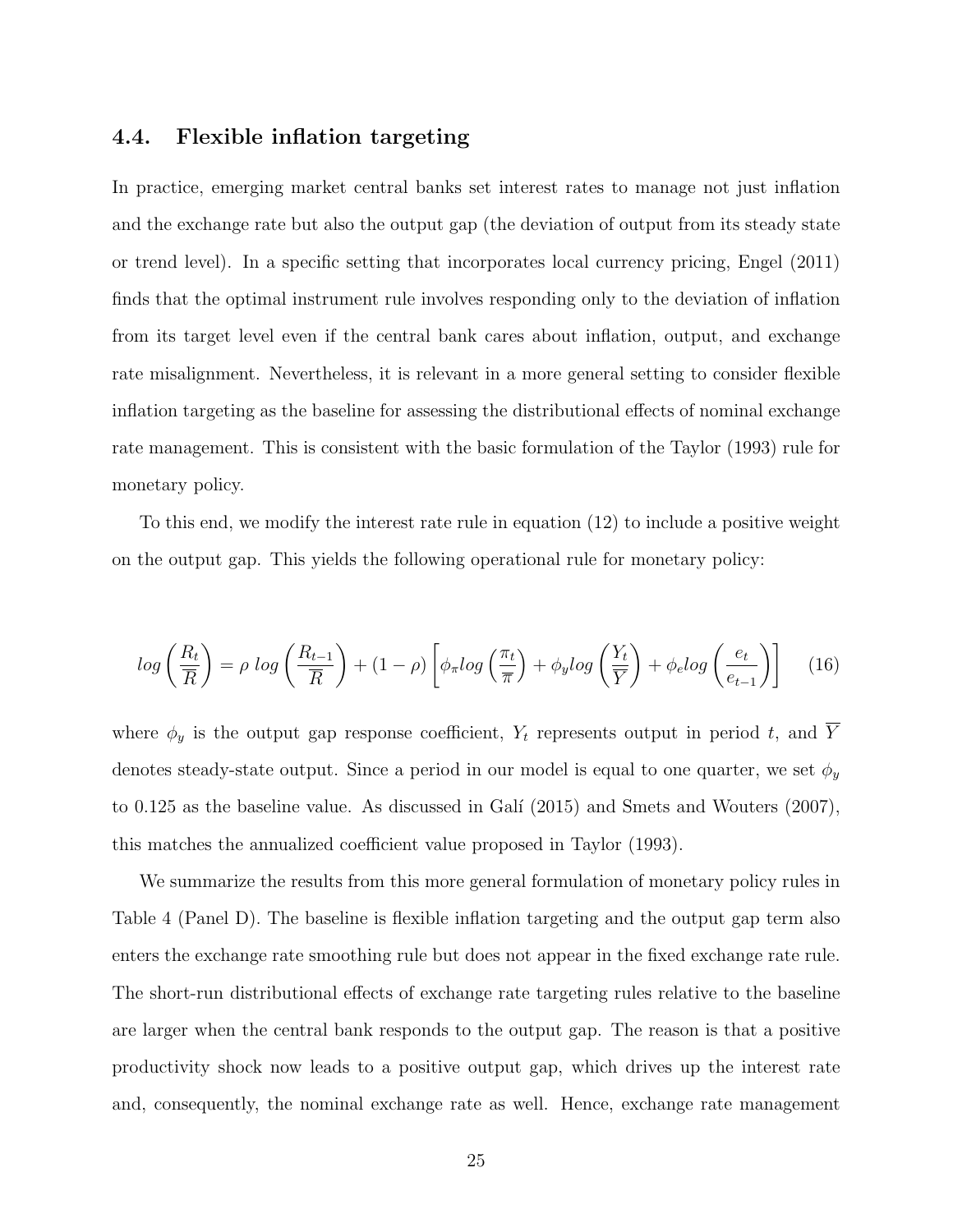now involves large short-run consumption gains for households in the tradable goods sector relative to the baseline rule. Households in the nontradable goods sector, by contrast, do significantly worse in the short run relative to the baseline rule because the adjustment of relative prices between tradable and nontradable goods is less favorable to them.

As expected, the long-run welfare effects are similar to the baseline experiments with strict inflation targeting, with the welfare of households in the tradable goods sector and aggregate welfare both lower when the central bank incorporates the exchange rate in its operational rule. The long-run welfare effects again mostly reflect the consumption volatility channel as nominal rigidities play no role in the long run.

#### 4.5. Alternative shocks

When the central bank uses monetary policy to achieve certain distributional objectives, it commits to a particular policy rule. However, this may have unexpected consequences when the economy is hit by shocks other than the productivity shocks to the tradable goods sector that we have emphasized up to this point. We now examine the short-run and long-run effects of nominal exchange rate management when the economy faces three other types of shocks.<sup>18</sup> The results discussed below are summarized in Table 5.

#### 4.5.1. Productivity shocks in the nontradable goods sector

We first consider a scenario in which the economy only faces productivity shocks in the nontradable goods sector (see first two rows of Table 5). In this case, relative to inflation targeting, nominal exchange rate management has adverse consequences for households in the tradable goods sector both in the short run and the long run. A positive productivity shock in the nontradable goods sector drives down the relative price of nontradable goods, leading to higher consumption for households in the tradable goods sector. Following the

<sup>&</sup>lt;sup>18</sup>In this section, we separately study the short-run and long-run effects when the economy faces only one specific type of shocks at a time. This decomposition of the effects of different types of shocks is valid given the theoretical result in Schmitt-Grohé and Uribe (2004).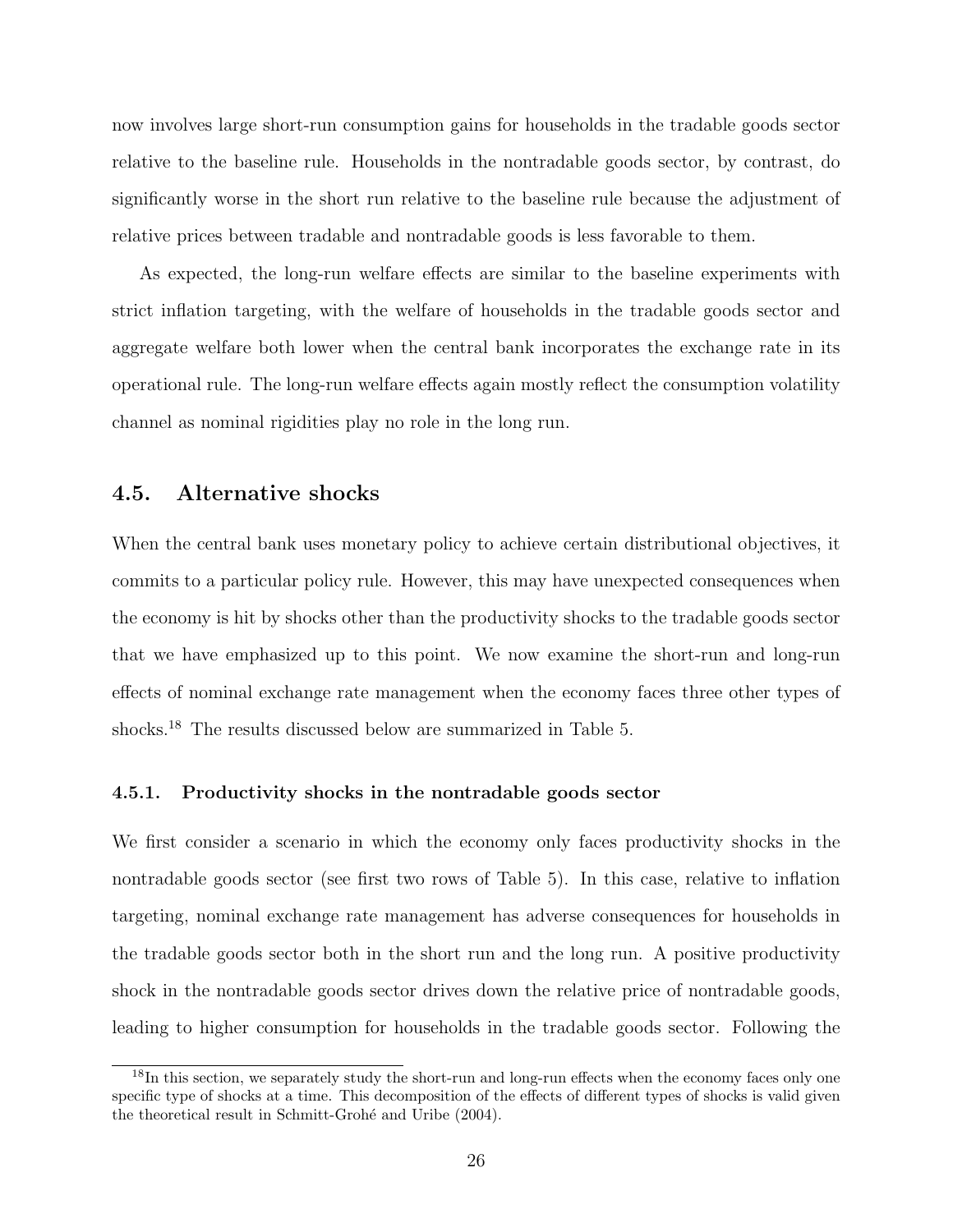same mechanism as in the baseline model, nominal exchange rate management slows down the adjustment in the relative price compared to a policy of inflation targeting, thus hurting households working in the tradable goods sector and benefiting those working in the nontradable goods sector. Under a fixed exchange rate, households in the traded goods sector face a consumption loss of 0.34 percent (over 16 quarters) relative to pure inflation targeting; over the long run, their welfare loss amounts to 0.16 percent of lifetime consumption.

#### 4.5.2. Terms of trade shocks

Terms of trade fluctuations are important in driving fluctuations in emerging market economies (see, e.g., Mendoza, 1995). In the second panel of Table 5 (third and fourth rows), we examine the distributional effects of monetary policy when the home economy faces terms of trade shocks. A higher terms of trade implies a higher price of home-produced tradable goods in the foreign currency. Hence, targeting the nominal exchange rate implies a higher relative price of tradable goods than is the case with inflation targeting. This benefits households working in the tradable goods sector in the short run. However, the long-run welfare consequences of the particular choice of policy rule are minimal when the economy is exposed to these shocks because import and export prices are perfectly flexible.

#### 4.5.3. Foreign interest rate shocks

Emerging market economies are exposed to foreign interest rate shocks that have significant effects on their business cycles and exchange rate fluctuations.<sup>19</sup> When dealing with such shocks, we find that a fixed exchange rate benefits households working in the nontradable goods sector but hurts households working in the tradable goods sector both in the short and long run (see Table 5, last two rows).

A temporary increase in the foreign interest rate tends to cause the domestic currency to depreciate and drive up the demand for home-produced tradable goods. In this case,

 $19$ For some early work see, for example, Neumeyer and Perri (2005) and Aguiar and Gopinath (2006).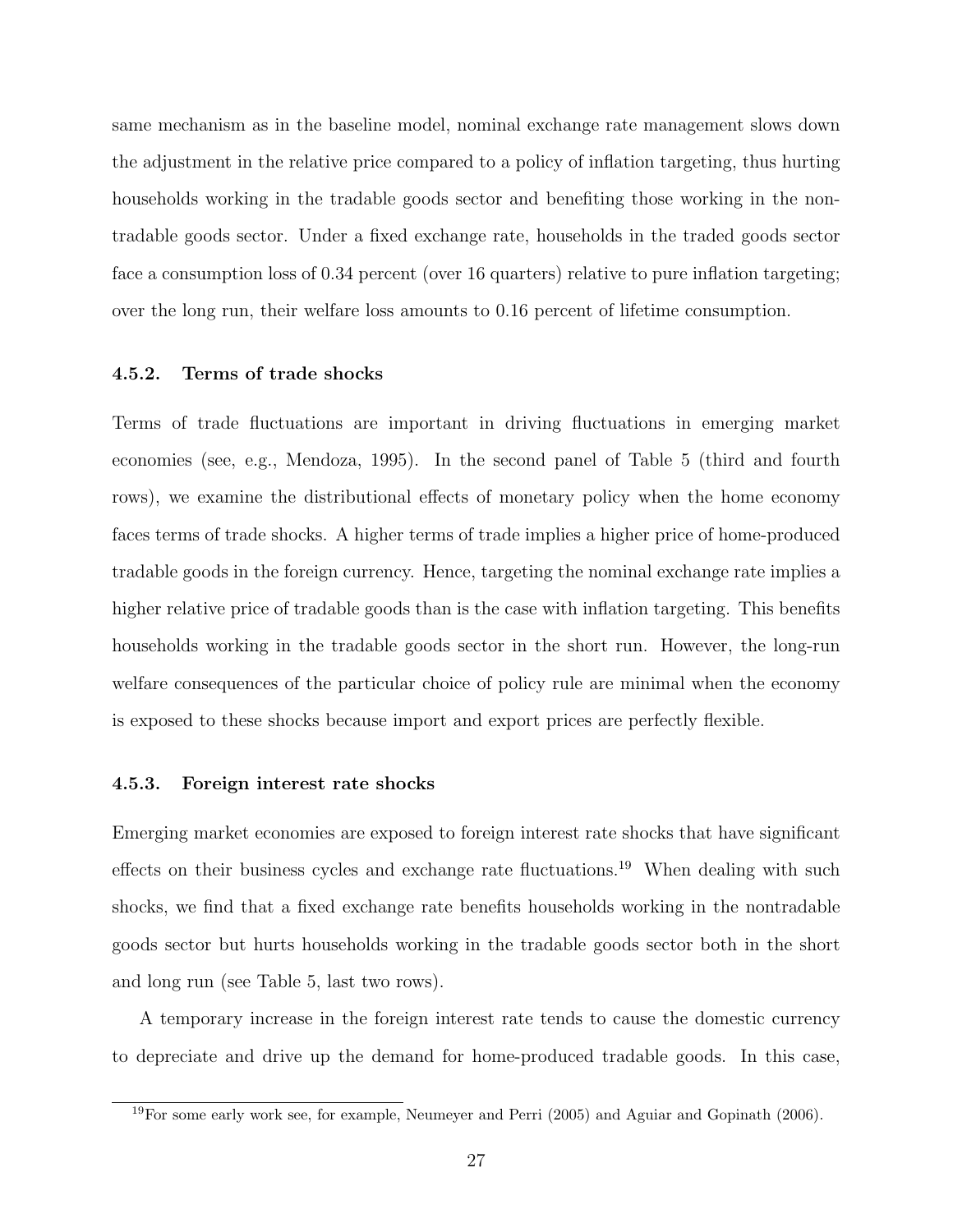stabilizing the nominal exchange rate implies a higher domestic interest rate and encourages households to save more. Households working in the nontradable goods sector are better off in the short run compared to the outcome under an inflation targeting regime because of a smaller increase in the relative price of tradable goods. By contrast, households working in the tradable goods sector are not as well off. The long-run welfare effects for both types of households have the same signs as in the short run (better for households in the nontradable goods sector, worse for those in the tradable goods sector) because targeting the nominal exchange rate leads to more volatile nominal interest rates. Since only households working in the tradable goods sector have access to financial markets, they are exposed to interest rate volatility, rendering their consumption more volatile.<sup>20</sup>

## 5. Concluding Remarks

In this paper, we developed a two sector, heterogeneous agent model with incomplete financial markets that allowed us to jointly examine the distributional effects as well as aggregate welfare implications of alternative monetary policy rules. The features that we incorporated in the model–incomplete financial markets, sticky prices in the nontradable goods sector, limited labor mobility across sectors–make it especially relevant for the analysis of monetary policy in emerging market economies.

Our main result is that, relative to pure inflation targeting, exchange rate management has a positive effect on the short-run consumption of households in the tradable goods sector when that sector faces productivity shocks. Indeed, political pressure from the tradable goods sector, fearful of a loss of external competitiveness due to exchange rate appreciation, is often a key reason why emerging market central banks try to manage the nominal exchange rate. However, we find that such a policy can actually reduce the welfare of households in the tradable goods sector in the long run as it increases their consumption volatility. Moreover,

<sup>20</sup>Some authors have argued that emerging market economies face highly persistent foreign interest rate shocks (see, e.g., García-Cicco, Pancrazi, and Uribe, 2010; Chang, Liu, and Spiegel, 2015). Allowing for more persistent foreign interest rate shocks magnifies the effects discussed in this sub-section.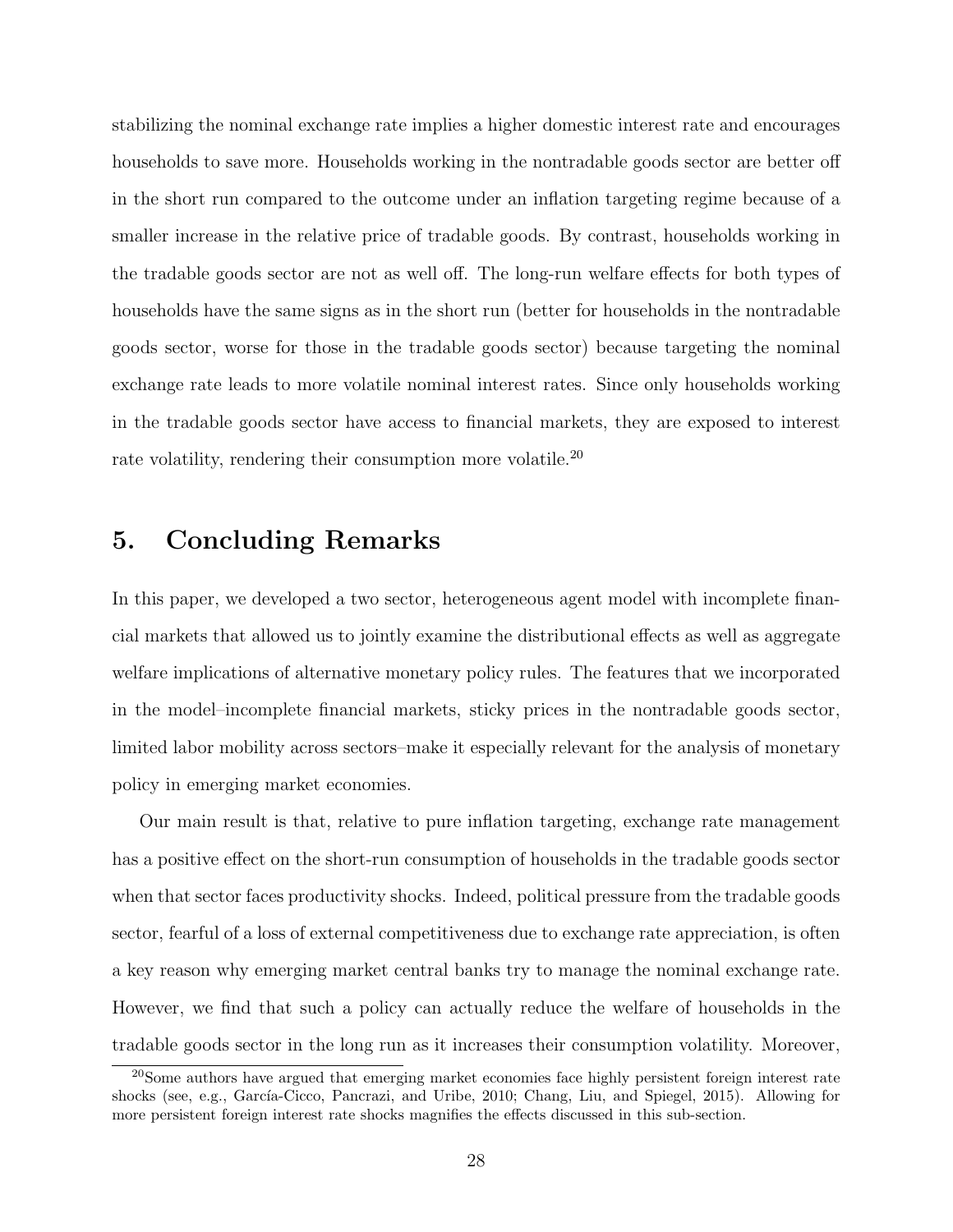such a policy can have negative aggregate welfare consequences even in the short run.

The model could be extended to better capture the complex policy choices that emerging market central bankers face (Prasad, 2014). For instance, incorporating physical capital in the model would provide an alternative channel for intertemporal consumption smoothing but would at the same time sharpen the policy dilemmas as interest rate changes intended to keep the exchange rate stable could magnify domestic macroeconomic fluctuations. Another extension would be to allow for the common practice of sterilized intervention in foreign exchange markets in order to evaluate the distributional effects of alternative strategies for exchange rate management. We leave such extensions to future work.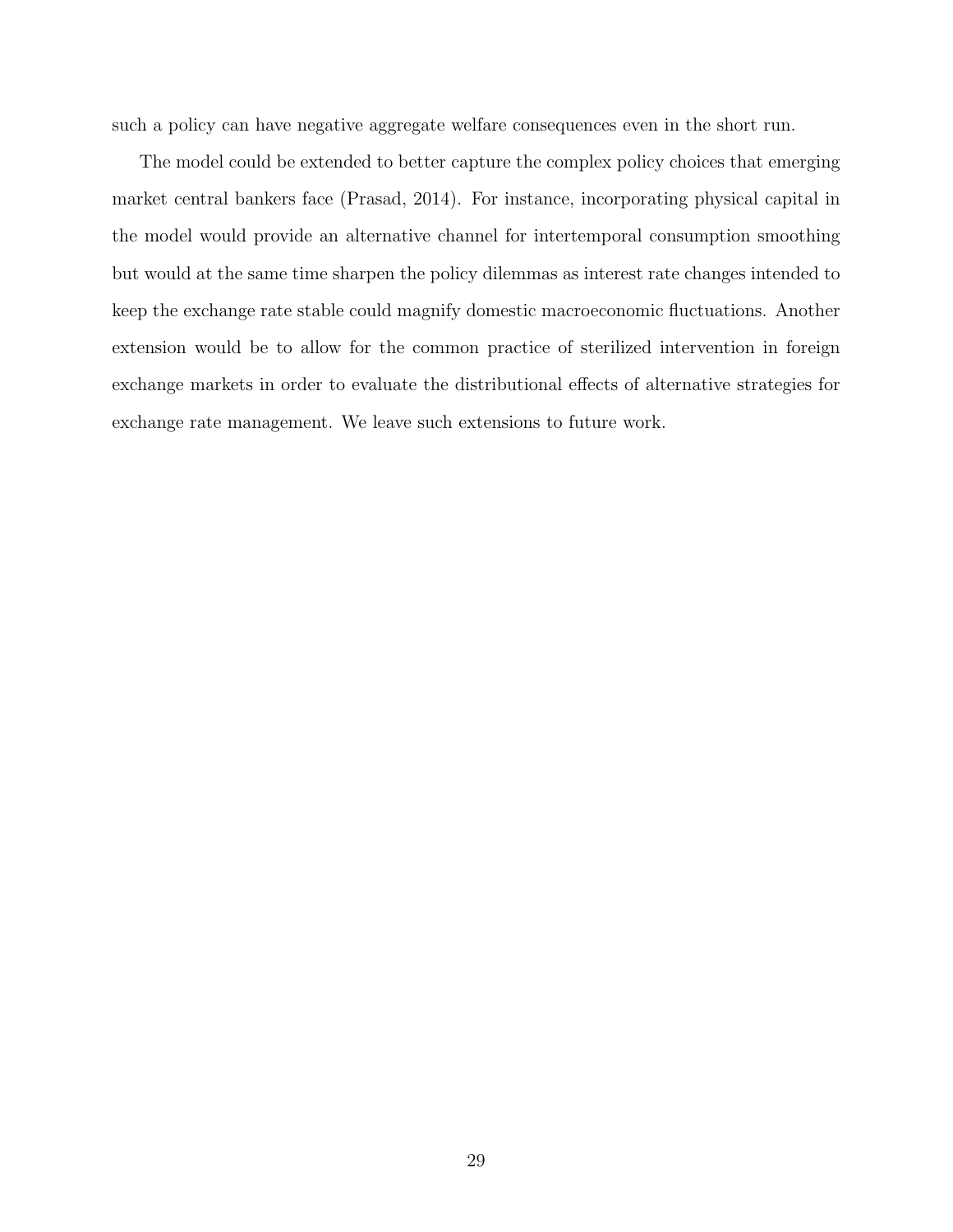### References

- Aguiar, Mark and Gita Gopinath. 2006. "Emerging market fluctuations: The role of interest rates and productivity shocks." In Tenth Annual Conference on the Central Bank of Chile, "Current Account and External Financing".
	- –. 2007. "Emerging market business cycles: The cycle is the trend." *Journal of Political* Economy 115  $(1):69-102$ .
- Anand, Rahul, Eswar S. Prasad, and Boyang Zhang. 2015. "What measure of inflation should a developing country central bank target?" Journal of Monetary Economics 74:102–116.
- Artuç, Erhan, Daniel Lederman, and Guido G Porto. 2013. "A mapping of labor mobility costs in developing countries." World Bank Policy Research Working Paper No. 6556.
- Bell, Venetia, Michael Joyce, Zhuoshi Liu, and Chris Young. 2012. "The distributional effects of asset purchases." Bank of England Quarterly Bulletin Q3.
- Benigno, Gianluca and Pierpaolo Benigno. 2003. "Price stability in open economies." Review of Economic Studies 70 (4):743–764.
- Benigno, Pierpaolo. 2004. "Optimal monetary policy in a currency area." *Journal of Inter*national Economics 63 (2):293–320.
- Brunnermeier, Markus K. and Yuliy Sannikov. 2012. "Redistributive monetary policy." In Proceedings of the 2012 Jackson Hole Symposium. Federal Reserve Bank of Kansas City Kansas City, KS, 331–384.
- Burstein, Ariel and Gita Gopinath. 2014. "International prices and exchange rates." In Handbook of International Economics, vol. 4, edited by Gita Gopinath, Elhanan Helpman, and Kenneth Rogoff.
- Calvo, Guillermo A. 1983. "Staggered prices in a utility-maximizing framework." Journal of Monetary Economics 12 (3):383–398.
- Calvo, Guillermo A., Carmen M. Reinhart, and Carlos A. Vegh. 1995. "Targeting the real exchange rate: Theory and evidence." Journal of Development Economics 47 (1):97–133.
- Chang, Chun, Zheng Liu, and Mark M. Spiegel. 2015. "Capital controls and optimal Chinese monetary policy." *Journal of Monetary Economics* 74:1–15.
- Clarida, Richard, Jordi Gal´ı, and Mark Gertler. 1998. "Monetary policy rules in practice: Some international evidence." European Economic Review 42 (6):1033–1067.
	- —. 1999. "The science of monetary policy: A new Keynesian perspective." *Journal of* Economic Literature 37 (4):1661–1707.

———. 2002. "A simple framework for international monetary policy analysis." Journal of Monetary Economics 49 (5):879–904.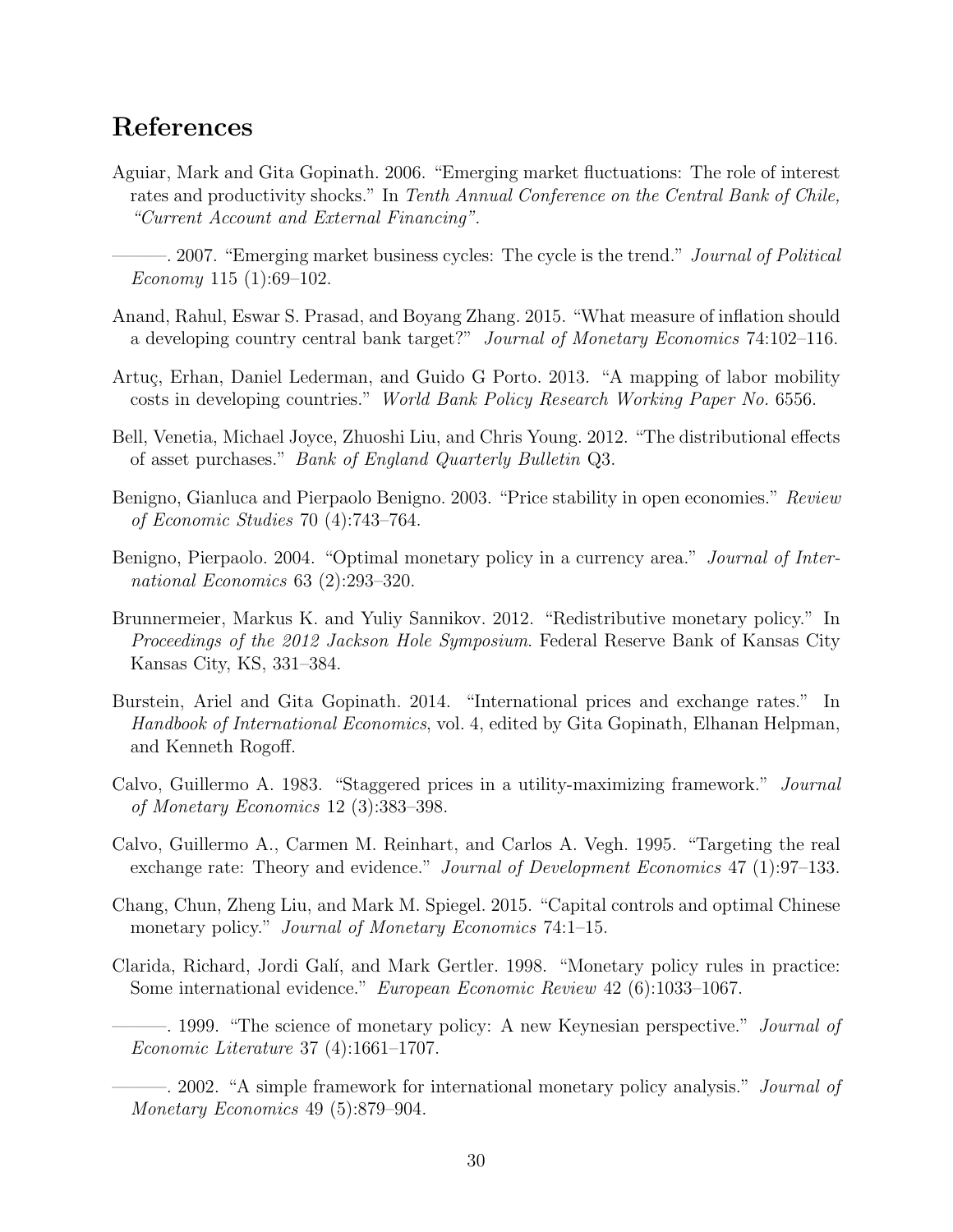- Coibion, Olivier, Yuriy Gorodnichenko, Lorenz Kueng, and John Silvia. 2012. "Innocent bystanders? Monetary policy and inequality in the US." NBER Working Paper No. 18170.
- Correia, Isabel, Emmanuel Farhi, Juan Pablo Nicolini, and Pedro Teles. 2013. "Unconventional fiscal policy at the zero bound." American Economic Review 103 (4):1172–1211.
- Correia, Isabel, Juan Pablo Nicolini, and Pedro Teles. 2008. "Optimal fiscal and monetary policy: Equivalence results." Journal of Political Economy 116 (1):141–170.
- Corsetti, Giancarlo and Paolo Pesenti. 2005. "International dimensions of optimal monetary policy." Journal of Monetary Economics 52 (2):281–305.
- Creamer, Kenneth and Neil A. Rankin. 2008. "Price setting in South Africa 2001-2007: Stylised facts using consumer price micro data." Manuscript, University of the Witwaterstrand.
- Demirgüç-Kunt, Asli and Leora F. Klapper. 2012. "Measuring financial inclusion: The global findex database." World Bank Policy Research Working Paper No. 6025.
- Devereux, Michael B. and Charles Engel. 2003. "Monetary policy in the open economy revisited: Price setting and exchange-rate flexibility." Review of Economic Studies 70 (4):765– 783.
- Devereux, Michael B., Philip R. Lane, and Juanyi Xu. 2006. "Exchange rates and monetary policy in emerging market economies." Economic Journal 116 (511):478–506.
- Doepke, Matthias and Martin Schneider. 2006. "Inflation and the redistribution of nominal wealth." *Journal of Political Economy* 114 (6):1069–1097.
- Doepke, Matthias, Martin Schneider, and Veronika Selezneva. 2015. "Distributional effects of monetary policy." Hutchins Center Working Paper No. 14.
- Engel, Charles. 2011. "Currency misalignments and optimal monetary policy: A reexamination." American Economic Review 101 (6):2796–2822.
- Erosa, Andrés and Gustavo Ventura. 2002. "On inflation as a regressive consumption tax." Journal of Monetary Economics 49 (4):761–795.
- Farhi, Emmanuel, Gita Gopinath, and Oleg Itskhoki. 2014. "Fiscal devaluations." Review of Economic Studies 81 (2):725–760.
- Farhi, Emmanuel and Ivan Werning. 2014. "Dilemma not trilemma? Capital controls and exchange rates with volatile capital flows." IMF Economic Review 62 (4):569-605.
- Frömmel, Michael, Garo Garabedian, and Franziska Schobert. 2011. "Monetary policy rules in Central and Eastern European countries: Does the exchange rate matter?" Journal of Macroeconomics 33 (4):807–818.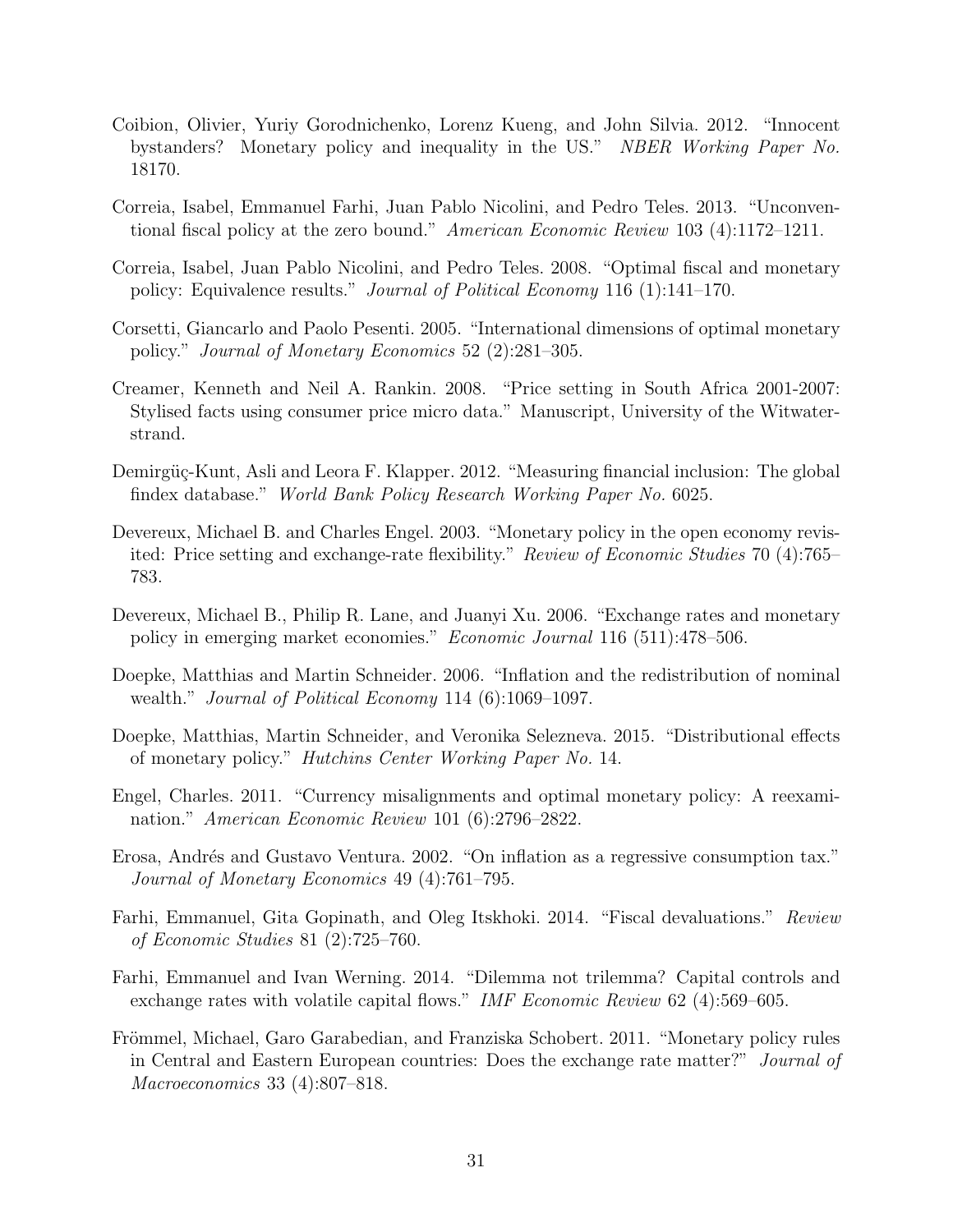- Gabaix, Xavier and Matteo Maggiori. 2015. "International liquidity and exchange rate dynamics." Quarterly Journal of Economics 13 (3):1369–1420.
- Gagnon, Etienne. 2009. "Price setting during low and high inflation: Evidence from Mexico." Quarterly Journal of Economics 124 (3):1221–1263.
- Galí, Jordi. 2015. Monetary Policy, Inflation, and the Business Cycle: An Introduction to the New Keynesian Framework and Its Applications. Princeton University Press, 2 ed.
- Galí, Jordi, J David López-Salido, and Javier Vallés. 2004. "Rule-of-thumb consumers and the design of interest rate rules." Journal of Money, Credit and Banking 36 (4):739–763.
- Galí, Jordi and Tommaso Monacelli. 2005. "Monetary policy and exchange rate volatility in a small open economy." Review of Economic Studies 72 (3):707–734.
- 2008. "Optimal monetary and fiscal policy in a currency union." *Journal of Inter*national Economics 76 (1):116–132.
- García-Cicco, Javier, Roberto Pancrazi, and Martín Uribe. 2010. "Real business cycles in emerging countries?" American Economic Review 100 (5):2510-31.
- Gornemann, Nils, Keith Kuester, and Makoto Nakajima. 2014. "Doves for the rich, hawks for the poor? Distributional consequences of monetary policy." Working paper, Federal Reserve Bank of Philadelphia.
- Gouvea, Solange. 2007. "Price rigidity in Brazil: Evidence from CPI micro data." Banco Central de Brasil Working Paper No. 143.
- Jeanne, Olivier. 2012. "Capital account policies and the real exchange rate." NBER Working Paper No. 18404.
- Jeanne, Olivier and Anton Korinek. 2010. "Managing credit booms and busts: A Pigouvian taxation approach." NBER Working Paper No. 16377.
- Kollmann, Robert. 2002. "Monetary policy rules in the open economy: Effects on welfare and business cycles." Journal of Monetary Economics 49 (5):989–1015.
- Korinek, Anton and Jonathan Kreamer. 2014. "The redistributive effects of financial deregulation." Journal of Monetary Economics 68:S55–S67.
- Krusell, Per and Anthony A. Smith, Jr. 1998. "Income and wealth heterogeneity in the macroeconomy." Journal of Political Economy 106 (5):867–896.
- Lane, Philip R. and Gian Maria Milesi-Ferretti. 2004. "The transfer problem revisited: Net foreign assets and real exchange rates." Review of Economics and Statistics 86 (4):841–857.
- Lee, Donghoon and Kenneth I. Wolpin. 2006. "Intersectoral labor mobility and the growth of the service sector." Econometrica 74 (1):1–46.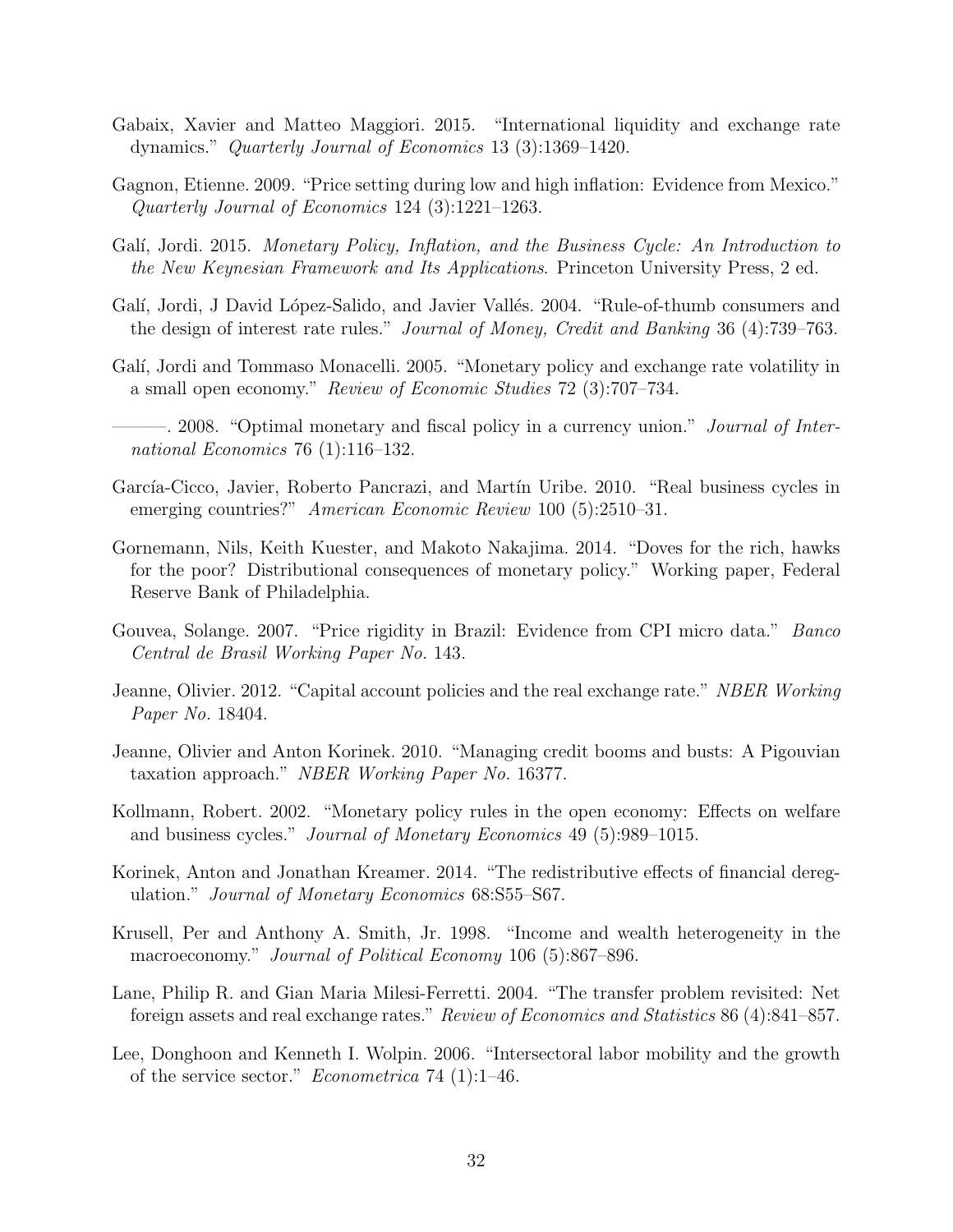- Leitemo, Kai and Ulf Söderström. 2005. "Simple monetary policy rules and exchange rate uncertainty." Journal of International Money and Finance 24 (3):481–507.
- Liu, Zheng and Mark M. Spiegel. 2015. "Optimal monetary policy and capital account restrictions in a small open economy." IMF Economic Review forthcoming.
- Lubik, Thomas A. and Frank Schorfheide. 2007. "Do central banks respond to exchange rate movements? A structural investigation." Journal of Monetary Economics 54 (4):1069– 1087.
- McKay, Alisdair and Ricardo Reis. 2015. "The role of automatic stabilizers in the US business cycle." Econometrica forthcoming.
- Medina, Juan Pablo, David Rappoport, and Claudio Soto. 2007. "Dynamics of price adjustments: Evidence from micro level data for Chile." Central Bank of Chile Working Paper No. 432.
- Meh, Césaire A., José-Víctor Ríos-Rull, and Yaz Terajima. 2010. "Aggregate and welfare effects of redistribution of wealth under inflation and price-level targeting." Journal of Monetary Economics 57 (6):637–652.
- Meh, Césaire A. and Yaz Terajima. 2011. "Inflation, nominal portfolios, and wealth redistribution in Canada." Canadian Journal of Economics 44 (4):1369–1402.
- Mendoza, Enrique G. 1995. "The terms of trade, the real exchange rate, and economic fluctuations." *International Economic Review* 36 (1):101–137.
- Mohanty, Madhusudan S. and Marc Klau. 2005. "Monetary policy rules in emerging market economies: Issues and evidence." In Monetary Policy and Macroeconomic Stabilization in Latin America, edited by Rolf J. Langhammer and Lúcio Vinhas de Souza. Springer, 205–245.
- Neumeyer, Pablo A. and Fabrizio Perri. 2005. "Business cycles in emerging economies: The role of interest rates." Journal of Monetary Economics 52 (2):345–380.
- Obstfeld, Maurice and Kenneth S. Rogoff. 2001. "The six major puzzles in international macroeconomics: Is there a common cause?" In NBER Macroeconomics Annual 2000, Volume 15, edited by Ben S. Bernanke and Kenneth Rogoff. MIT press, 339–412.
- —. 2005. "Global current account imbalances and exchange rate adjustments." *Brook*ings Papers on Economic Activity 2005 (1):67–146.
- 2007. "The unsustainable US current account position revisited." In G7 Current Account Imbalances: Sustainability and Adjustment. University of Chicago Press, 339–376.
- Prasad, Eswar S. 2014. "Distributional effects of macroeconomic policy choices in emerging market economies." IMF Economic Review 62 (3):409–429.
- Romer, Christina D. and David H. Romer. 1999. "Monetary policy and the well-being of the poor." Economic Review - Federal Reserve Bank of Kansas City 84 (1):21.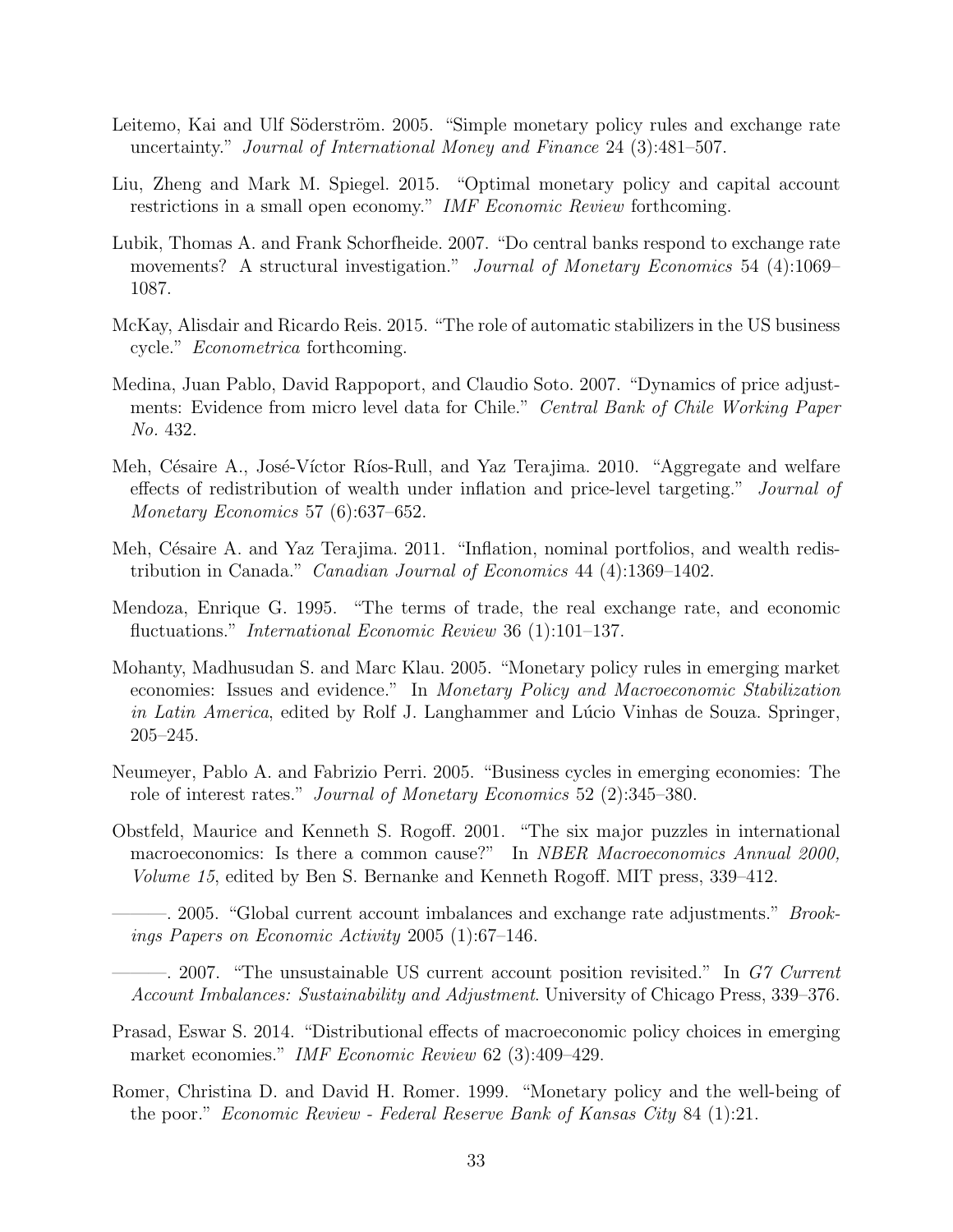- Rotemberg, Julio J. and Michael Woodford. 1997. "An optimization-based econometric framework for the evaluation of monetary policy." In NBER Macroeconomics Annual 1997, Volume 12, edited by Ben S. Bernanke and Julio J. Rotemberg. MIT Press, 297– 361.
- Schmitt-Grohé, Stephanie and Martín Uribe. 2003. "Closing small open economy models." Journal of International Economics 61 (1):163–185.

———. 2004. "Solving dynamic general equilibrium models using a second-order approximation to the policy function." Journal of Economic Dynamics and Control 28 (4):755–775.

- ———. 2007. "Optimal simple and implementable monetary and fiscal rules." Journal of Monetary Economics 54 (6):1702–1725.
- $-$ . 2011. "Pegs and pain." *NBER Working Paper No.* 16847.
- Smets, Frank and Rafael Wouters. 2007. "Shocks and frictions in US business cycles: A Bayesian DSGE approach." American Economic Review 97 (3):586–606.
- Sutherland, Alan. 2005. "Incomplete pass-through and the welfare effects of exchange rate variability." Journal of International Economics 65 (2):375–399.
- Taylor, John B. 1993. "Discretion versus policy rules in practice." Carnegie-Rochester Conference Series on Public Policy 39:195–214.
- Uribe, Martín. 2003. "Real exchange rate targeting and macroeconomic instability." Journal of International Economics 59 (1):137–159.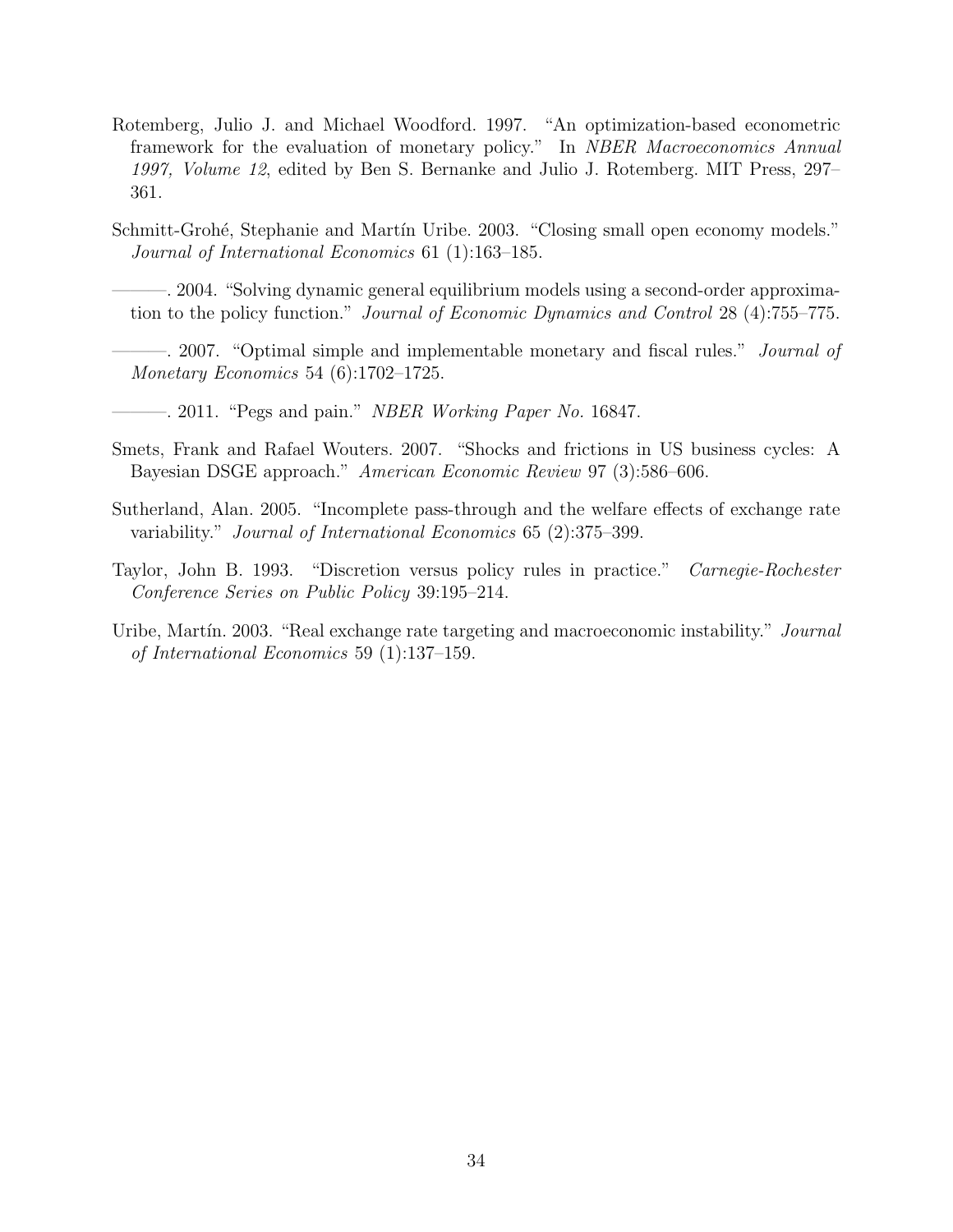| Parameter                              | Definition                                                                  | Value          |
|----------------------------------------|-----------------------------------------------------------------------------|----------------|
| $\beta$                                | Discount factor                                                             | 0.99           |
| $\sigma$                               | Risk-aversion coefficient                                                   | $\overline{2}$ |
| $\lambda$                              | Share of households working in the tradable goods sector                    | 0.6            |
| $\boldsymbol{a}$                       | Share of domestically produced tradable goods in total tradable goods       | 0.7            |
| $\boldsymbol{b}$                       | Share of tradable goods in total output                                     | 0.6            |
| $\varepsilon$                          | Elasticity of substitution between different varieties                      | 11             |
| $\eta$                                 | Elasticity of substitution between domestic and foreign tradable goods      | $\overline{2}$ |
| $\xi$                                  | Elasticity of substitution between tradable and nontradable goods           | 0.6            |
| $\psi$                                 | Inverse of Frisch elasticity of labor supply                                | 1.5            |
| $\psi_b$                               | Interest rate elasticity of debt (for technical reasons only)               | 0.0007         |
| $\theta$                               | Probability of not being able to reset price in a given quarter             | 0.66           |
| <b>Policy Parameters</b><br>(baseline) |                                                                             |                |
| $\rho$                                 | Degree of interest rate smoothing                                           | 0.75           |
| $\phi_{\pi}$                           | Degree of response to inflation                                             | 1.5            |
| $\phi_y$                               | Degree of response to nominal exchange rate                                 | 0.5            |
| <b>Shock Parameters</b>                |                                                                             |                |
| $\rho_a^H$ , $\sigma_a^H$              | Productivity shocks in the tradable goods sector: persistence, std. dev.    | 0.90, 0.020    |
| $\rho_a^N$ , $\sigma_a^N$              | Productivity shocks in the nontradable goods sector: persistence, std. dev. | 0.90, 0.015    |
| $\rho_s$ , $\sigma_s$                  | Terms of trade shocks in the tradable goods sector: persistence, std. dev.  | 0.47, 0.047    |
| $\rho_r$ , $\sigma_r$                  | Foreign interest rate shocks: persistence, std. dev.                        | 0.46, 0.012    |

Table 1. Parameter Values

Notes: A period in the model corresponds to one quarter.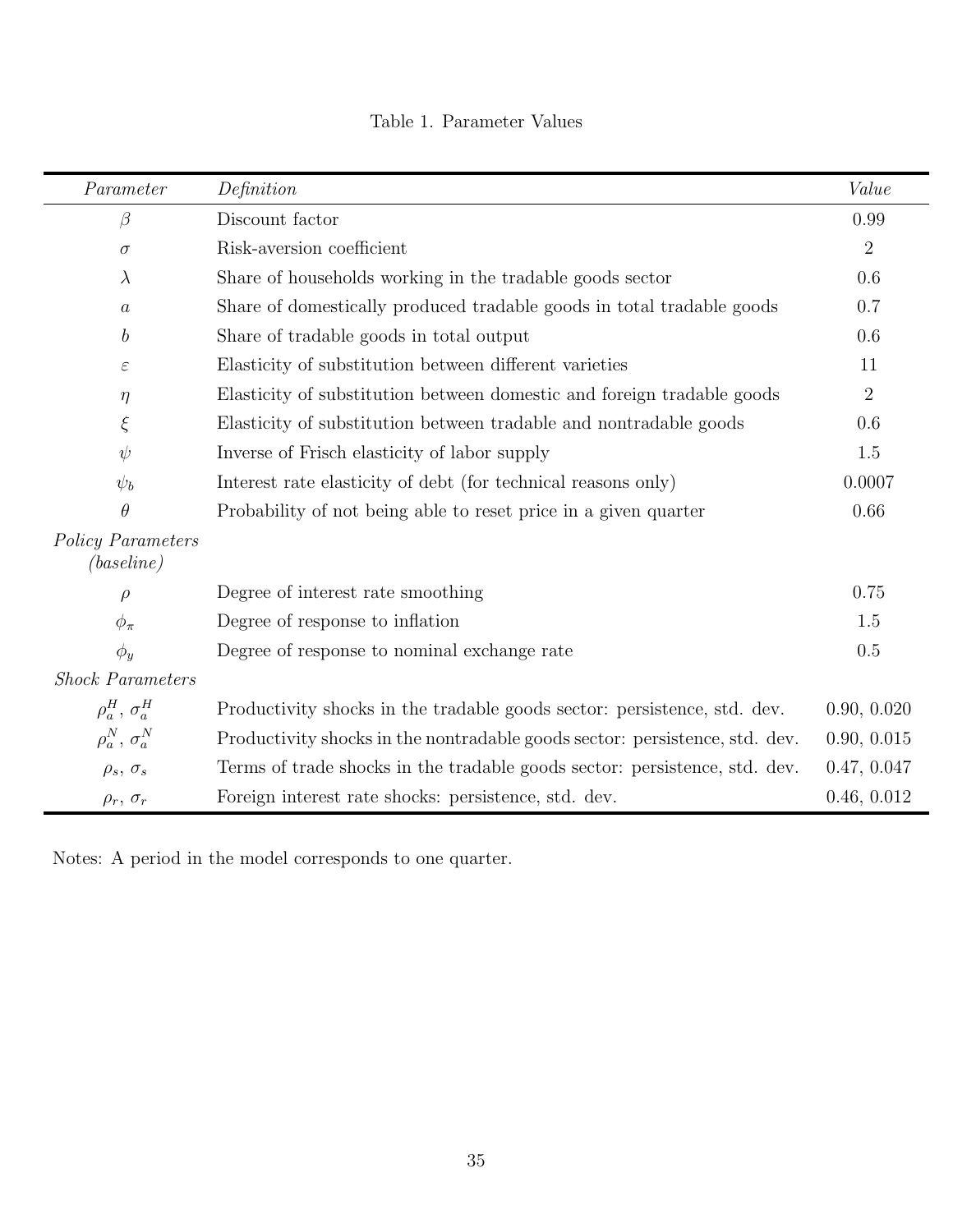| Scenario                | T Households     |            | NT Households    |            | Aggregate        |            |
|-------------------------|------------------|------------|------------------|------------|------------------|------------|
|                         | <i>Short-run</i> | $Long-run$ | <i>Short-run</i> | $Long-run$ | <i>Short-run</i> | $Long-run$ |
| Exchange Rate Smoothing | $0.11\%$         | $-0.03\%$  | $-0.07\%$        | $0.01\%$   | $0.04\%$         | $-0.01\%$  |
| Fixed Exchange Rate     | $0.39\%$         | $-0.12\%$  | $-0.24\%$        | $0.05\%$   | $0.14\%$         | $-0.06\%$  |

Table 2. Short-run and Long-run Effects of Nominal Exchange Rate Management

Notes: This table shows the short-run consumption gains (or losses) and long-run welfare gains from two policy rules–exchange rate smoothing and a fixed exchange rate–relative to a pure inflation targeting rule. The numbers are expressed in percent of cumulative consumption gains/losses over the short run (16 quarters) or percentage points of permanent consumption gains/losses relative to the baseline policy rule in the long run. "T households" refers to households working in the tradable goods sector; "NT households" refers to households working in the nontradable goods sector.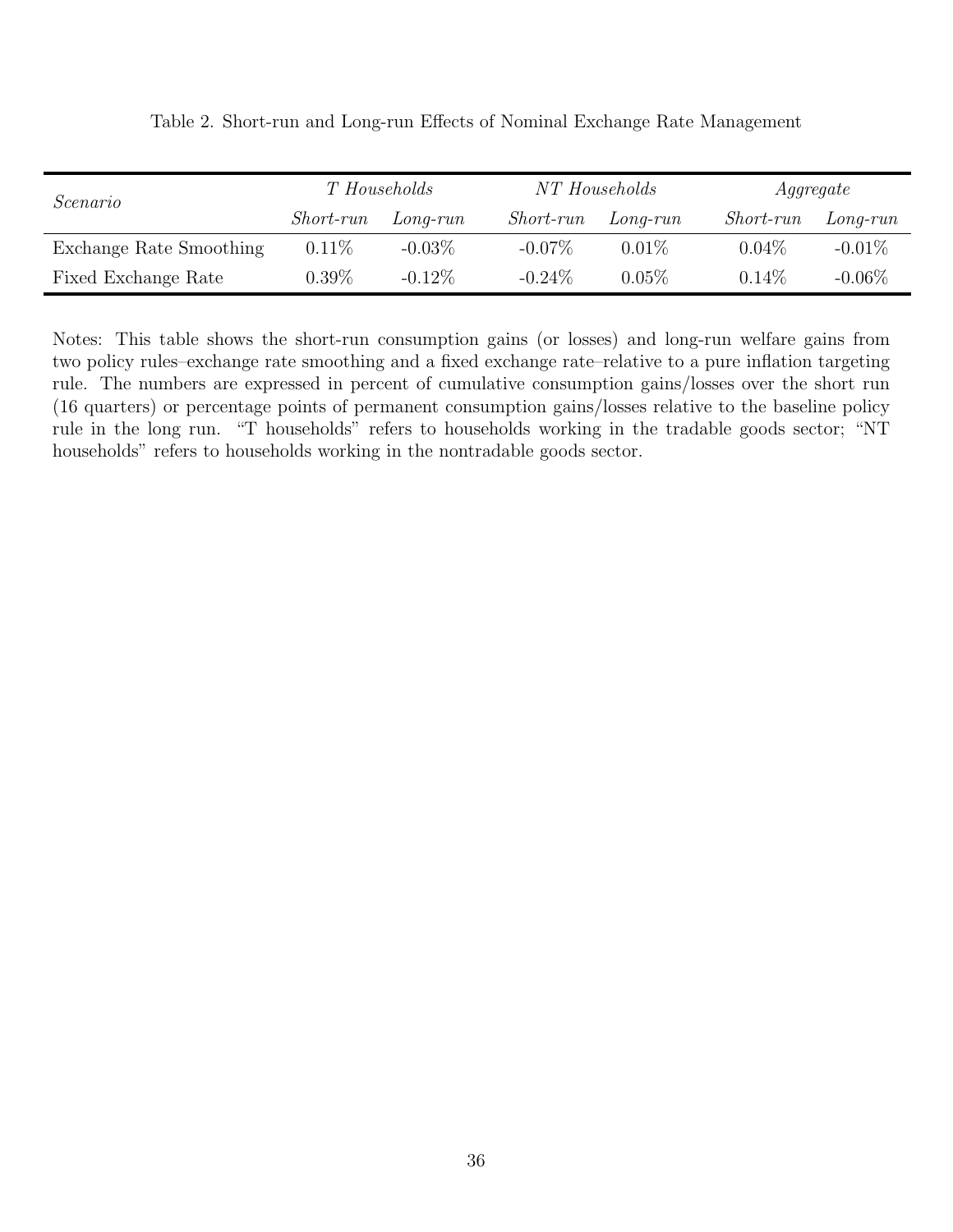| Value Scenario                                                                                |                                                                  | T Households |            | NT Households |            | Aggregate   |            |  |  |  |
|-----------------------------------------------------------------------------------------------|------------------------------------------------------------------|--------------|------------|---------------|------------|-------------|------------|--|--|--|
|                                                                                               |                                                                  | Short-run    | $Long-run$ | Short-run     | $Long-run$ | $Short-run$ | $Long-run$ |  |  |  |
| A. Elasticity of Substitution between Tradable and Nontradable Goods (baseline: $\xi = 0.6$ ) |                                                                  |              |            |               |            |             |            |  |  |  |
| 0.5                                                                                           | Exchange Rate Smoothing                                          | $0.20\%$     | $-0.06\%$  | $-0.21%$      | $0.05\%$   | 0.03%       | $-0.02\%$  |  |  |  |
|                                                                                               | Fixed Exchange Rate                                              | 0.73%        | $-0.32%$   | $-0.77\%$     | 0.24%      | 0.13%       | $-0.09\%$  |  |  |  |
|                                                                                               | Exchange Rate Smoothing                                          | $0.11\%$     | $-0.03%$   | $-0.07%$      | $0.01\%$   | $0.04\%$    | $-0.01%$   |  |  |  |
| 0.6                                                                                           | Fixed Exchange Rate                                              | $0.39\%$     | $-0.12\%$  | $-0.24\%$     | 0.05%      | $0.14\%$    | $-0.06\%$  |  |  |  |
|                                                                                               | Exchange Rate Smoothing                                          | $0.08\%$     | $-0.01%$   | $-0.02%$      | $0.00\%$   | $0.04\%$    | $-0.01\%$  |  |  |  |
| 0.7                                                                                           | Fixed Exchange Rate                                              | $0.26\%$     | $-0.06\%$  | $-0.05%$      | $0.00\%$   | 0.13%       | $-0.04\%$  |  |  |  |
|                                                                                               |                                                                  |              |            |               |            |             |            |  |  |  |
|                                                                                               | B. Relative Size of Tradable Goods Sector (baseline: $b = 0.6$ ) |              |            |               |            |             |            |  |  |  |
| 0.5                                                                                           | Exchange Rate Smoothing                                          | $0.16\%$     | $-0.03%$   | $-0.05%$      | $0.00\%$   | $0.06\%$    | $-0.02\%$  |  |  |  |
|                                                                                               | Fixed Exchange Rate                                              | $0.60\%$     | $-0.18\%$  | $-0.18%$      | $0.02\%$   | 0.21%       | $-0.10\%$  |  |  |  |
| 0.6                                                                                           | Exchange Rate Smoothing                                          | $0.11\%$     | $-0.03%$   | $-0.07%$      | $0.01\%$   | $0.04\%$    | $-0.01%$   |  |  |  |
|                                                                                               | Fixed Exchange Rate                                              | $0.39\%$     | $-0.12\%$  | $-0.24\%$     | 0.05%      | $0.14\%$    | $-0.06\%$  |  |  |  |
|                                                                                               | Exchange Rate Smoothing                                          | $0.07\%$     | $-0.02\%$  | $-0.08\%$     | $0.02\%$   | 0.03%       | $0.00\%$   |  |  |  |
| 0.7                                                                                           | Fixed Exchange Rate                                              | 0.23%        | $-0.08\%$  | $-0.26\%$     | 0.07%      | $0.08\%$    | $-0.02\%$  |  |  |  |
|                                                                                               |                                                                  |              |            |               |            |             |            |  |  |  |
|                                                                                               | C. Frisch Elasticity of Labor Supply (baseline: $\psi = 1.5$ )   |              |            |               |            |             |            |  |  |  |
| 1.0                                                                                           | Exchange Rate Smoothing                                          | 0.15%        | $-0.03\%$  | $-0.10\%$     | $0.02\%$   | 0.05%       | $-0.01\%$  |  |  |  |
|                                                                                               | Fixed Exchange Rate                                              | $0.54\%$     | $-0.16\%$  | $-0.36\%$     | 0.08%      | $0.18\%$    | $-0.06\%$  |  |  |  |
|                                                                                               | Exchange Rate Smoothing                                          | 0.11%        | $-0.03%$   | $-0.07%$      | 0.01%      | 0.04%       | $-0.01%$   |  |  |  |
| 1.5                                                                                           | Fixed Exchange Rate                                              | $0.39\%$     | $-0.12\%$  | $-0.24%$      | 0.05%      | $0.14\%$    | $-0.06\%$  |  |  |  |
| $2.0\,$                                                                                       | Exchange Rate Smoothing                                          | $0.09\%$     | $-0.02\%$  | $-0.05%$      | 0.01%      | 0.03%       | $-0.01%$   |  |  |  |
|                                                                                               | Fixed Exchange Rate                                              | $0.31\%$     | $-0.11\%$  | $-0.18\%$     | $0.04\%$   | 0.11%       | $-0.05%$   |  |  |  |

### Table 3. Sensitivity of Results to Key Parameters

Notes: This table shows the short-run consumption gains (or losses) and long-run welfare gains from two policy rules–exchange rate smoothing and a fixed exchange rate–relative to a pure inflation targeting rule under different parameter values. The numbers are expressed in percent of cumulative consumption gains/losses over the short run (16 quarters) or percentage points of permanent consumption gains/losses relative to the baseline policy rule in the long run. "T households" refers to households working in the tradable goods sector; "NT households" refers to households working in the nontradable goods sector.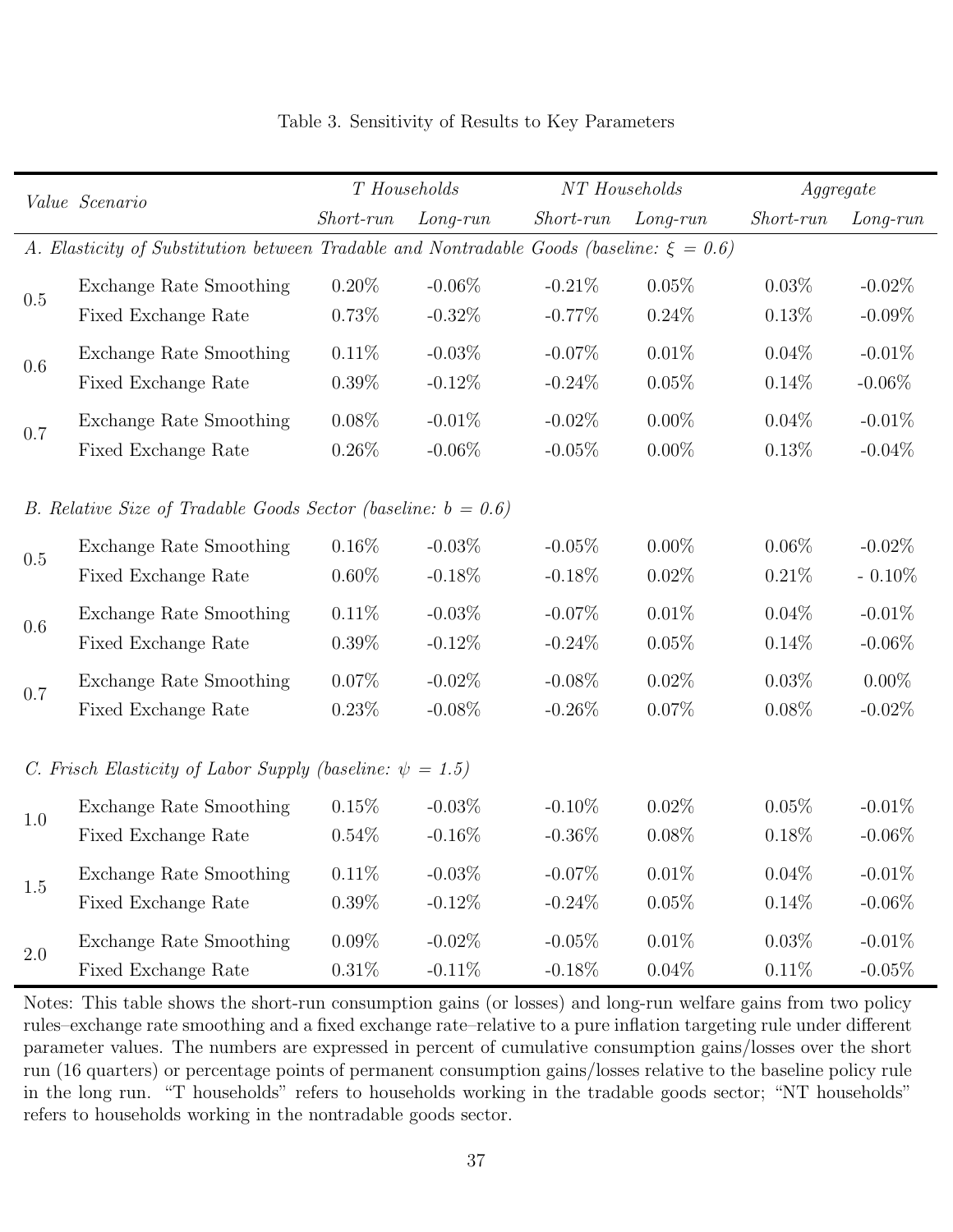| Scenario                         | T Households     |            | NT Households    |            | Aggregate        |            |  |
|----------------------------------|------------------|------------|------------------|------------|------------------|------------|--|
|                                  | <i>Short-run</i> | $Long-run$ | <i>Short-run</i> | $Long-run$ | <i>Short-run</i> | $Long-run$ |  |
| A. Real Exchange Rate Management |                  |            |                  |            |                  |            |  |
| Nominal Exchange Rate            | $0.11\%$         | $-0.03\%$  | $-0.07\%$        | $0.01\%$   | $0.04\%$         | $-0.01\%$  |  |
| Real Exchange Rate               | $0.10\%$         | $-0.03\%$  | $-0.07\%$        | 0.01%      | $0.04\%$         | $-0.01\%$  |  |
|                                  |                  |            |                  |            |                  |            |  |
| <b>B.</b> Capital Controls       |                  |            |                  |            |                  |            |  |
| Exchange Rate Smoothing          | $0.19\%$         | $-0.09\%$  | $-0.08\%$        | $0.04\%$   | $0.09\%$         | $-0.04\%$  |  |
| Fixed Exchange Rate              | $0.97\%$         | $-0.55%$   | $-0.38\%$        | $0.22\%$   | $0.43\%$         | $-0.24\%$  |  |
| C. Fiscal Policy                 |                  |            |                  |            |                  |            |  |
| Tax on Nontradable Goods         | $0.36\%$         | $0.00\%$   | $-0.59\%$        | $0.00\%$   | $-0.03\%$        | $0.00\%$   |  |
| Subsidy on Nontradable Goods     | $-0.37\%$        | $0.00\%$   | $0.60\%$         | $0.00\%$   | $0.02\%$         | $0.00\%$   |  |
| D. Flexible Inflation Targeting  |                  |            |                  |            |                  |            |  |
| Exchange Rate Smoothing          | 0.25%            | $-0.01\%$  | $-0.16\%$        | $0.01\%$   | $0.09\%$         | $0.00\%$   |  |
| Fixed Exchange Rate              | $0.78\%$         | $-0.16\%$  | $-0.48\%$        | $0.06\%$   | $0.28\%$         | $-0.07\%$  |  |

| Table 4. Short-run and Long-run Effects of Alternative Policy Experiments |  |  |  |  |  |  |  |
|---------------------------------------------------------------------------|--|--|--|--|--|--|--|
|---------------------------------------------------------------------------|--|--|--|--|--|--|--|

Notes: This table shows the short-run consumption gains (or losses) and long-run welfare gains from two policy rules–exchange rate smoothing and a fixed exchange rate–relative to an inflation targeting rule under alternative policy experiments. Panel A compares the effects of nominal and real exchange rate targeting relative to pure inflation targeting. For the results in Panel B, capital controls are imposed regardless of the policy regime. In Panel C, the monetary policy rule is inflation targeting in the baseline and alternative scenarios. The latter two scenarios involve a 3 percent tax or subsidy, respectively, on nontradable goods. In Panel D, the baseline (inflation targeting) and exchange rate smoothing rules include an output gap term. The numbers are expressed in percent of cumulative consumption gains/losses over the short run (16 quarters) or percentage points of permanent consumption gains/losses relative to the baseline policy rule in the long run. "T households" refers to households working in the tradable goods sector; "NT households" refers to households working in the nontradable goods sector.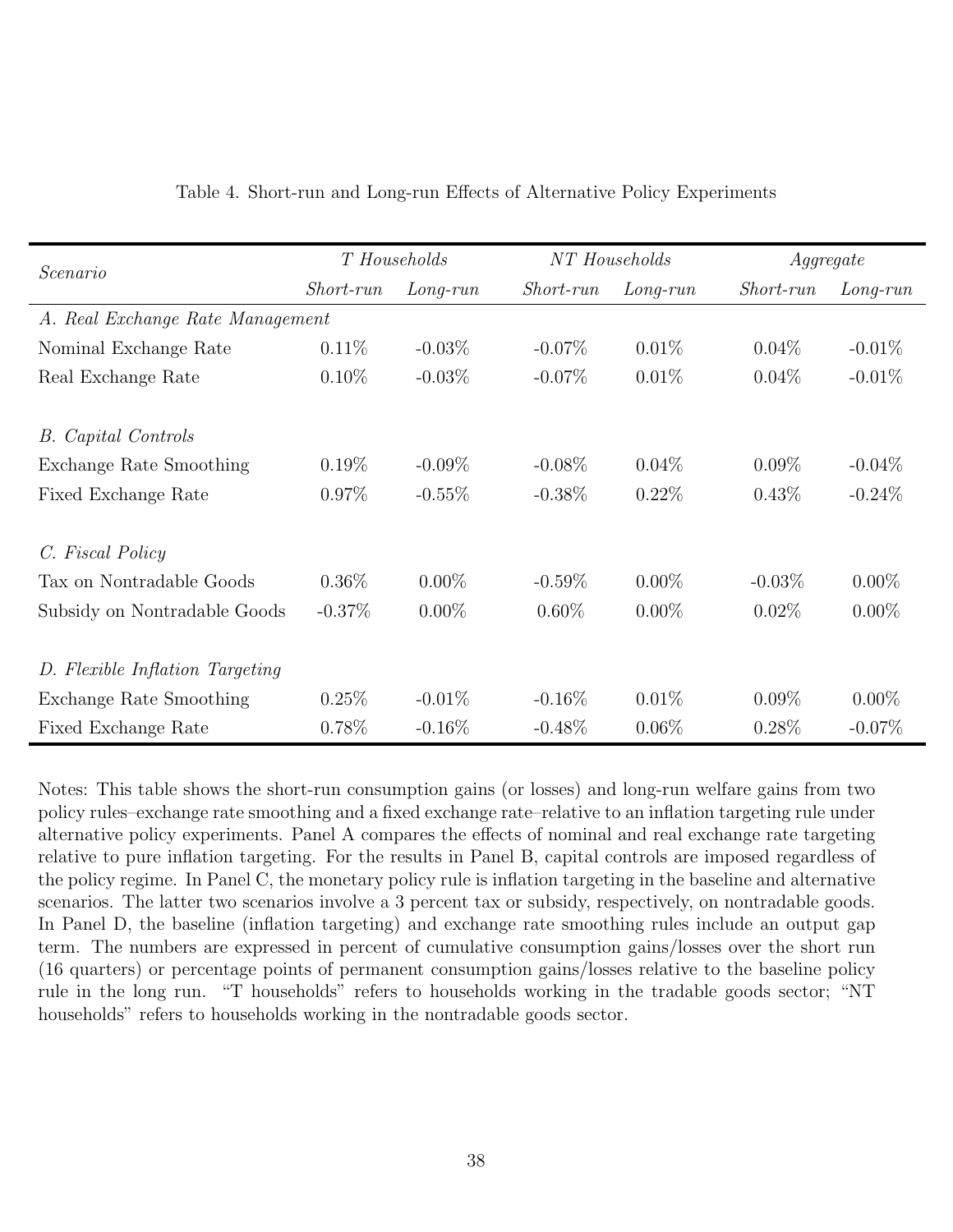| Scenario                                               | T Households     |            | NT Households    |            | Aggregate        |            |  |  |  |
|--------------------------------------------------------|------------------|------------|------------------|------------|------------------|------------|--|--|--|
|                                                        | <i>Short-run</i> | $Long-run$ | <i>Short-run</i> | $Long-run$ | <i>Short-run</i> | $Long-run$ |  |  |  |
| A. Productivity Shocks in the Nontradable Goods Sector |                  |            |                  |            |                  |            |  |  |  |
| Nominal Exchange Rate                                  | $-0.10\%$        | $-0.04\%$  | $0.07\%$         | $0.02\%$   | $-0.04\%$        | $-0.02\%$  |  |  |  |
| Real Exchange Rate                                     | $-0.34\%$        | $-0.16\%$  | $0.22\%$         | $0.06\%$   | $-0.12\%$        | $-0.07\%$  |  |  |  |
|                                                        |                  |            |                  |            |                  |            |  |  |  |
| B. Terms of Trade Shocks                               |                  |            |                  |            |                  |            |  |  |  |
| Exchange Rate Smoothing                                | $0.01\%$         | $0.01\%$   | $-0.01\%$        | $-0.01\%$  | $0.00\%$         | $0.00\%$   |  |  |  |
| Fixed Exchange Rate                                    | $0.11\%$         | $0.02\%$   | $-0.07\%$        | $-0.01\%$  | $0.04\%$         | $0.01\%$   |  |  |  |
|                                                        |                  |            |                  |            |                  |            |  |  |  |
| C. Foreign Interest Rate Shocks                        |                  |            |                  |            |                  |            |  |  |  |
| Exchange Rate Smoothing                                | $-0.01\%$        | $-0.01\%$  | $0.00\%$         | $0.00\%$   | $0.00\%$         | $0.00\%$   |  |  |  |
| Fixed Exchange Rate                                    | $-0.46\%$        | $-0.09\%$  | $0.27\%$         | $0.04\%$   | $-0.06\%$        | $-0.04\%$  |  |  |  |
|                                                        |                  |            |                  |            |                  |            |  |  |  |

### Table 5. Short-run and Long-run Effects under Alternative Shocks

Notes: This table shows the short-run consumption gains (or losses) and long-run welfare gains from two policy rules–exchange rate smoothing and a fixed exchange rate–relative to a pure inflation targeting rule when the home economy faces different types of shocks. The numbers are expressed in percent of cumulative consumption gains/losses over the short run (16 quarters) or percentage points of permanent consumption gains/losses relative to the baseline policy rule in the long run. "T households" refers to households working in the tradable goods sector; "NT households" refers to households working in the nontradable goods sector.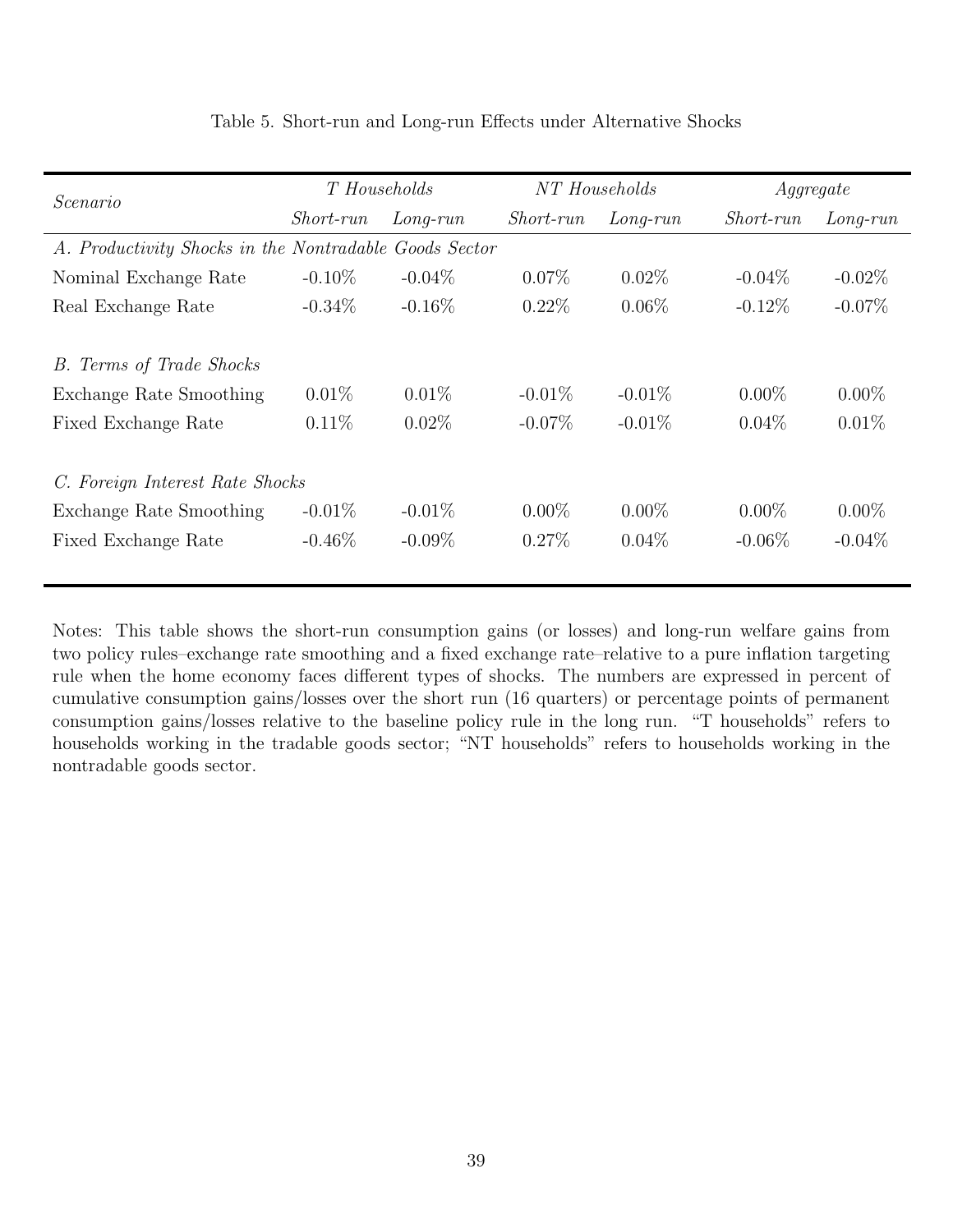

Figure 1. Impulse Responses to a Positive Productivity Shock in the Tradable Goods Sector

Notes: This figure shows the responses of different variables to a one standard deviation productivity shock to the home economy's tradable goods sector. Three monetary policy rules are considered. The black solid lines are impulse responses under a pure inflation targeting rule, the red dashed lines represent impulse responses under an exchange rate smoothing rule, and the blue dotted lines show impulse responses under a fixed exchange rate regime. The responses are all expressed as percentage deviations from the steady state values of the corresponding variables. A decline in the exchange rate (both nominal and real) indicates appreciation.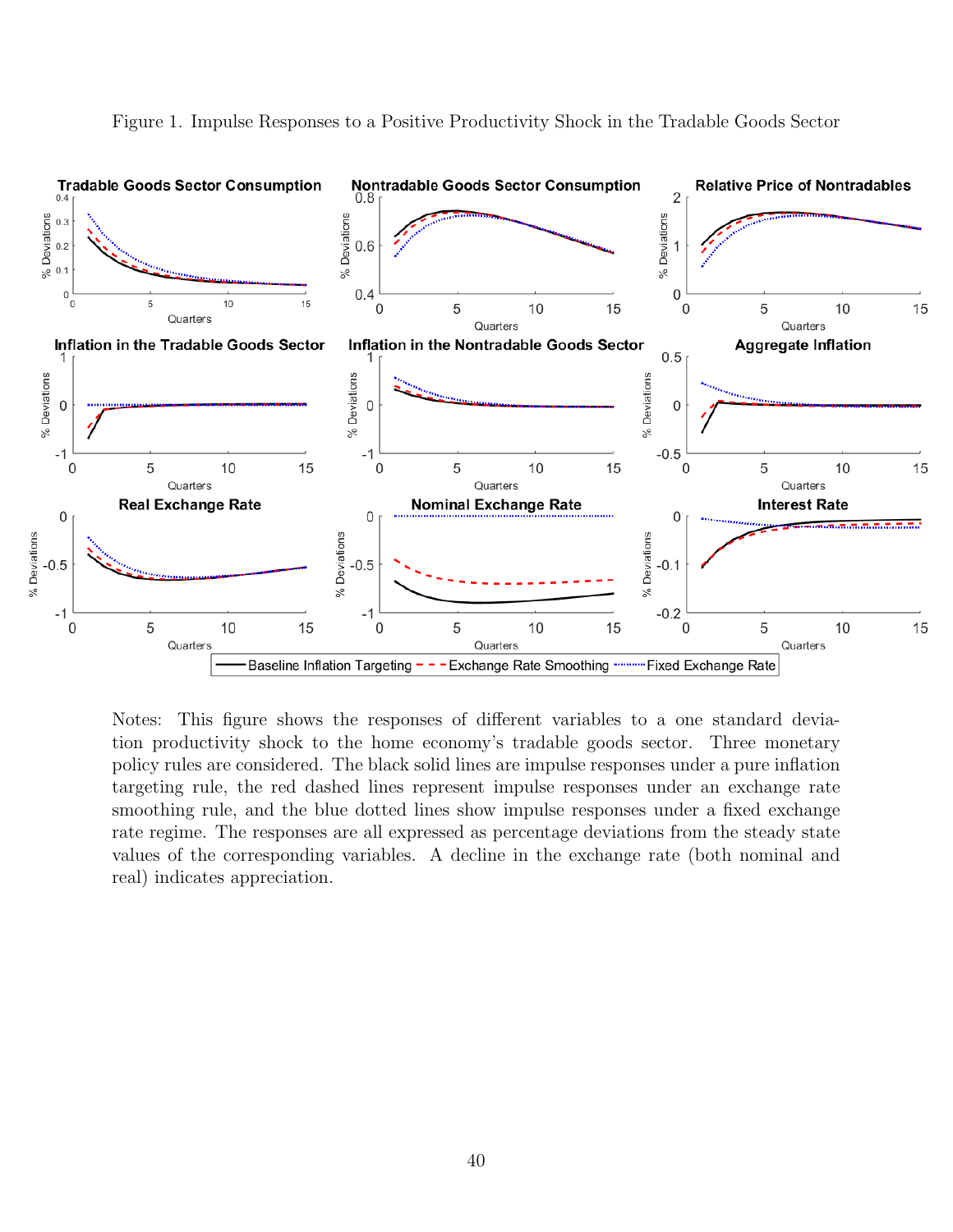Figure 2. Impulse Responses to a Positive Productivity Shock in the Tradable Goods Sector (with Capital Controls)



Notes: This figure shows the responses of different variables to a one standard deviation productivity shock to the home economy's tradable goods sector. Capital controls are imposed regardless of the policy regime. Three monetary policy rules are considered. The black solid lines are impulse responses under a pure inflation targeting rule, the red dashed lines represent impulse responses under an exchange rate smoothing rule, and the blue dotted lines show impulse responses under a fixed exchange rate regime. The responses are all expressed as percentage deviations from the steady state values of the corresponding variables. A decline in the exchange rate (both nominal and real) indicates appreciation.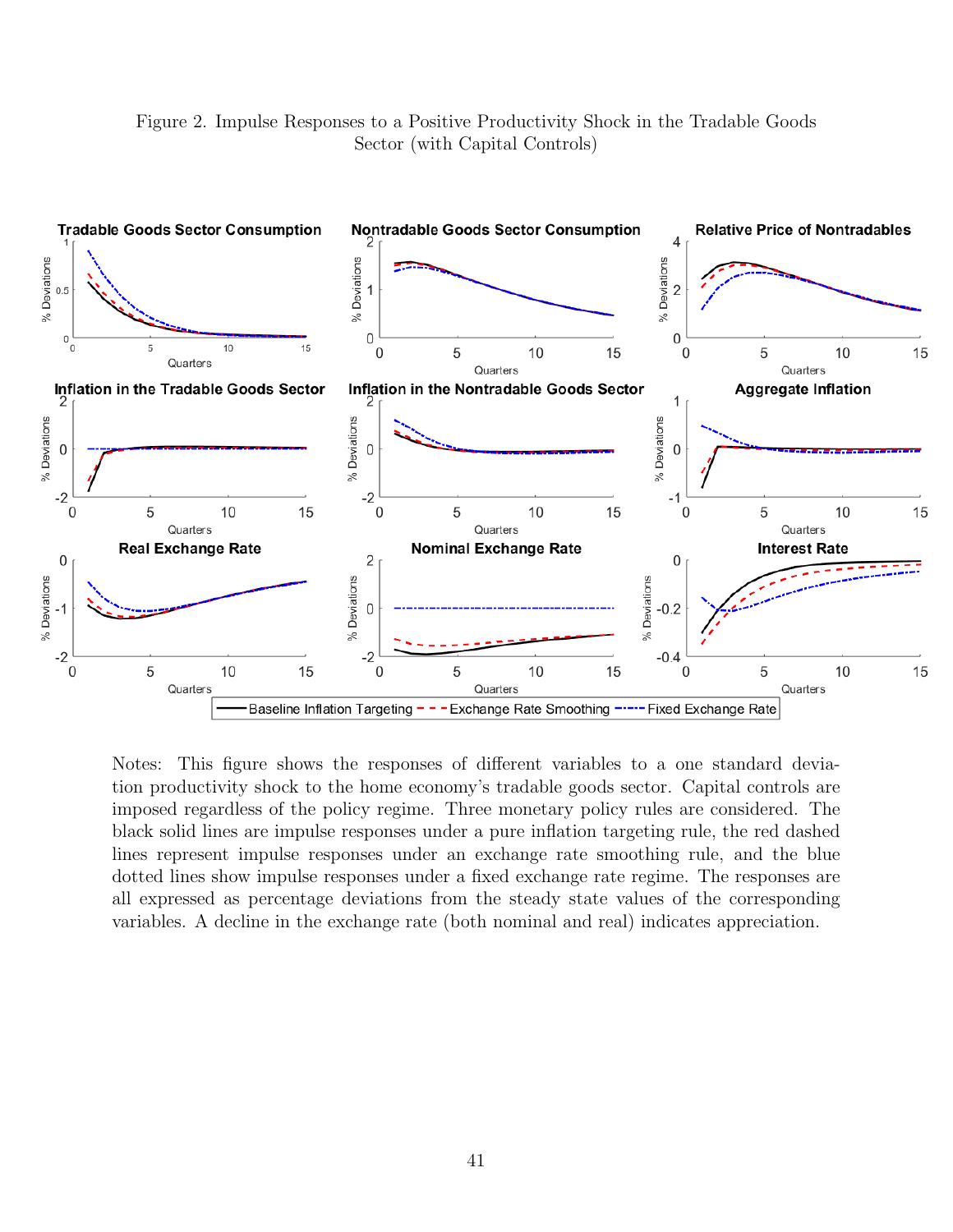# Appendix I. Equilibrium Conditions of the Baseline Model

This appendix lists the complete system of equations that characterizes the competitive equilibrium under the baseline model, which consists of 28 endogenous variables  $\{c_t^T, c_t^N, c_t,$  $b_t^*, w_{T,t}, w_{N,t}, L_t^T, L_t^N, Y_t, Y_{N,t}, Y_{H,t}, G_t, F_t, \nu_t, R_t, \pi_t, x_{T,t}, x_{N,t}, x_{F,t}, x_{H,t}, x_t, q_t^e, e_t, \pi_{N,t},$  $A_{H,t}, A_{N,t}, S_t, R_t^* \}$  and 28 equations.

### Household Decisions

Tradable goods sector households' budget constraints:

$$
C_t^T + q_t^e b_t^* + \frac{\psi_b}{2} b_t^{*2} = R_{t-1}^* q_t^e b_{t-1}^* + w_{T,t} L_t^T
$$
\n(17)

Nontradable goods sector households' budget constraints:

$$
(1 - \lambda)C_t^N = x_{N,t}Y_{N,t}
$$
\n
$$
(18)
$$

Tradable goods sector households' intertemporal Euler equation from domestic bonds holding:

$$
C_t^{T-\sigma} = \beta E_t \left( \frac{R_t}{\pi_{t+1}} C_{t+1}^{T-\sigma} \right) \tag{19}
$$

Tradable goods sector households' intertemporal Euler equation from foreign bonds holding:

$$
C_t^{T-\sigma} = \beta E_t \left( \frac{R_t^*}{(1+\psi_b b_t^*)} \frac{q_{t+1}^e}{q_t^e} C_{t+1}^{T-\sigma} \right)
$$
 (20)

Tradable goods sector households' optimal labor supply decision:

$$
w_{T,t} = \phi_T C_t^{T^{\sigma}} L_t^{T^{\psi}} \tag{21}
$$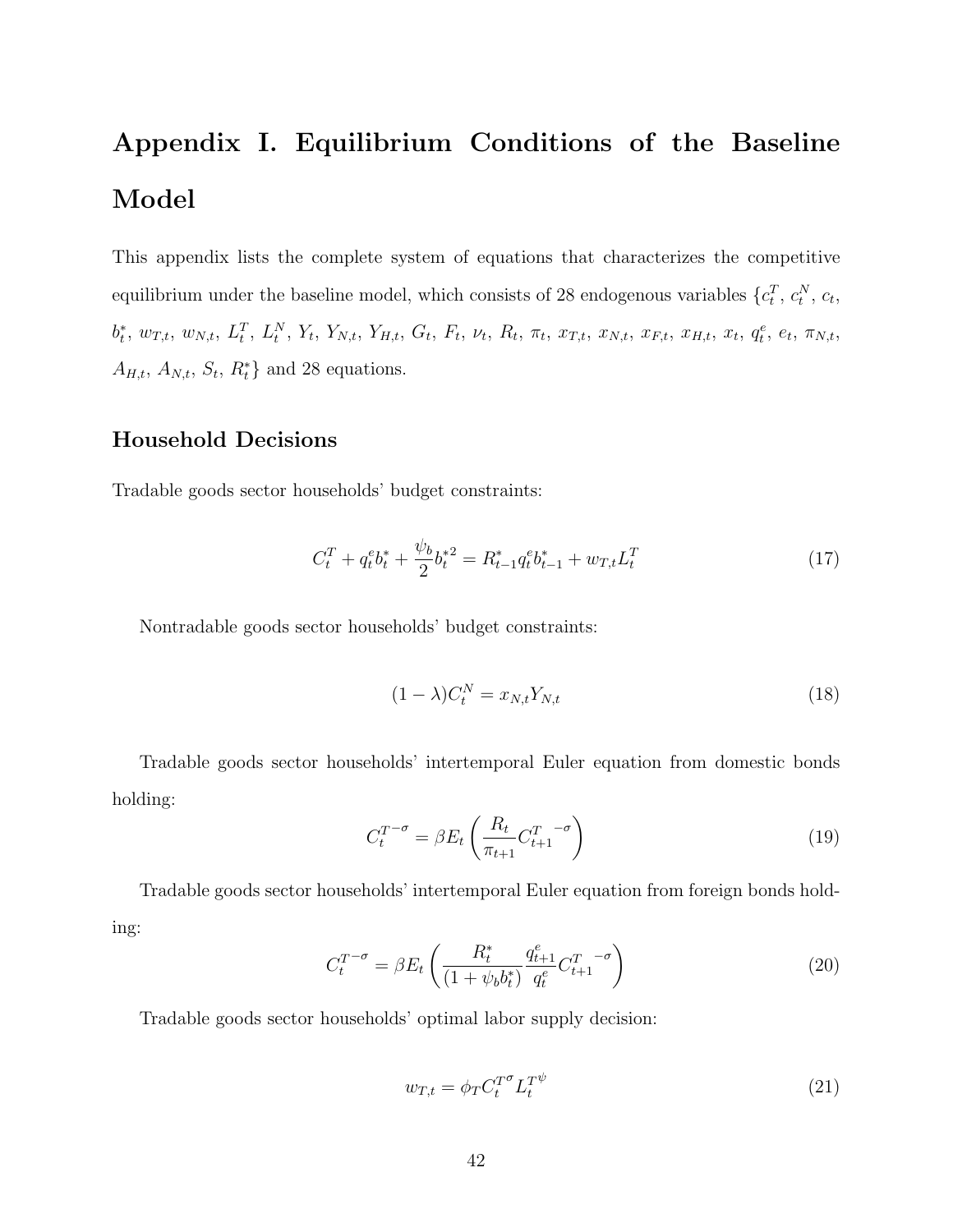Nontradable goods sector households' optimal labor supply decision:

$$
w_{N,t} = \phi_N C_t^{N^\sigma} L_t^{N^\psi} \tag{22}
$$

### Firm Production

Cost minimization for firms in the tradable goods sector:

$$
w_{T,t} = x_{H,t} A_{H,t} \tag{23}
$$

Output in the tradable goods sector is given by:

$$
Y_{H,t} = \lambda A_{H,t} L_t^T \tag{24}
$$

Optimal price-setting in the sticky price sector is given by:

$$
\left(\frac{1-\theta\pi_{N,t}^{\varepsilon-1}}{1-\theta}\right)^{\frac{1}{1-\varepsilon}} = \frac{G_t}{F_t}
$$
\n(25)

The recursive formulation of the numerator  $G_t$ :

$$
G_t = \frac{\varepsilon}{\varepsilon - 1} C_t^{N - \sigma} Y_{N,t} \frac{w_{N,t}}{A_{N,t}} + \beta \theta E_t \pi_{N,t+1}^{\varepsilon} G_{t+1}
$$
(26)

The recursive formulation of the denominator  $F_t$ :

$$
F_t = x_{n,t} C_t^{N-\sigma} Y_{N,t} + \beta \theta E_t \pi_{N,t+1}^{\varepsilon-1} F_{t+1}
$$
 (27)

The dynamics of price dispersion is given by:

$$
\nu_t = (1 - \theta) \left( \frac{1 - \theta \pi_{N,t} \varepsilon^{-1}}{1 - \theta} \right)^{\frac{\varepsilon}{\varepsilon - 1}} + \theta \pi_{N,t} \varepsilon \nu_{t-1}
$$
(28)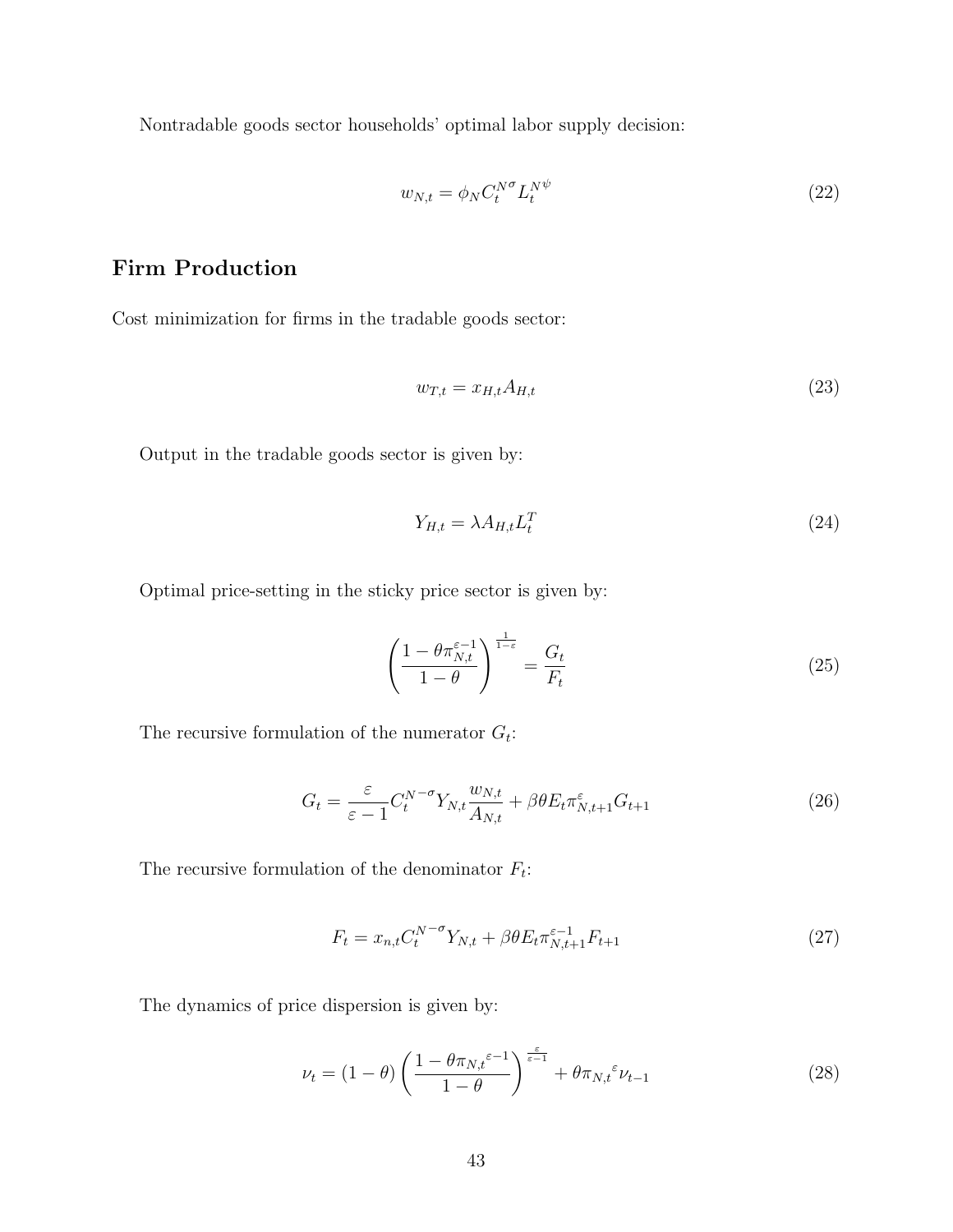Output in the nontradable goods sector is:

$$
\nu_t Y_{N,t} = (1 - \lambda) A_{N,t} L_t^N \tag{29}
$$

# Aggregate Economy

The definition of aggregate consumption is given by:

$$
C_t = \lambda C_t^T + (1 - \lambda)C_t^N \tag{30}
$$

The definition of aggregate output is given by:

$$
Y_t = x_{H,t} Y_{H,t} + x_{N,t} Y_{N,t}
$$
\n(31)

The market clearing condition for nontradable goods is given by:

$$
(1 - b)x_{N,t}^{-\xi}C_t = Y_{N,t}
$$
\n(32)

### Price, Inflation and Monetary Policy

Nontradable goods price index and relative prices:

$$
x_{N,t} = x_{N,t-1} \frac{\pi_{N,t}}{\pi_t} \tag{33}
$$

Home-produced tradable goods price dynamics:

$$
x_{H,t} = x_{H,t-1} \frac{q_t^e}{q_{t-1}^e} \frac{s_t}{s_{t-1}}
$$
\n(34)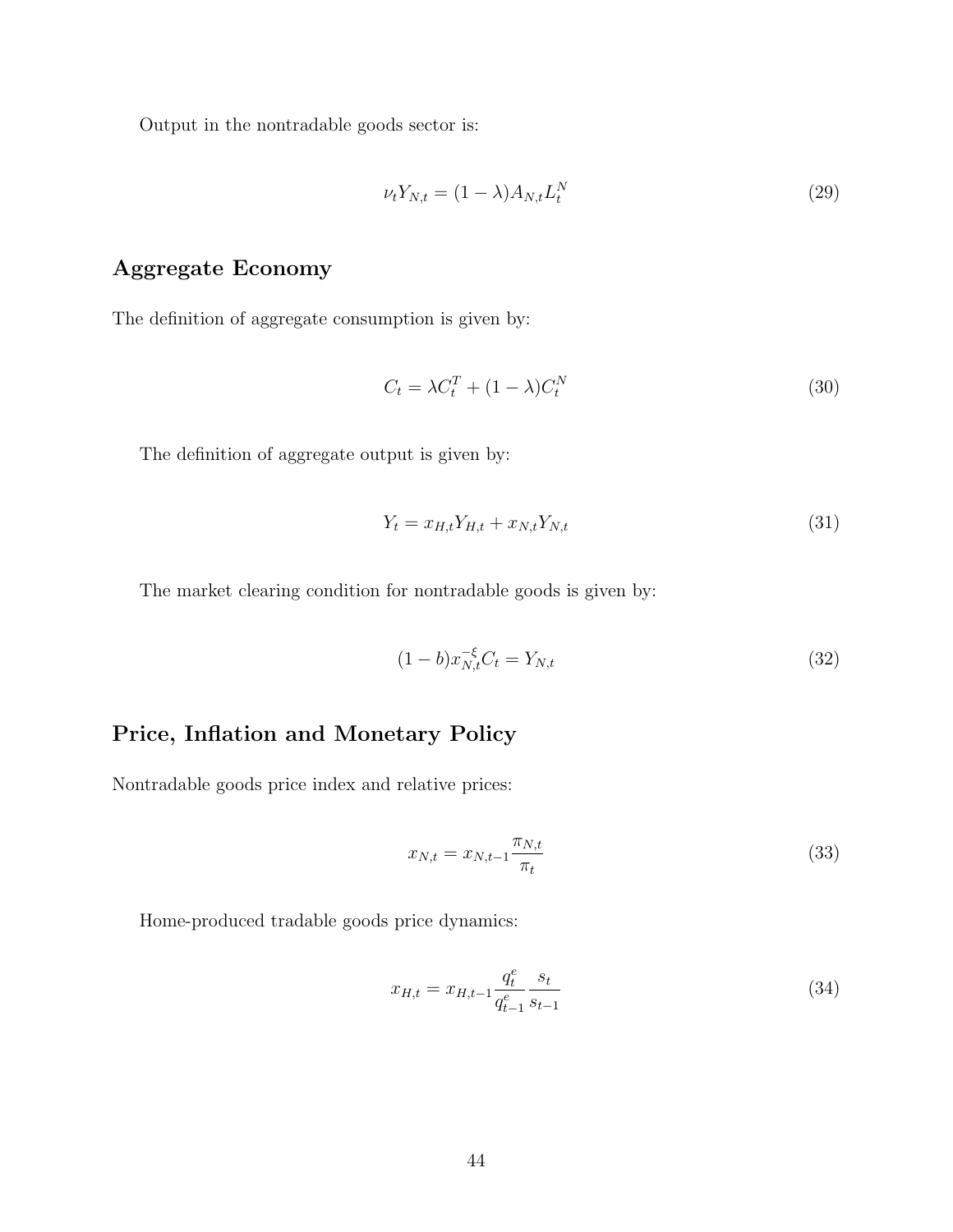Foreign-produced tradable goods price dynamics:

$$
x_{F,t} = x_{F,t-1} \frac{q_t^e}{q_{t-1}^e} \tag{35}
$$

Price index in the Tradable goods sector is given by:

$$
x_{T,t} = x_{F,t} \left[ a s_t^{1-\eta} + (1-a) \right]^{\frac{1}{1-\eta}}
$$
\n(36)

Aggregate price index and relative prices:

$$
1 = \left[bx_{T,t}^{1-\xi} + (1-b)x_{N,t}^{1-\xi}\right]^{\frac{1}{1-\xi}}
$$
\n(37)

The definition of the relative price:

$$
x_t = \frac{x_{N,t}}{x_{H,t}}\tag{38}
$$

The definition of the real exchange rate:

$$
\frac{q_t^e}{q_{t-1}^e} = \frac{e_t}{e_{t-1}\pi_t} \tag{39}
$$

Monetary policy rule (baseline model):

$$
log\left(\frac{R_t}{\bar{R}}\right) = \rho log\left(\frac{R_{t-1}}{\bar{R}}\right) + (1-\rho)\left[\phi_\pi log\left(\frac{\pi_t}{\bar{\pi}}\right) + \phi_e log\left(\frac{e_t}{e_{t-1}}\right)\right]
$$
(40)

### Shocks

Productivity shock in the tradable goods sector:

$$
log\left(\frac{A_{H,t}}{\overline{A}_H}\right) = \rho_a^H log\left(\frac{A_{H,t-1}}{\overline{A}_H}\right) + \varepsilon_t^H
$$
\n(41)